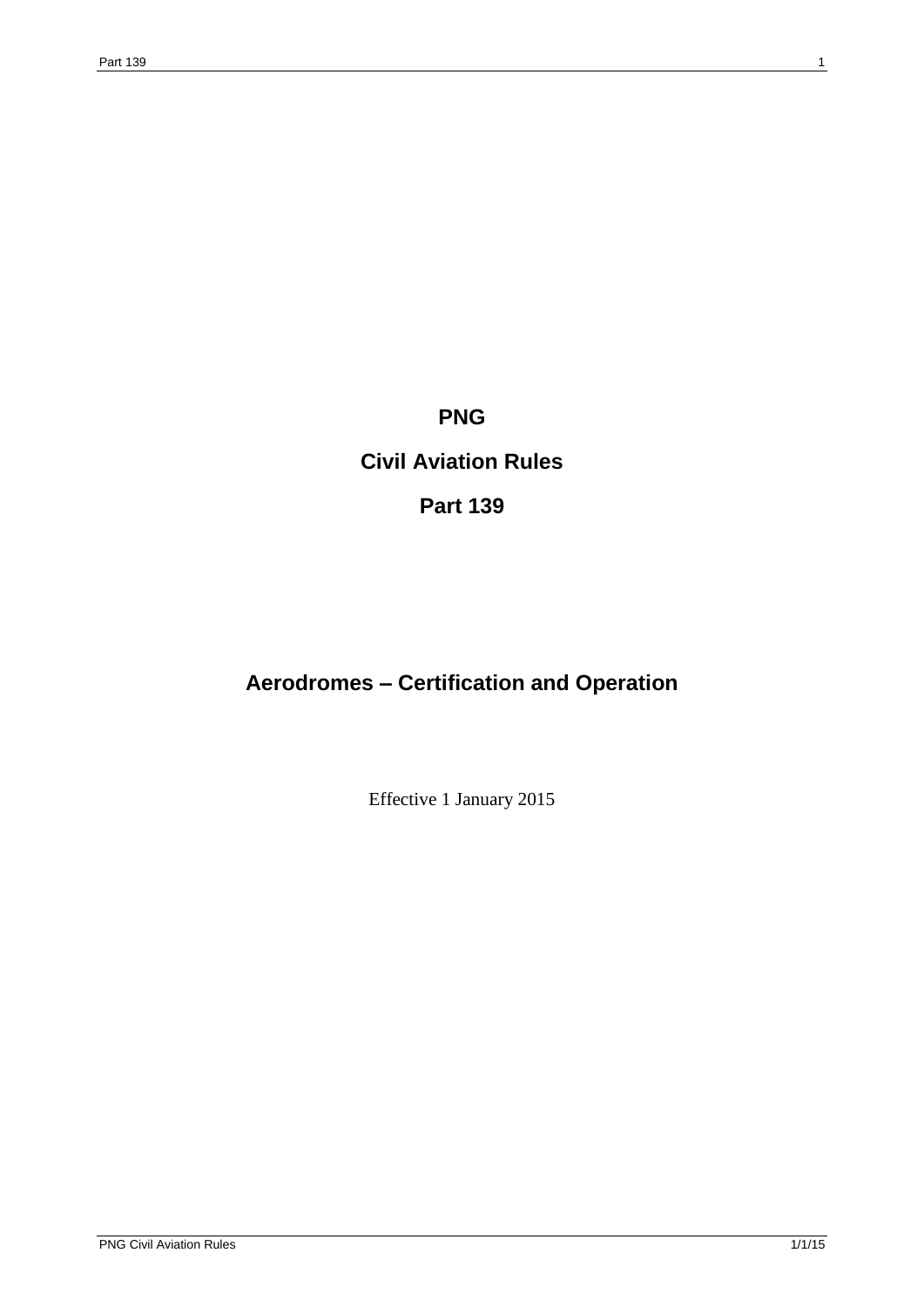# **DESCRIPTION**

Part 139 provides the regulatory requirements relating to—

- the certification and operation of aerodromes;
- the security measures applicable to aerodromes;
- the implementation of safety management systems.
- the use of aerodromes by aircraft operators

Part 139 adopts the standard layout for the rule parts relating to the certification of organisations. The layout prescribes specific requirements for the certification (entry standards), operation (continued operations), and safety audit (surveillance) of aerodromes. Part 139 also details the requirements for security measures to be complied with by the aerodrome certificate holder.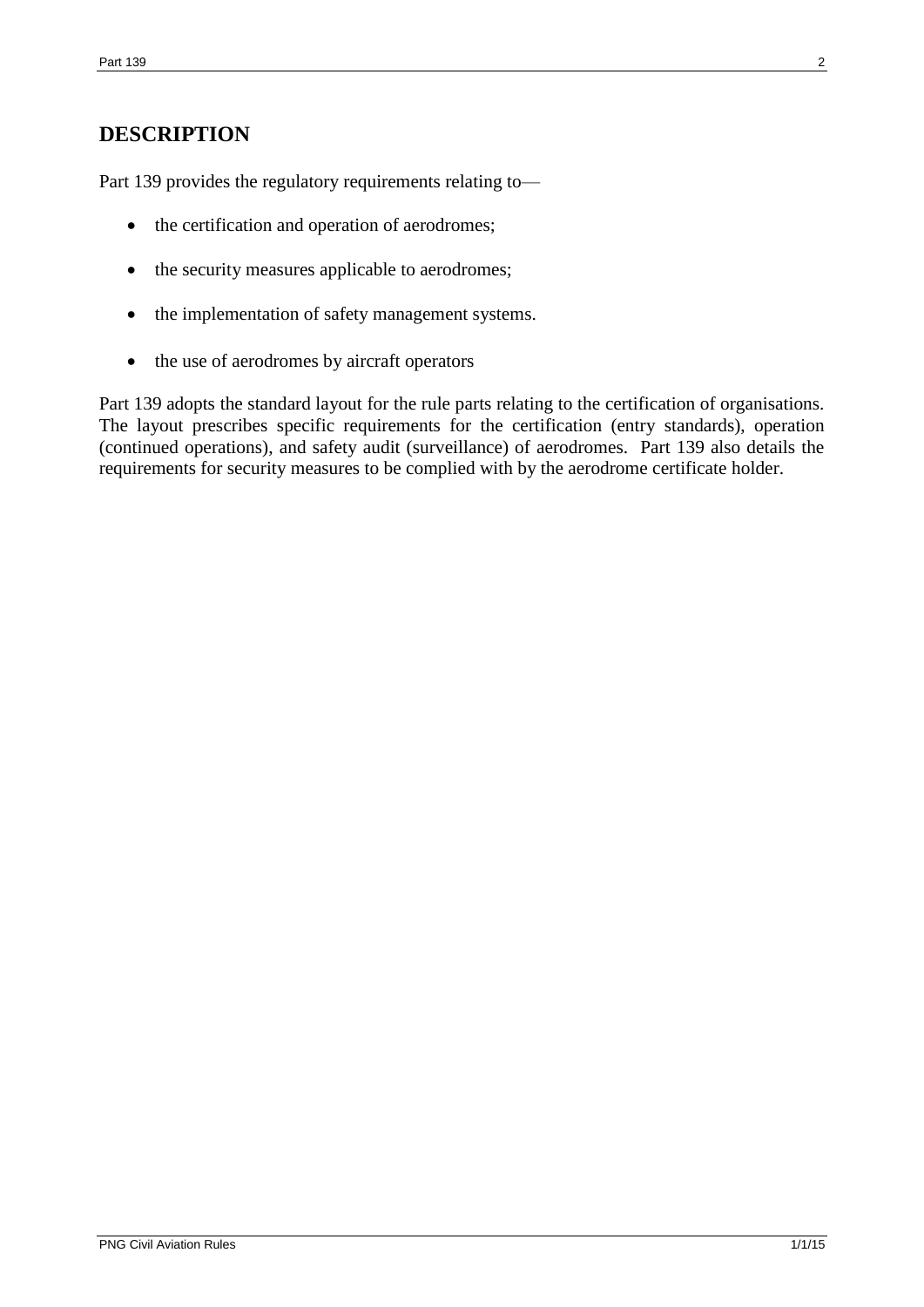# **Bulletin**

This part first came into force on 1 January 2004 and now incorporates the following amendments:

| <b>Amendment</b>              | <b>Effective Date</b>                                                                                       |
|-------------------------------|-------------------------------------------------------------------------------------------------------------|
| Amendment 1                   | 1 January 2015                                                                                              |
| <b>Summary of amendments:</b> |                                                                                                             |
| Amendment 1:                  |                                                                                                             |
| (CAR/14/139/01)               | Rule 139.15 new amendments inserted and existing<br>moved to 139.17.                                        |
|                               | 139.51 amended and 139.53 inserted with existing                                                            |
|                               | Reordering of Subpart B to bring Part 139 into line<br>with other Parts.                                    |
|                               | Rules 139.69, 139.79, 139.81, 139.83, 139.85,<br>139.87, and 139.89 are rearrangement of the rule<br>parts. |
|                               | Rules 139.91, 139.93, 139.95 are insertions of new<br>amendment.                                            |
|                               | 139.97 replaces 139.77 with new amendments.                                                                 |
|                               | Subpart C is rearrangement following Subpart B to<br>bring into line with other Parts.                      |
|                               | Subpart D Rules 139.203, 139.205, 139.207 and<br>139.209 rearranged and new amendments inserted.            |
|                               | Appendix A to H is inserted as new amendments.                                                              |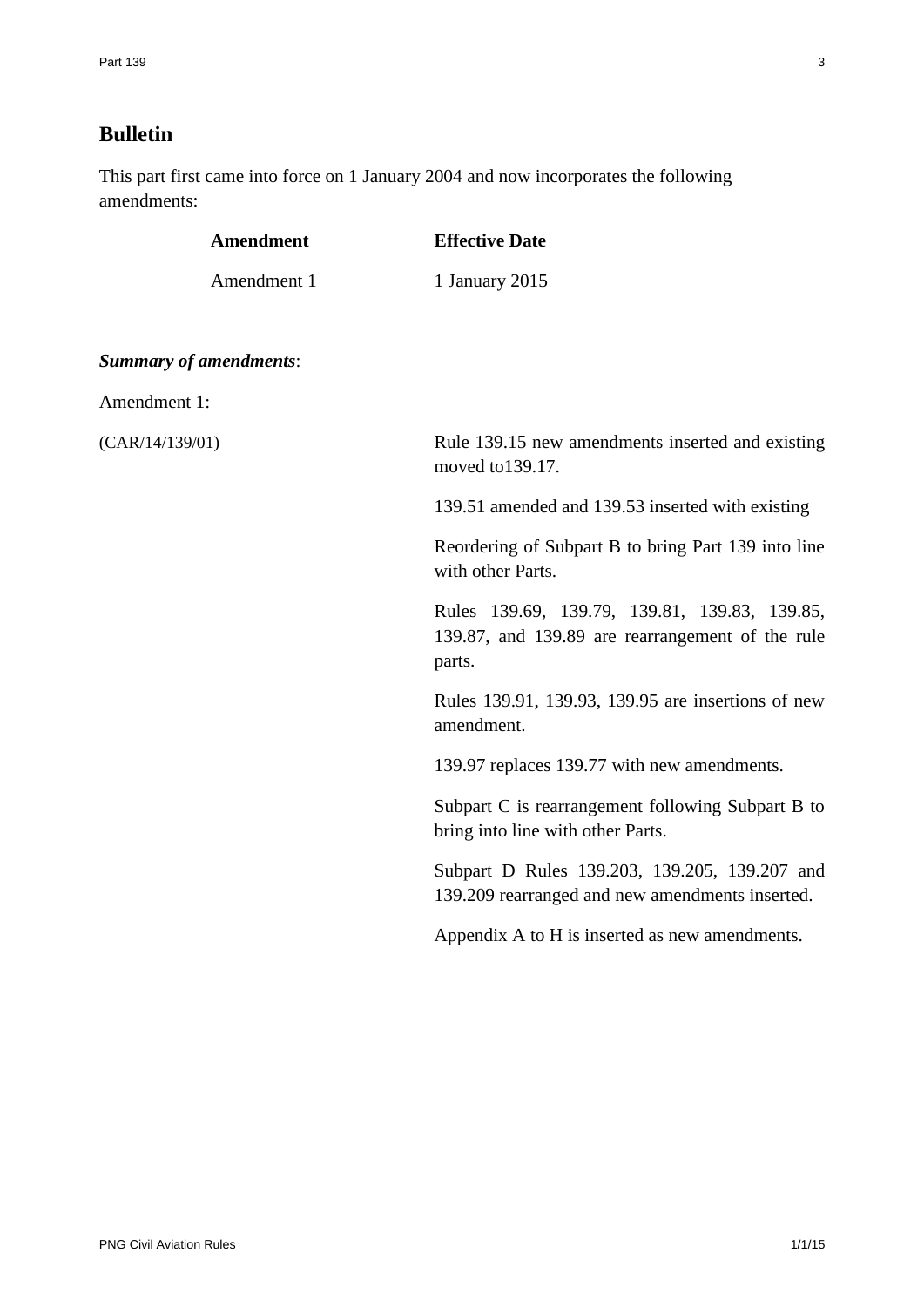# **Schedule of Rules**

| 139.1  |  |
|--------|--|
| 139.5  |  |
| 139.7  |  |
| 139.9  |  |
| 139.11 |  |
| 139.13 |  |
| 139.17 |  |
|        |  |
| 139.51 |  |
| 139.53 |  |
| 139.55 |  |
| 139.57 |  |
| 139.59 |  |
| 139.61 |  |
| 139.63 |  |
| 139.65 |  |
| 139.67 |  |
| 139.69 |  |
| 139.71 |  |
| 139.73 |  |
| 139.75 |  |
| 139.77 |  |
| 139.79 |  |
| 139.81 |  |
| 139.83 |  |
| 139.85 |  |
| 139.87 |  |
| 139.89 |  |
| 139.91 |  |
| 139.93 |  |
| 139.95 |  |
| 139.97 |  |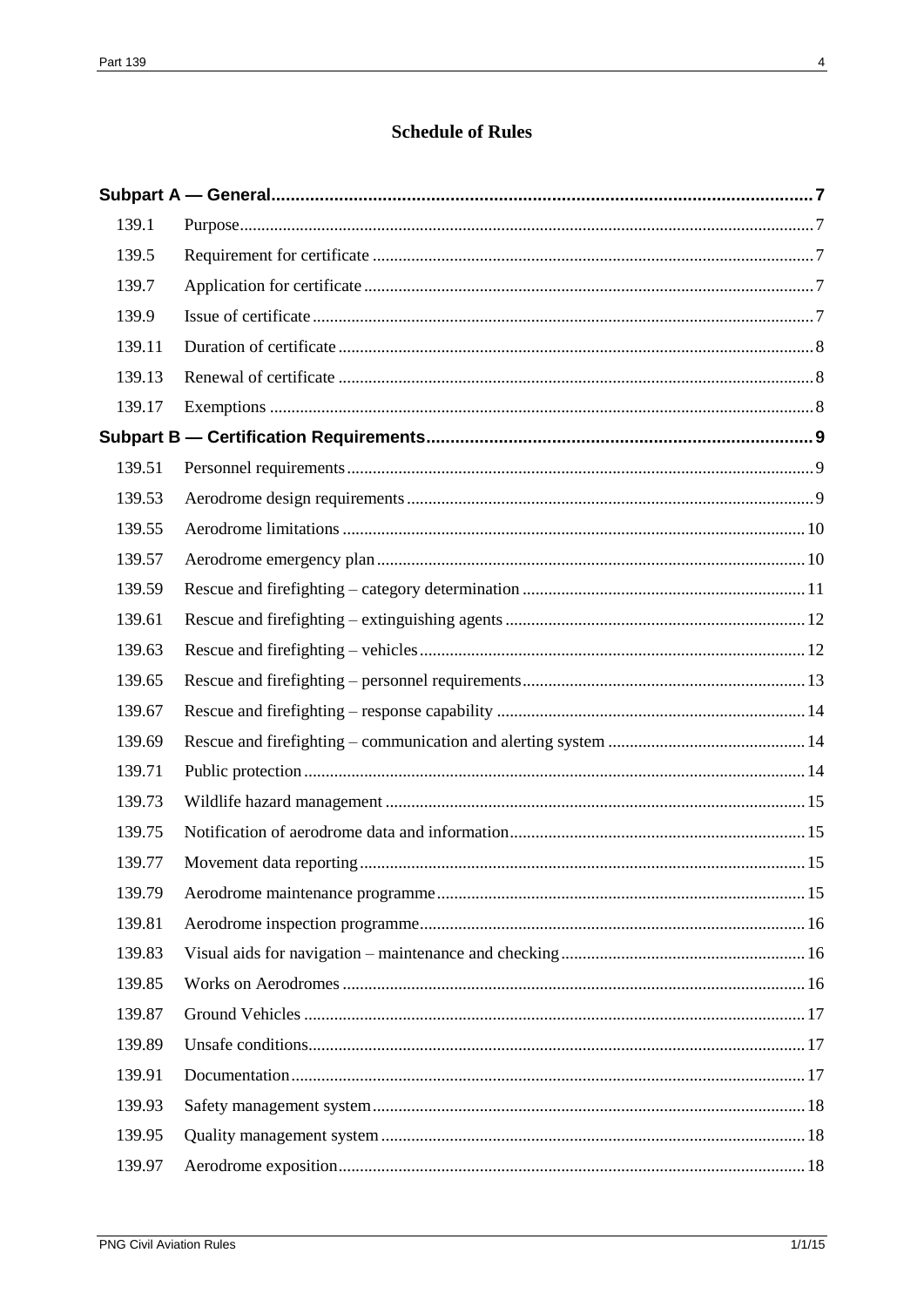| 139.101 |  |
|---------|--|
| 139.103 |  |
| 139.105 |  |
| 139.107 |  |
| 139.108 |  |
| 139.109 |  |
| 139.111 |  |
| 139.113 |  |
| 139.115 |  |
| 139.117 |  |
| 139.119 |  |
|         |  |
| 139.201 |  |
| 139.203 |  |
| 139.205 |  |
| 139.207 |  |
| 139.209 |  |
| 139.211 |  |
|         |  |
|         |  |
|         |  |
|         |  |
|         |  |
| C.1     |  |
| C.2     |  |
| C.3     |  |
| C.4     |  |
| C.5     |  |
| C.6     |  |
| C.7     |  |
|         |  |
| D.1     |  |
| D.2     |  |
|         |  |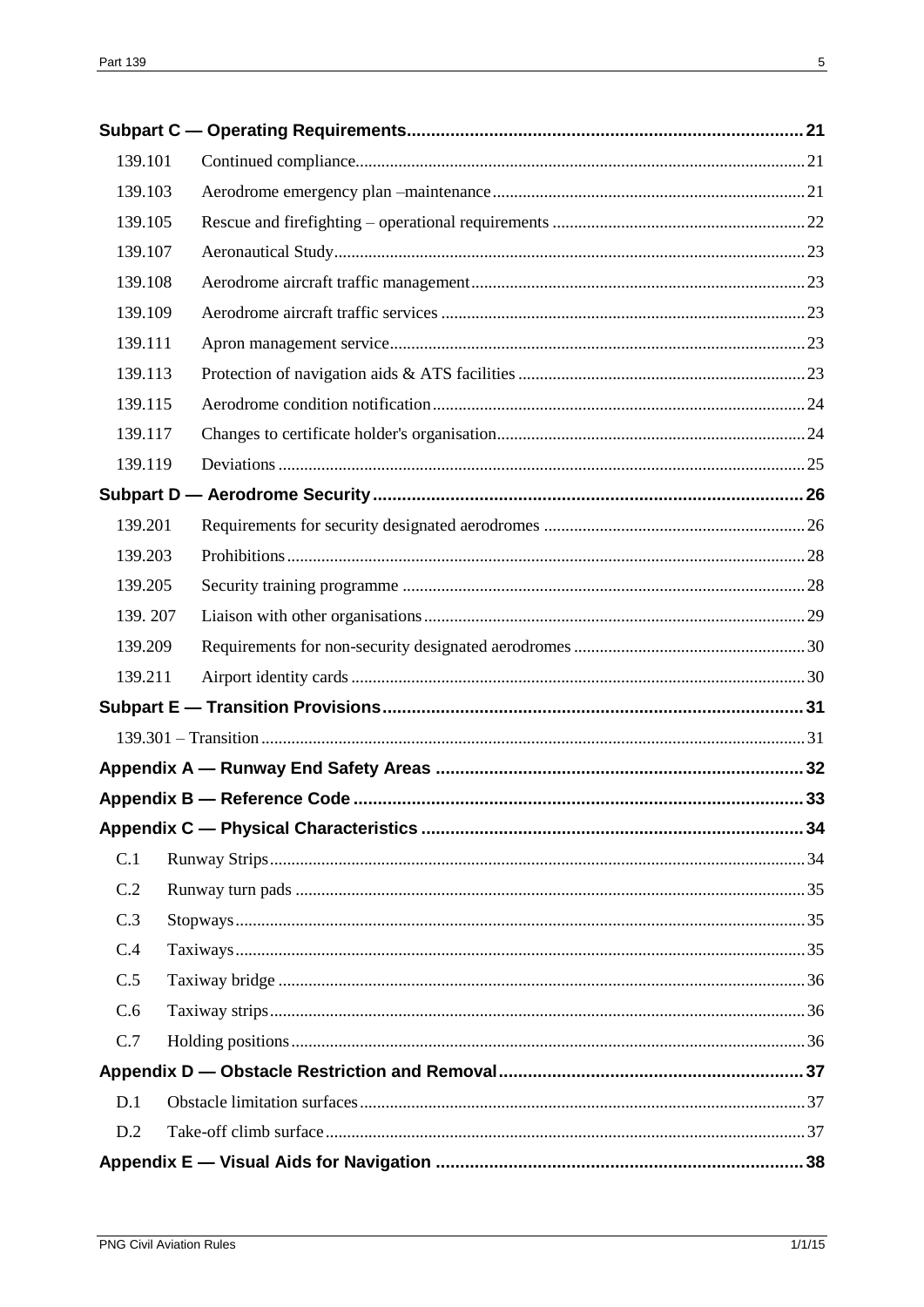| E.1             |  |
|-----------------|--|
| E.2             |  |
| E.3             |  |
| E.4             |  |
| E.5             |  |
|                 |  |
| F.1             |  |
| F <sub>.2</sub> |  |
| F.3             |  |
| F.4             |  |
| F.5             |  |
|                 |  |
| G.1             |  |
| G.2             |  |
| G.3             |  |
|                 |  |
| H.1             |  |
| H <sub>.2</sub> |  |
| H.3             |  |
| H.4             |  |
|                 |  |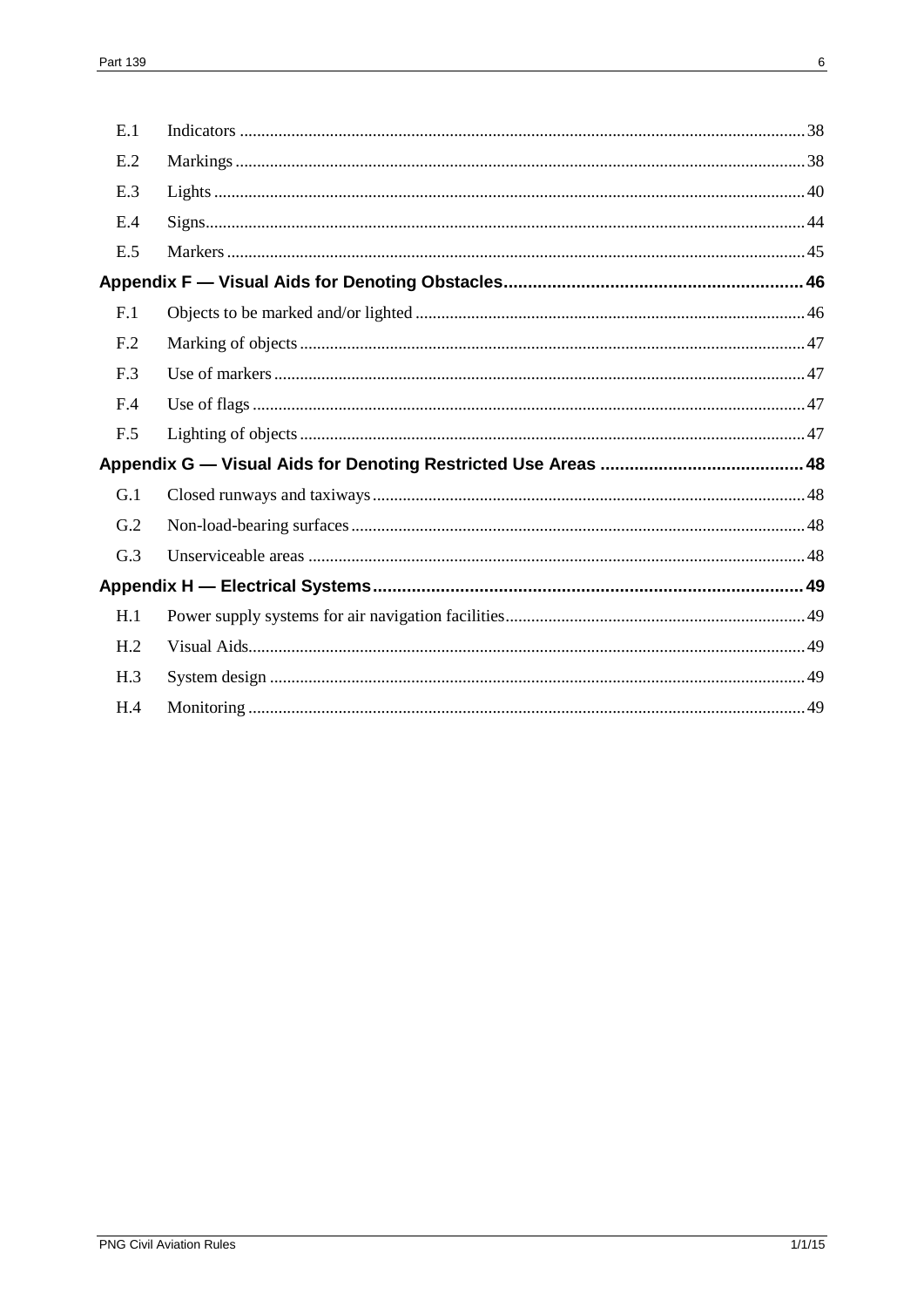# <span id="page-6-1"></span><span id="page-6-0"></span>**Subpart A — General**

### **139.1 Purpose**

This Part prescribes:-

- (1) rules governing the certification and operation of aerodromes; and
- (2) rules for security at certificated aerodromes.

#### <span id="page-6-2"></span>**139.5 Requirement for certificate**

- (a) A person must not operate an aerodrome serving any aeroplane having a passenger seating configuration of 20 seats or more, excluding any required flight crew member seat, that is engaged in regular air operations for the carriage of passengers to, from or within Papua New Guinea except under the authority of, an aerodrome operating certificate issued by the Director under the Act and in accordance with this Part.
- (b) A person operating an aerodrome who is not required to hold an aerodrome operating certificate under paragraph (a), may apply for an aerodrome certificate under this Part or must meet the minimum aerodrome standards acceptable to the Director required by rule 139.15.

#### <span id="page-6-3"></span>**139.7 Application for certificate**

An applicant for the grant of an aerodrome operating certificate must complete form CA139/01 and submit it to the Director with:-

- (1) the exposition required by 139.97; and
- (2) a payment of the appropriate application fee prescribed by regulations made under the Act; and
- (3) a plan of the aerodrome and its facilities certified by a registered surveyor; and
- (4) evidence of lawful entitlement to use the place as an aerodrome.

#### <span id="page-6-4"></span>**139.9 Issue of certificate**

An aerodrome operating certificate may be issued by the Director under the Act in accordance with this Part if the Director is satisfied that:-

- (1) the applicant meets the requirements of Subpart B; and
- (2) the applicant, and the applicant's senior person or persons required by 139.55(a)(1)and (2) are fit and proper persons; and
- (3) the granting of the certificate is not contrary to the interests of aviation safety.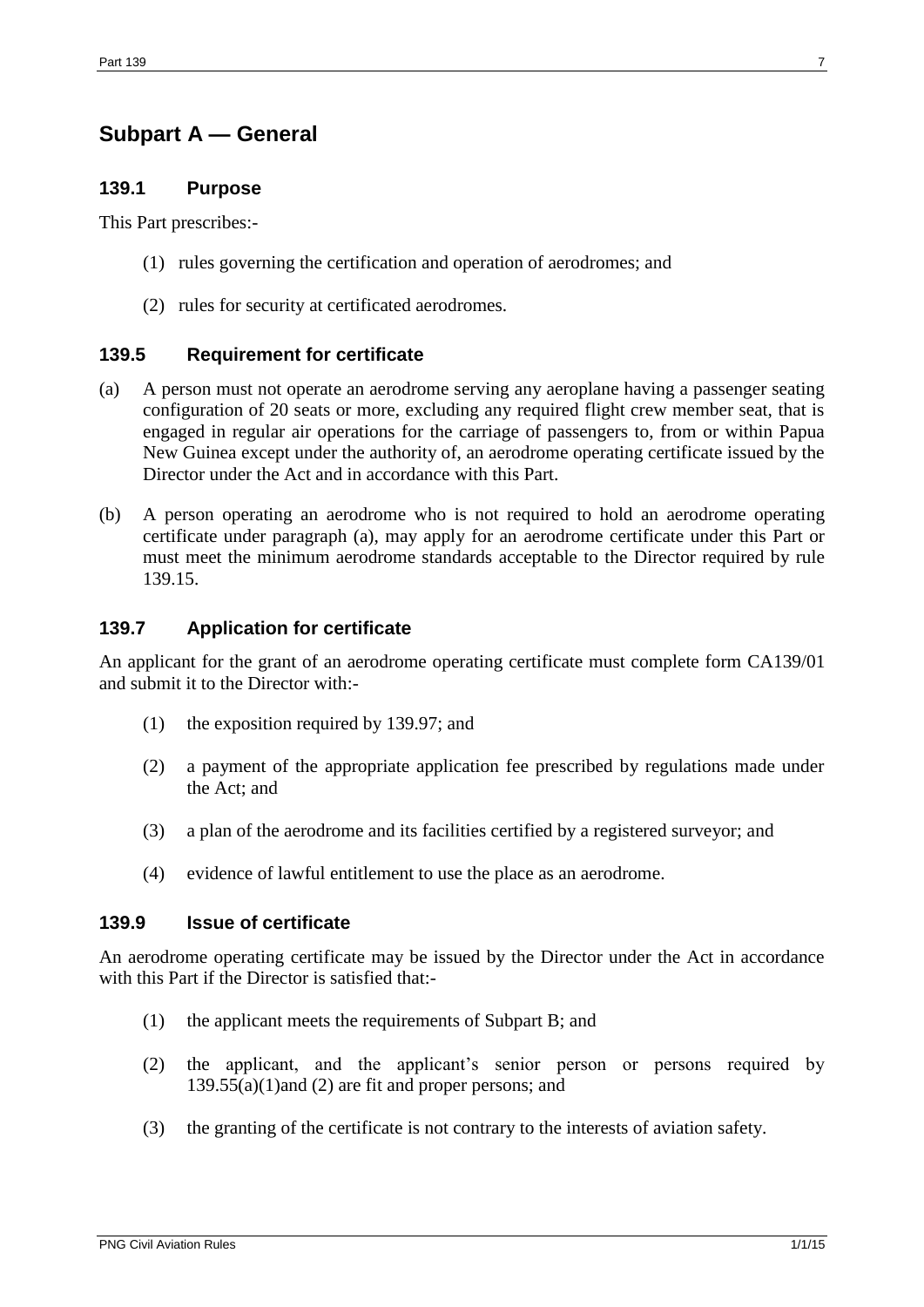### <span id="page-7-0"></span>**139.11 Duration of certificate**

- (a) An aerodrome operating certificate may be granted or renewed for a period of up to 5 years.
- (b) An aerodrome operating certificate remains in force until it expires or is suspended or revoked.
- (c) The holder of an aerodrome operating certificate that expires or is revoked shall forthwith surrender the certificate to the Director.
- (d) The holder of an aerodrome operating certificate that is suspended shall forthwith produce the certificate to the Director for appropriate endorsement.

### <span id="page-7-1"></span>**139.13 Renewal of certificate**

- (a) An application for the renewal of an aerodrome operating certificate shall be made on form CA139/01.
- (b) The application shall be submitted to the Director at least 30 days before the certificate expires.

### **139.15 Non-certificated aerodrome requirements**

A person operating an aerodrome who is not required to hold an aerodrome operating certificate must comply with the minimum aerodrome standards acceptable to the Director.

*[CASA Advisory Circulars in the 139 series contain minimum aerodrome standards that are acceptable to the Director.]*

### <span id="page-7-2"></span>**139.17 Exemptions**

The Director may exempt any person from any requirement in Subpart A, B, C, or D.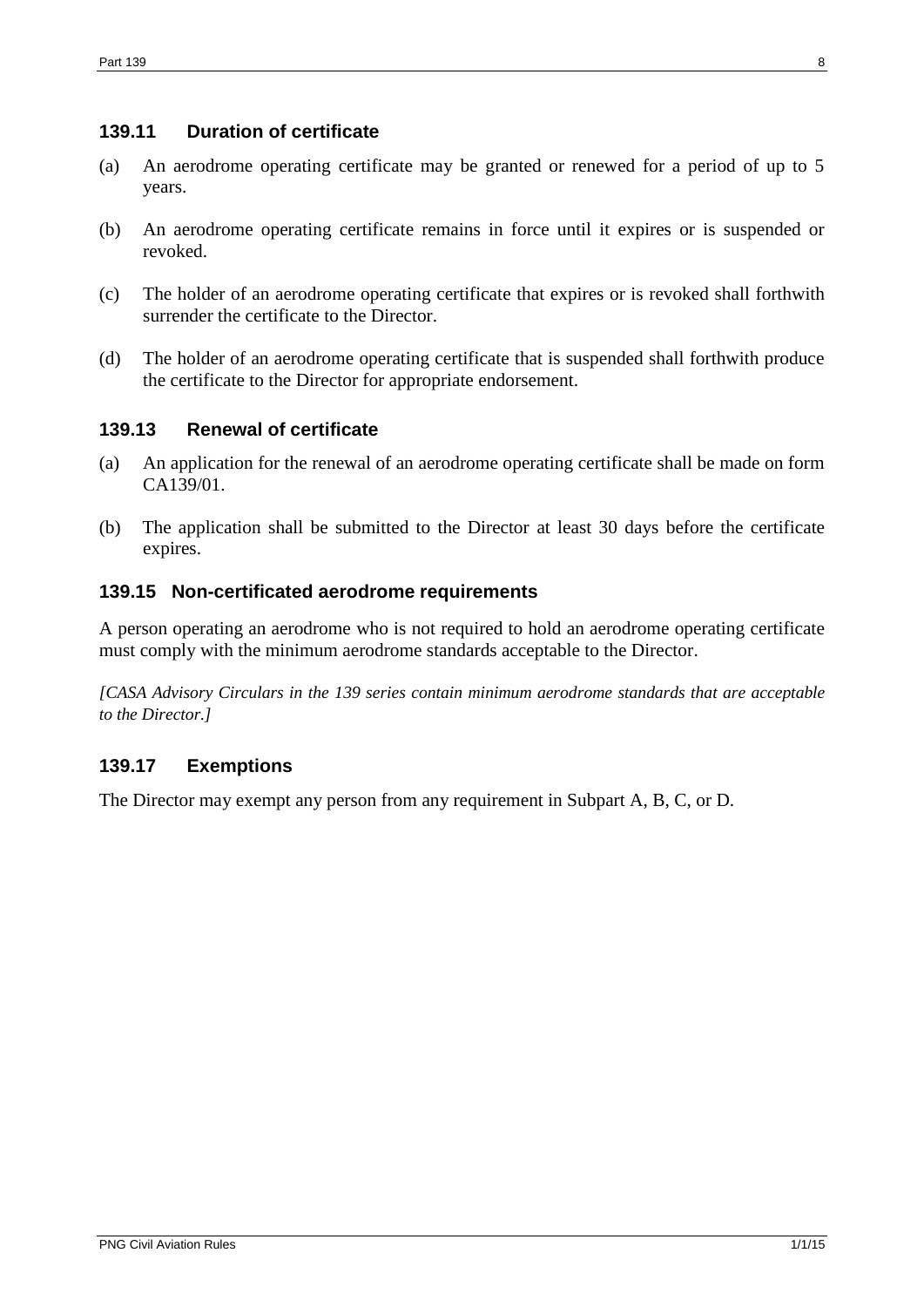# <span id="page-8-1"></span><span id="page-8-0"></span>**Subpart B — Certification Requirements**

### **139.51 Personnel requirements**

- (a) An applicant for the grant of an aerodrome operating certificate must engage, employ or contract:-
	- (1) a senior person identified as the Chief Executive who has the authority within the applicant's organisation to ensure that all activities undertaken by the organisation can be financed and carried out in accordance with the requirements and standards prescribed by this Part; and
	- (2) a senior person designated as the Airport Manger or group of senior persons who are responsible for ensuring that the aerodrome and its operation comply with the requirements of this Part; and
	- (3) sufficient personnel to operate and maintain the aerodrome and its services and facilities in accordance with the requirements of Subparts B, C, and D.
- (b) An applicant for the grant of an aerodrome certificate must establish a procedure for initially assessing and for maintaining the competence of personnel required to operate and maintain the aerodrome and its services and facilities.

### <span id="page-8-2"></span>**139.53 Aerodrome design requirements**

- (a) An applicant for the grant of an aerodrome operating certificate must ensure that the physical characteristics of the aerodrome, the obstacle limitation surfaces, the visual aids for navigation and denoting obstacles and restricted areas, and the equipment and installations for the aerodrome are commensurate with:-
	- (1) the characteristics of the aircraft that the aerodrome is intended to serve; and
	- (2) the lowest meteorological minima intended for each runway; and
	- (3) the ambient light conditions intended for the operation of aircraft on each runway.
- (b) The physical characteristics, obstacle limitation surfaces, visual aids, and equipment and installations provided at the aerodrome must meet the applicable standards in Appendices C to H.
- (c) An applicant for the grant of an aerodrome certificate must ensure that a runway end safety area that complies with the physical characteristics specified in Appendix A is provided at each end of a runway at the aerodrome if:-
	- (1) the runway is used for regular air operations for the carriage of passengers to and from Papua New Guinea; or
	- (2) the runway is used for regular domestic air transport operations for the carriage of passengers by aeroplanes that have ICAO Code 4 category; or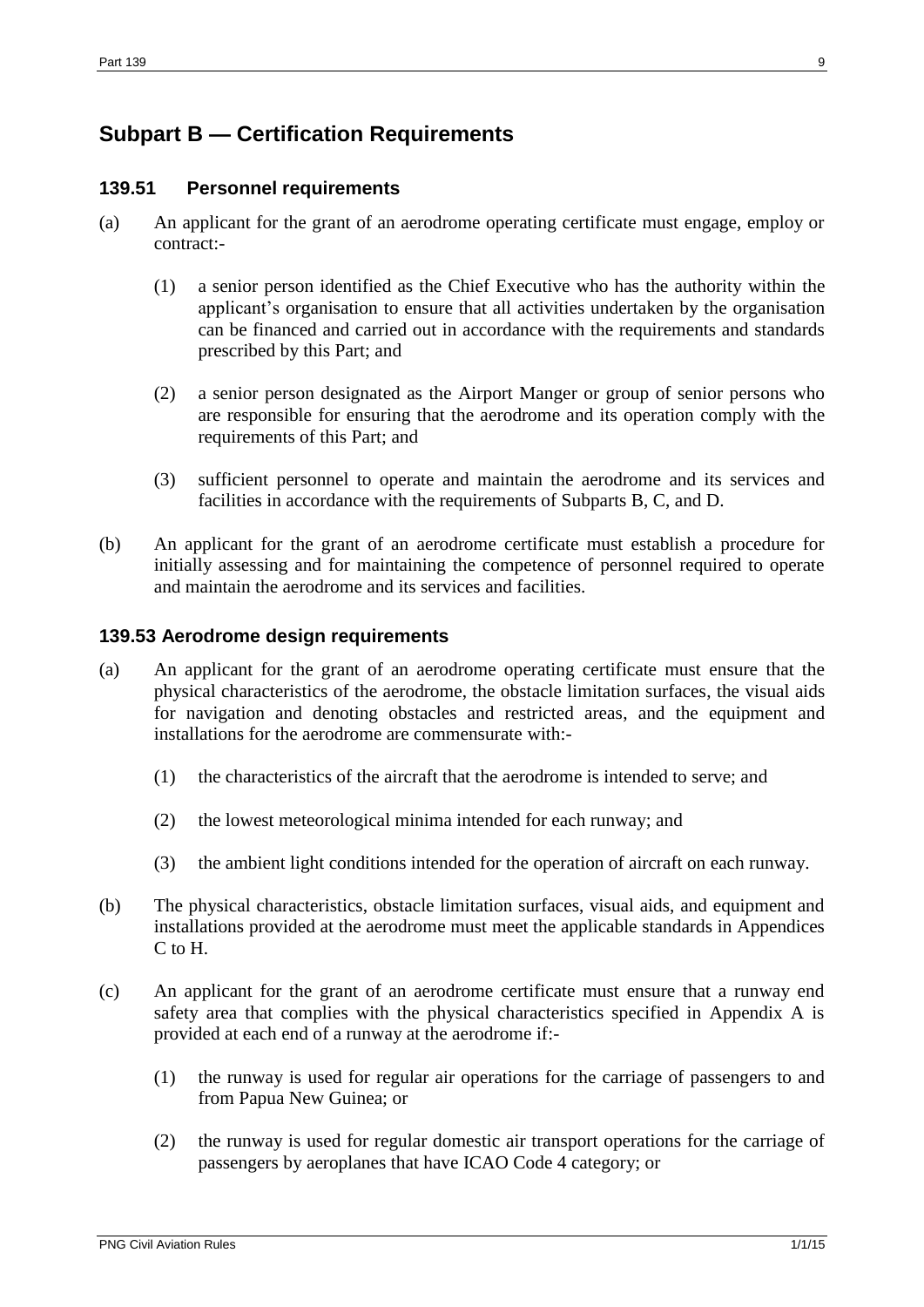(3) the aerodrome is used for regular air transport operations for the carriage of passengers by aeroplanes that have a certificated seating configuration of 20 seats or more excluding any required crew member seat and a runway is upgraded to instrument runway.

#### <span id="page-9-0"></span>**139.55 Aerodrome limitations**

An applicant for the grant of an aerodrome operating certificate must, when necessary for the safety of aircraft operations at their aerodrome, establish appropriate limitations on the use of the aerodrome that arise from the aerodrome design or the facilities or services provided at the aerodrome.

#### <span id="page-9-1"></span>**139.57 Aerodrome emergency plan**

- (a) An applicant for the grant of an aerodrome operating certificate must establish and maintain an aerodrome emergency plan that is designed to minimise the possibility and extent of personal injury and property damage at, or in the vicinity of, their aerodrome in an emergency.
- (b) The aerodrome emergency plan required by paragraph (a) must include—
	- (1) details of the types of emergencies planned for; and
	- (2) procedures for prompt response to the emergencies planned for; and
	- (3) sufficient detail to provide adequate guidance to each person who must carry out the plan; and
	- (4) details of the agencies involved in the plan and the responsibility and role of each agency; and
	- (5) for an aerodrome serving international air transport operations, provision for an adequately equipped emergency operations centre and command post for each type of emergency; and
	- (6) a description of equipment that is available for implementing the emergency plan including medical equipment, and details of the location of the equipment; and
	- (7) information on names and telephone numbers of offices and persons to be contacted in the case of a particular emergency; and
	- (8) a grid map of the aerodrome and its immediate vicinity; and
	- (9) procedures to maintain the aerodrome emergency plan in accordance with rule 139.103.
- (c) The applicant must:-
	- (1) co-ordinate its aerodrome emergency plan with law enforcement agencies, security providers, rescue and firefighting agencies, medical personnel and organisations, the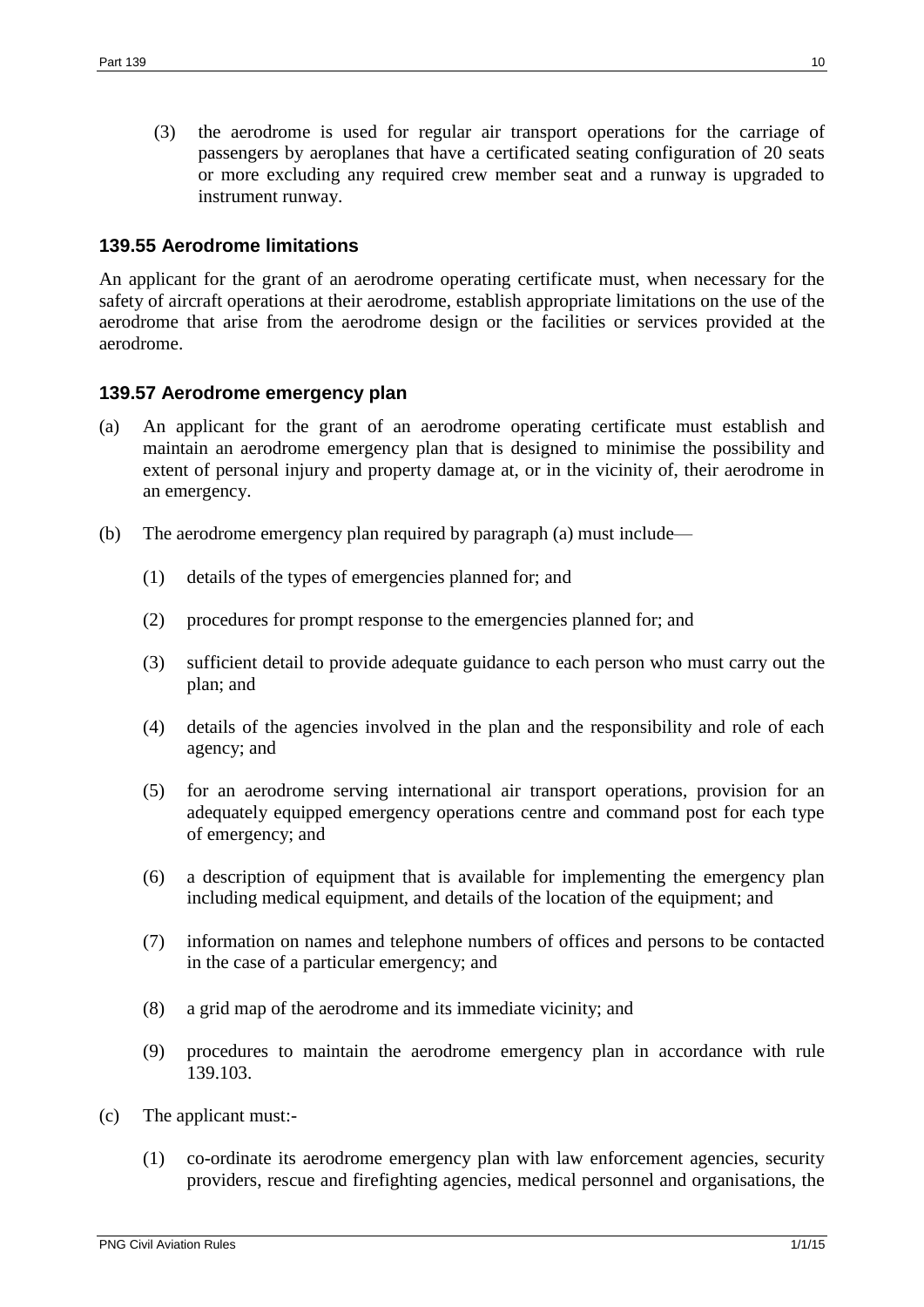principal tenants of the aerodrome, and all other persons who have responsibilities in the plan; and

(2) to the extent practicable, provide for participation by all agencies and personnel specified in paragraph  $(c)(1)$  in the development of the aerodrome emergency plan.

### <span id="page-10-0"></span>**139.59 Rescue and firefighting – category determination**

- (a) Except as provided in paragraph (b), an applicant for the grant of an aerodrome operating certificate must, for any International aerodrome, and any other aerodrome when so required by the Director in the interest of safety:-
	- (1) provide rescue and firefighting capability at that aerodrome; and
	- (2) determine the rescue and firefighting category of the aerodrome in accordance with Table 1 based on the largest aeroplane type conducting regular air operations to and from the aerodrome.

| Aerodrome<br>category | Aeroplane over-all length <sup>2</sup>  | <b>Maximum</b><br>fuselage |
|-----------------------|-----------------------------------------|----------------------------|
|                       |                                         | width                      |
|                       | 0 up to but not including $9 \text{ m}$ | 2 <sub>m</sub>             |
| 2                     | 9 m up to but not including 12 m        | 2 <sub>m</sub>             |
| 3                     | 12 m up to but not including 18 m       | 3 <sub>m</sub>             |
| 4                     | 18 m up to but not including 24 m       | 4 m                        |
| 5                     | 24 m up to but not including 28 m       | 4 m                        |
| 6                     | 28 m up to but not including 39 m       | 5 <sub>m</sub>             |
| 7                     | 39 m up to but not including 49 m       | 5 <sub>m</sub>             |
| 8                     | 49 m up to but not including 61 m       | 7 m                        |
| 9                     | 61 m up to but not including 76 m       | 7 m                        |
|                       | 76 m up to but not including 90 m       | 8 <sub>m</sub>             |

**Table 1.**Aerodrome category for rescue and firefighting

### *Notes:*

*(1) The aerodrome category shall be determined from Table 1 and shall be based on the longest aeroplanes normally using the aerodrome and their fuselage width.*

*(2) If, after selecting the category appropriate to the longest aeroplane's overall length, that aeroplane's fuselage width is greater than the maximum width in column (3), for that category, then the category for that aeroplane shall actually be one category higher.*

(b) The aerodrome category determined under paragraph (a) may be reduced by 1 category if the number of aeroplane movements at the aerodrome of those aeroplanes used to determine the aerodrome category under paragraph (a) is less than 700 movements in the busiest consecutive 3 months of the year.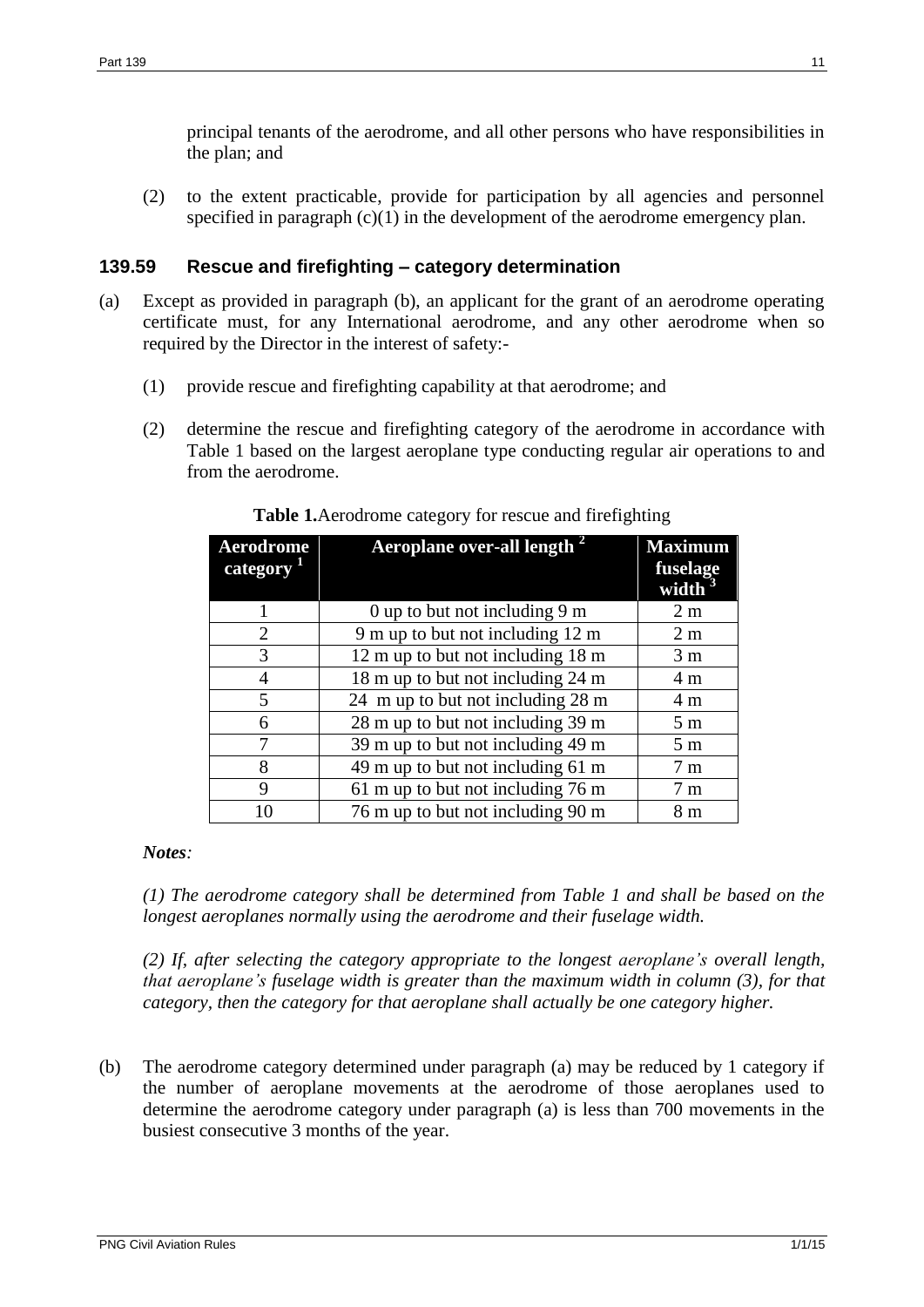# <span id="page-11-0"></span>**139.61 Rescue and firefighting – extinguishing agents**

An applicant for the grant of an aerodrome operating certificate must have the minimum extinguishing agents required for the category determined under 139.59, as specified in Table 2.

|                              | <b>Foam Meeting</b><br>performance level B |                                                  | <b>Complementary agents</b> |                            |                            |
|------------------------------|--------------------------------------------|--------------------------------------------------|-----------------------------|----------------------------|----------------------------|
| <b>Aerodrome</b><br>category | Water                                      | <b>Discharge</b><br>rate foam<br>solution/minute | Dry<br>chemical<br>powders  | or<br><b>Halons</b>        | or<br>CO <sub>2</sub>      |
|                              | (L)                                        | (L)                                              | (kg)                        | $\overline{\textbf{(kg)}}$ | $\overline{\textbf{(kg)}}$ |
| $\mathbf{1}$                 | 230                                        | 230                                              | 45                          | 45                         | 91                         |
| $\overline{2}$               | 670                                        | 550                                              | 90                          | 90                         | 180                        |
| 3                            | 1200                                       | 900                                              | 135                         | 135                        | 270                        |
| $\overline{4}$               | 2400                                       | 1800                                             | 135                         | 135                        | 270                        |
| 5                            | 5400                                       | 3000                                             | 180                         | 180                        | 360                        |
| 6                            | 7900                                       | 4000                                             | 225                         | 225                        | 450                        |
| $\overline{7}$               | 12100                                      | 5300                                             | 225                         | 225                        | 450                        |
| 8                            | 18200                                      | 7200                                             | 450                         | 450                        | 900                        |
| 9                            | 24300                                      | 9000                                             | 450                         | 450                        | 900                        |
| 10                           | 32300                                      | 11200                                            | 450                         | 450                        | 900                        |

**Table 2.**Minimum usable amounts of extinguishing agents

### <span id="page-11-1"></span>**139.63 Rescue and firefighting – vehicles**

(a) Subject to paragraphs (b) and (d), an applicant for the grant of an aerodrome operating certificate must have the minimum rescue and firefighting vehicles for the aerodrome category determined under 139.59, as specified in Table 3.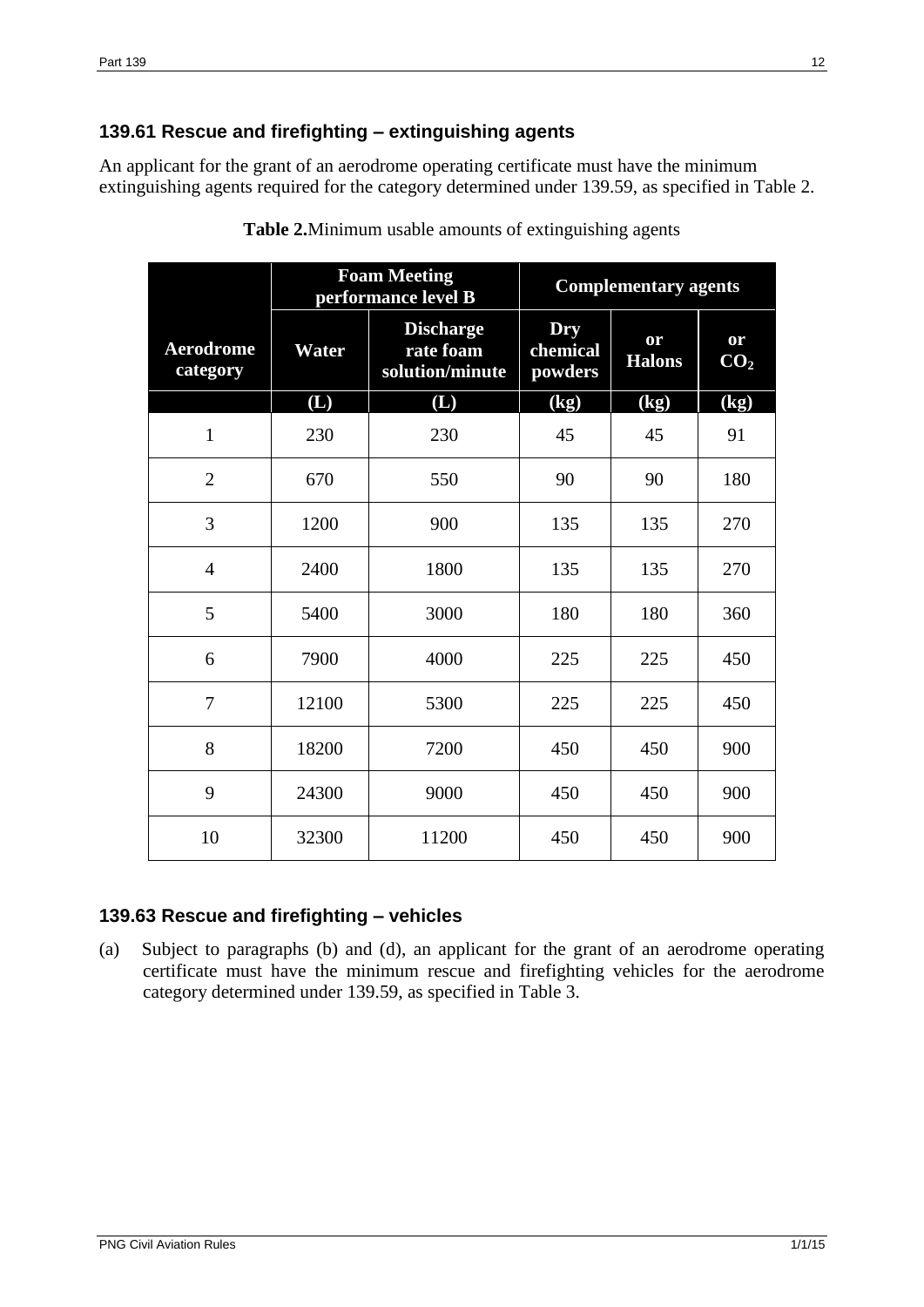| <b>Aerodrome category</b> | <b>Rescue and fire fighting</b><br>vehicles |
|---------------------------|---------------------------------------------|
| 1                         | 1                                           |
| $\overline{2}$            | 1                                           |
| 3                         | 1                                           |
| $\overline{4}$            | $\mathbf{1}$                                |
| 5                         | 1                                           |
| 6                         | $\overline{2}$                              |
| 7                         | $\overline{2}$                              |
| 8                         | 3                                           |
| 9                         | 3                                           |
| 10                        | 3                                           |

| <b>Table 3.</b> Minimum rescue and fire fighting vehicles |  |  |
|-----------------------------------------------------------|--|--|
|                                                           |  |  |

- (b) Subject to paragraph (c), each vehicle required by paragraph (a) must be equipped for 2 way voice radio communications with at least:-
	- (1) each of the other required rescue and firefighting vehicles required for the aerodrome; and
	- (2) the aerodrome control service or aerodrome flight information service serving the aerodrome; and
	- (3) other stations as specified in the applicant's aerodrome emergency plan.
- (c) Where only 1 vehicle is required by paragraph (a) and there is no aerodrome control service or aerodrome flight information service serving the aerodrome and the aerodrome emergency plan does not provide for contact with other stations, the vehicle does not need to be equipped for 2 way voice radio communications.
- (d) Each vehicle required by paragraph (a) must:-
	- (1) have a flashing or rotating beacon; and
	- (2) be marked in a single conspicuous colour of red or yellowish green.

### <span id="page-12-0"></span>**139.65 Rescue and firefighting – personnel requirements**

An applicant for the grant of an aerodrome operating certificate must establish a procedure for ensuring that all rescue and firefighting personnel at their aerodrome are:-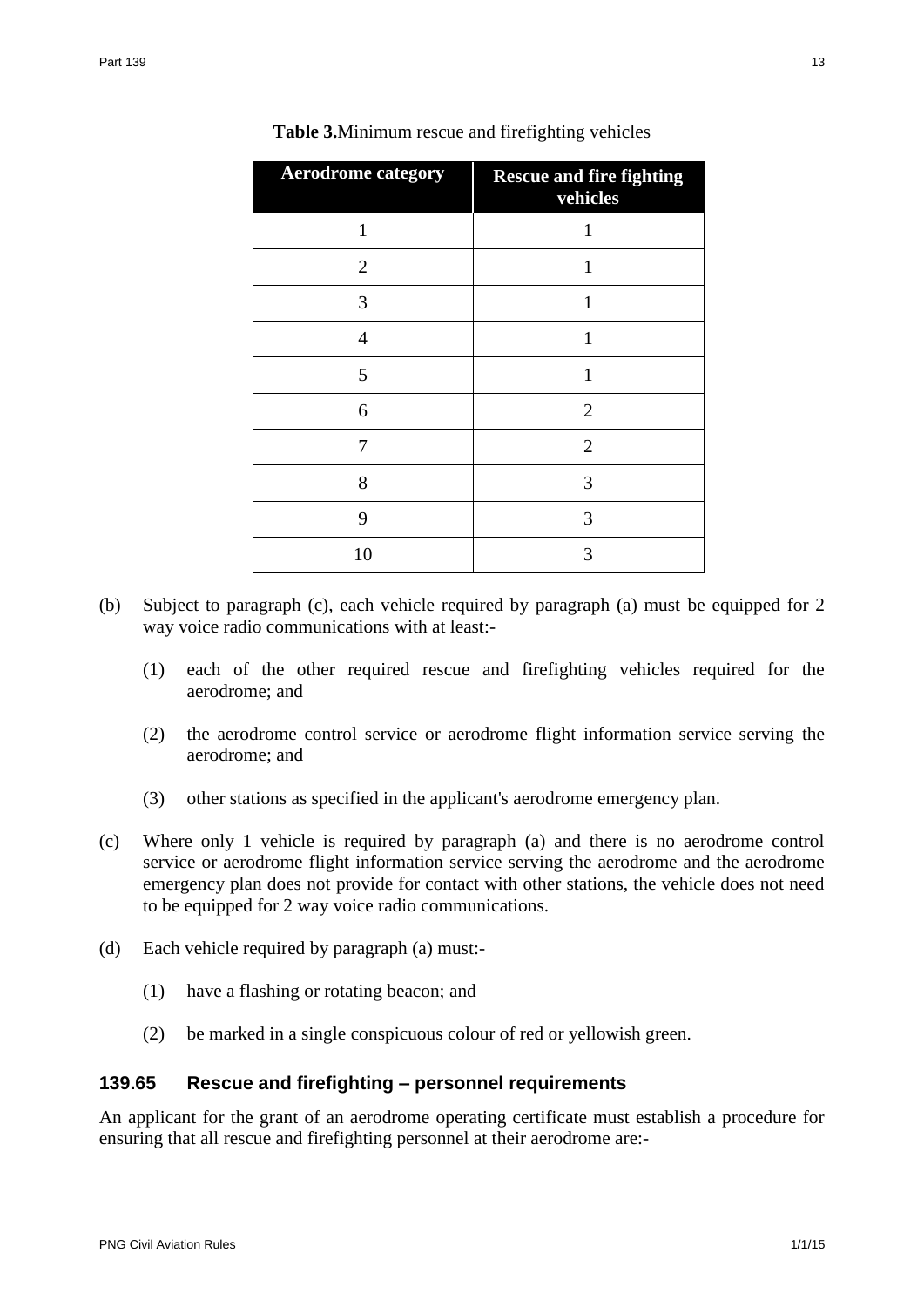- (1) equipped with adequate protective clothing and rescue equipment needed to do their duties; and
- (2) trained, are medically and physically fit, and are competent in the use of the rescue and firefighting equipment; and
- (3) receiving recurrent training and regular practice to maintain their competency; and
- (4) sufficient in number and are readily available to operate the rescue and firefighting vehicle or vehicles and the equipment at maximum capacity; and
- (5) alerted by siren, alarm, or other means to any existing or impending emergency requiring their assistance.

### <span id="page-13-0"></span>**139.67 Rescue and firefighting – response capability**

An applicant for the grant of an aerodrome operating certificate must, when required by the Director, demonstrate the following rescue and firefighting response capability in optimum conditions of visibility and surface conditions—

- (1) within 3 minutes of the initial call, the rescue and firefighting vehicles and personnel needed to discharge foam at a rate of at least 50 percent of the discharge rate required by rule139.61 Table 2 for the aerodrome category must reach the furthest point of the movement area from their assigned posts and be in position at that point to apply that amount of foam:
- (2) any vehicles, other than the first responding vehicles required to deliver the amount of distinguishing agents required by rule 139.61 Table 2 for the aerodrome category must ensure continuous agent application and must arrive not more than 4 minutes after the initial call.

### <span id="page-13-1"></span>**139.69 Rescue and firefighting – communication and alerting system**

An applicant for the grant of an aerodrome operating certificate must provide a discrete communication system linking a fire station with the control tower, any other fire station on the aerodrome and the rescue and fire fighting vehicles.

### <span id="page-13-2"></span>**139.71 Public protection**

(a) An applicant for the grant of an aerodrome operating certificate must provide at their aerodrome:-

- (1) safeguards for preventing inadvertent entry of animals to the movement area, and safeguards for deterring the entry of unauthorised persons or vehicles to the aerodrome operational area; and
- (2) reasonable protection of persons and property from aircraft blast.
- (b) The safeguards required by paragraph (a)(1) must:-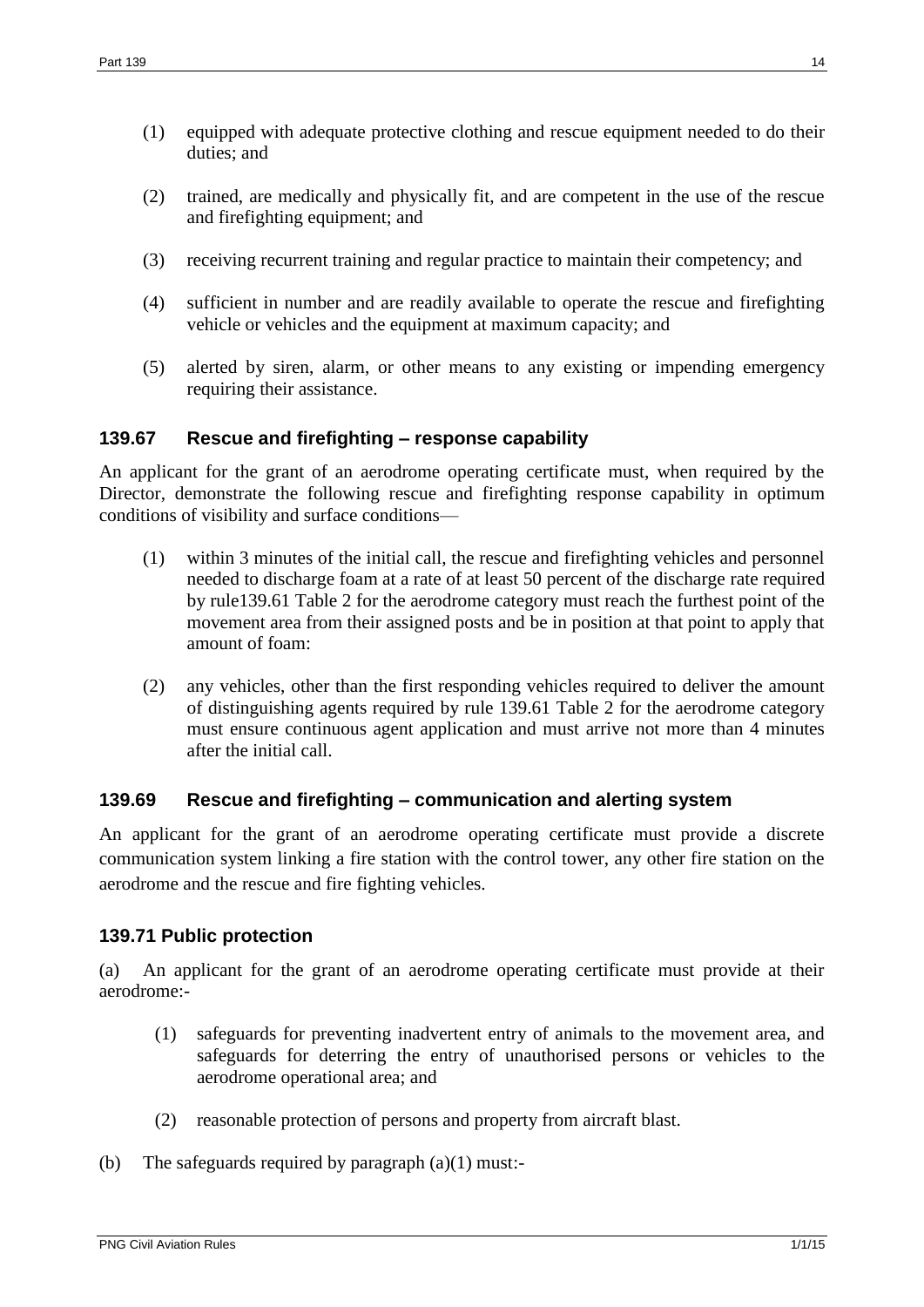- (1) in areas adjacent to the aerodrome operational area to which the public has direct vehicle or pedestrian access:-
	- (i) be continuous barriers that may include existing structures, gates and doors with secured or controlled access; and
	- (ii) be at least 1200 millimetres in height; and
- (2) in other areas, be of a construction and height appropriate to prevent incursion by animals likely to endanger aircraft operations.

### <span id="page-14-0"></span>**139.73 Wildlife hazard management**

- (a) An applicant for the grant of an aerodrome operating certificate must, where any wildlife presents a hazard to aircraft operations at their aerodrome, establish an environmental management programme to minimise or eliminate the wildlife hazard; and
- (b) Where there is potential for domestic animals to intrude into the movement areas of the aerodrome, an applicant for an aerodrome operating certificate must conduct an awareness programme with residents and settlements in the vicinity of an aerodrome about the consequences of allowing domestic animals in their care to enter the aerodrome.

### <span id="page-14-1"></span>**139.75 Notification of aerodrome data and information**

An applicant for the grant of an aerodrome operating certificate must establish a procedure to notify aeronautical information service providers certificated under Part 175:-

- (1) of the aerodrome data and information; and
- (2) of any limitation established under rule139.55 on the use of the aerodrome; and
- (3) as soon as practicable, of any change that affects the use of the aerodrome.

### <span id="page-14-2"></span>**139.77 Movement data reporting**

An applicant for the grant of an aerodrome operating certificate must establish procedures for collecting traffic movement data at the aerodrome on a monthly basis and report that movement quarterly to the Director.

### <span id="page-14-3"></span>**139.79 Aerodrome maintenance**

- (a) An applicant for the grant of an aerodrome operating certificate must establish a maintenance programme, including preventive maintenance where appropriate, for maintaining the aerodrome facilities in a condition that does not impair the safety, security, regularity or efficiency of aircraft operations.
- (b) The maintenance programme required by paragraph (a) must provide for:-
	- (1) the surface of paved manoeuvring areas to remain clear of any loose stones or other objects that might endanger aircraft operations; and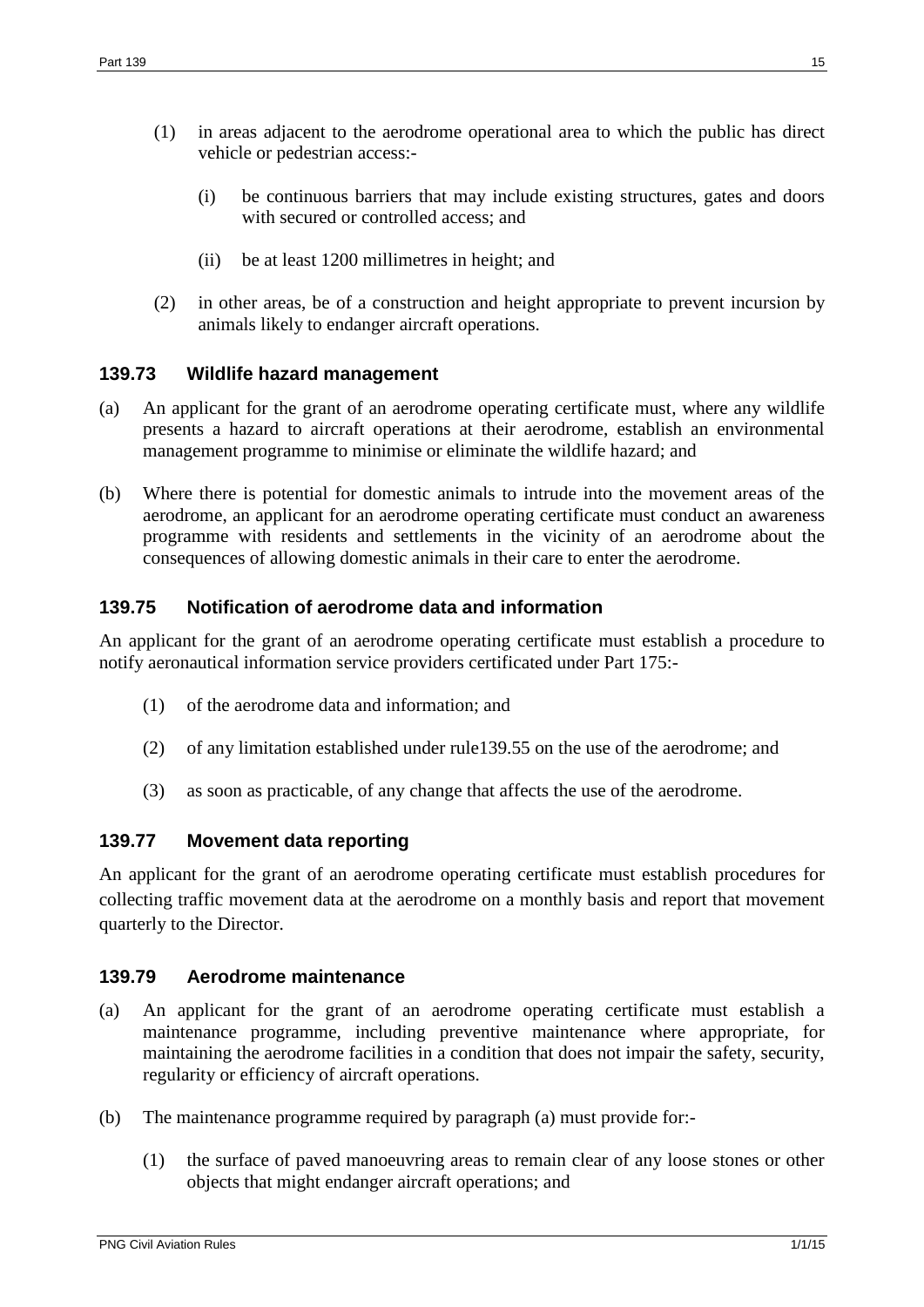- (2) the surface of paved runways to be maintained in a condition that provides good surface friction characteristics and low rolling resistance for aircraft; and
- (3) the measurement and provision of real-time surface condition reporting when a runway is contaminated using standardized reporting methods.

### <span id="page-15-0"></span>**139.81 Aerodrome inspection programme**

An applicant for the grant of an aerodrome operating certificate must:-

- (1) establish an aerodrome inspection programme for ensuring that the aerodrome and its facilities are maintained in accordance with the requirements and standards of this Part; and
- (2) provide appropriate equipment for use in conducting the aerodrome inspections in accordance with the programme required by paragraph (1); and
- (3) establish procedures for ensuring that qualified personnel to perform the aerodrome inspections in accordance with the programme required by paragraph (1); and
- (4) establish a reporting system for ensuring prompt correction of unsafe aerodrome conditions that is noted during an aerodrome inspection.

#### <span id="page-15-1"></span>**139.83 Visual aids for navigation – maintenance and checking**

- (a) An applicant for the grant of an aerodrome operating certificate must establish a maintenance programme for the visual aids for navigation that are installed on the aerodrome.
- (b) The maintenance programme required by paragraph (a) must include:-
	- (1) procedures for ensuring that each visual aid for navigation provides reliable and accurate guidance information to the users in accordance with the applicable standards prescribed in this Part; and
	- (2) details on the number of lights that may be allowed to be unserviceable in each lighting system to ensure continuity of guidance to the user; and
	- (3) procedures for restoring any unserviceable or deteriorated items back into service without undue delay.

### <span id="page-15-2"></span>**139.85 Works on Aerodromes**

An applicant for the grant of an aerodrome operating certificate must establish procedures, including precautions to be taken for ensuring that any works carried out on the aerodrome do not endanger aircraft operations.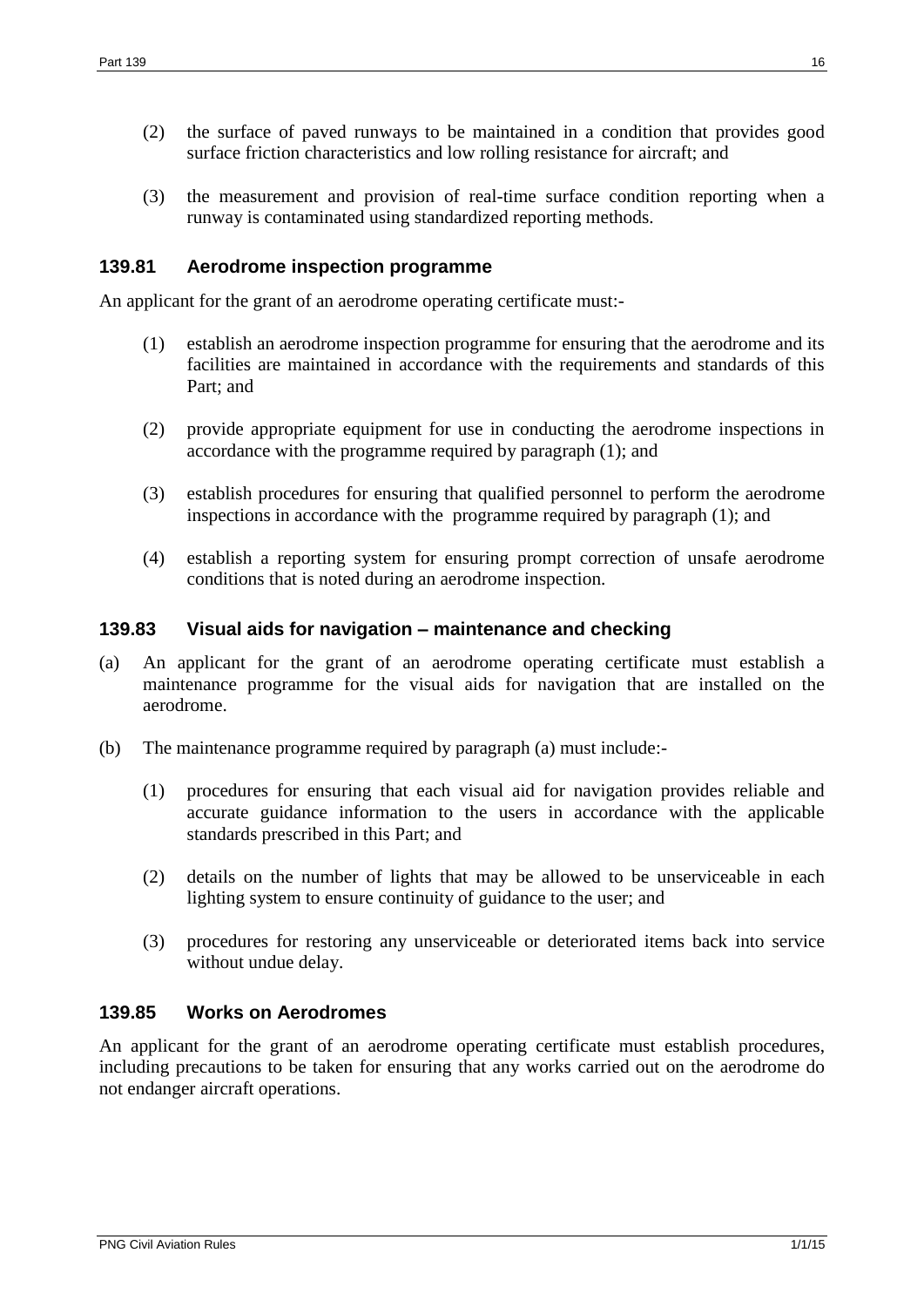### <span id="page-16-0"></span>**139.87 Ground Vehicles**

- (a) An applicant for the grant of an aerodrome operating certificate must establish procedures for limiting and controlling access by ground vehicles to the operational areas of the aerodrome.
- (b) Under the procedures required by paragraph (a), ground vehicle access to the operational areas of the aerodrome must be limited to those vehicles that are necessary for the operation of the aerodrome and the operation of aircraft.
- (c) When an aerodrome control service is in operation at the aerodrome, the procedures required by paragraph (a) must:-
	- (1) provide for the safe and orderly access to, and operation on the aerodrome operational area of ground vehicles; and
	- (2) require each ground vehicle operating on the operational area of the aerodrome to be controlled by:-
		- (i) two-way radio communications between the vehicle and the aerodrome control service; or
		- (ii) if the vehicle does not have radio communications, an accompanying escort vehicle that has two-way communication with the aerodrome control service; or
		- (iii) if it is not practical to have two-way radio communications or an accompanying escort vehicle, by adequate measures such as signs, signals or guards for controlling the vehicle; and
- (d) When an aerodrome control service is not in operation at the aerodrome, the procedures required by paragraph (a) must provide for ground vehicles operating on the operational area of the aerodrome to be controlled by signs or prearranged signals.
- (e) The procedures required by paragraph (a) must ensure that each employee, tenant, or contractor who operates a ground vehicle on any portion of the aerodrome which has access to the operational area of the aerodrome is familiar with, and complies with, the procedures established by the certificate holder for the operation of ground vehicles on the aerodrome.

### <span id="page-16-1"></span>**139.89 Unsafe conditions**

An applicant for an aerodrome operating certificate must establish procedures for ensuring that aircraft operations are restricted, or if necessary prohibited, on any part of the aerodrome where an unsafe condition exists.

### <span id="page-16-2"></span>**139.91 Documentation**

An applicant for an aerodrome operating certificate must:-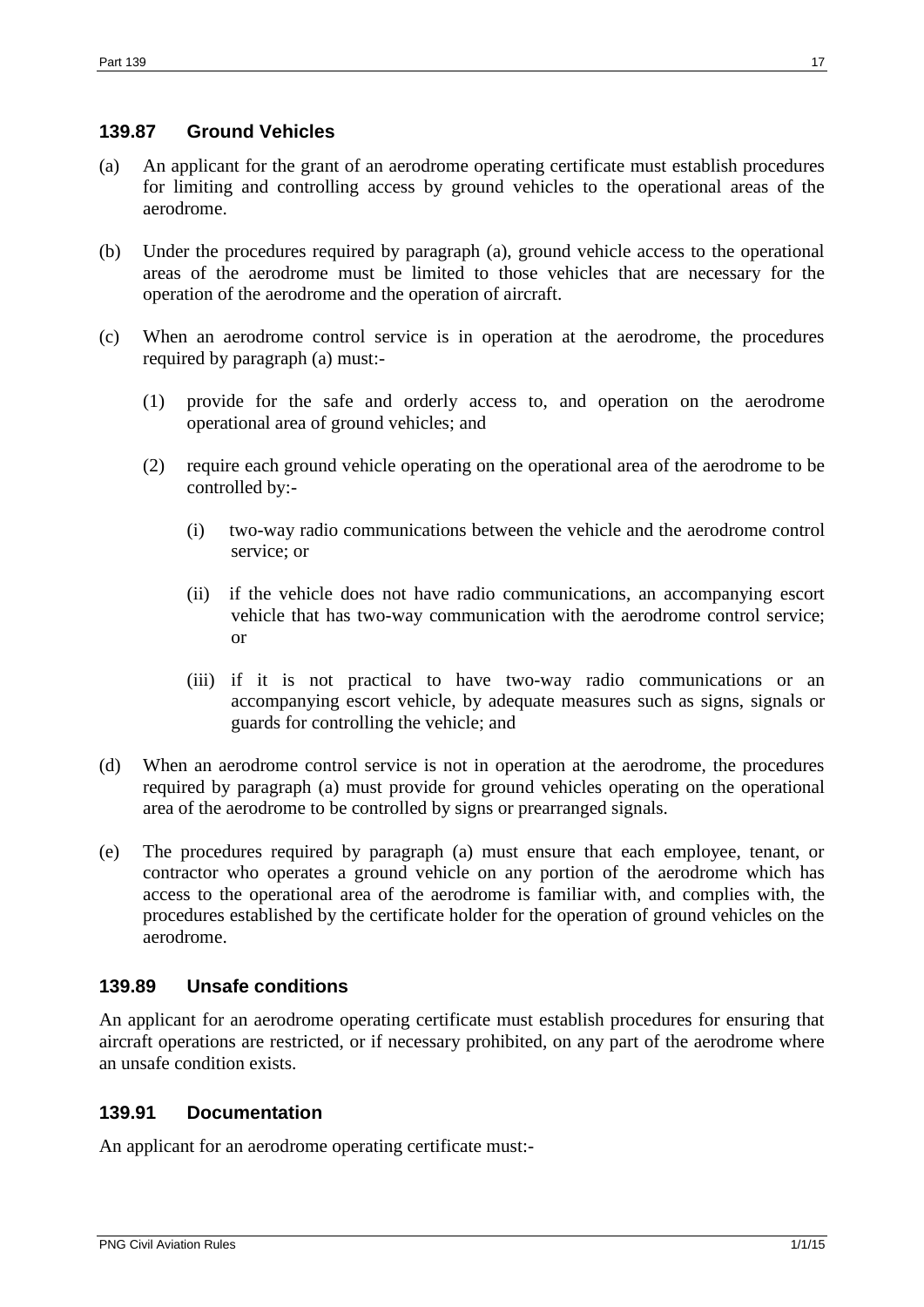- (1) hold copies of relevant documents necessary for the provision and operation of the aerodrome and the associated services and facilities; and
- (2) establish a procedure for controlling the document required under paragraph (1) to ensure that:-
	- (i) establish a procedure for controlling the document are available to personnel at each location where personnel need access to the documentation; and
	- (ii)every obsolete document is promptly removed from every point of issue; and
	- (iii) the current version of each item of documentation can be identified to prevent the use of superseded material.

### <span id="page-17-0"></span>**139.93 Safety management system**

- (a) An applicant for the grant of an aerodrome operating certificate must establish and implement a safety management system which meets the requirements of Part 100.
- (b) The safety management system required by paragraph (a) must include a runway safety programme.

### <span id="page-17-1"></span>**139.95 Quality management system**

An applicant for the grant of an aerodrome operating certificate must establish and implement a quality management system which meets the requirements of Part 100.

### <span id="page-17-2"></span>**139.97 Aerodrome exposition**

- (a) An applicant for the grant of an aerodrome operating certificate must provide the Director with an exposition that contains the following:-
	- (1) a statement signed by the Chief Executive on behalf of the applicant's organisation, confirming that the exposition and any included manuals:-
		- (i) define the organisation and demonstrate its means and methods for ensuring ongoing compliance with this Part; and
		- (ii) is to be complied with at all times; and
	- (2) the titles and names of the senior persons required by  $139.51(a)(1)$  and (2); and
	- (3) the duties and responsibilities of the senior persons specified under paragraph(a)(2) including matters for which they have responsibility to deal directly with the Director on behalf of the organisation; and
	- (4) an organisation chart showing lines of responsibility of the senior person or persons specified under paragraph (a)(2); and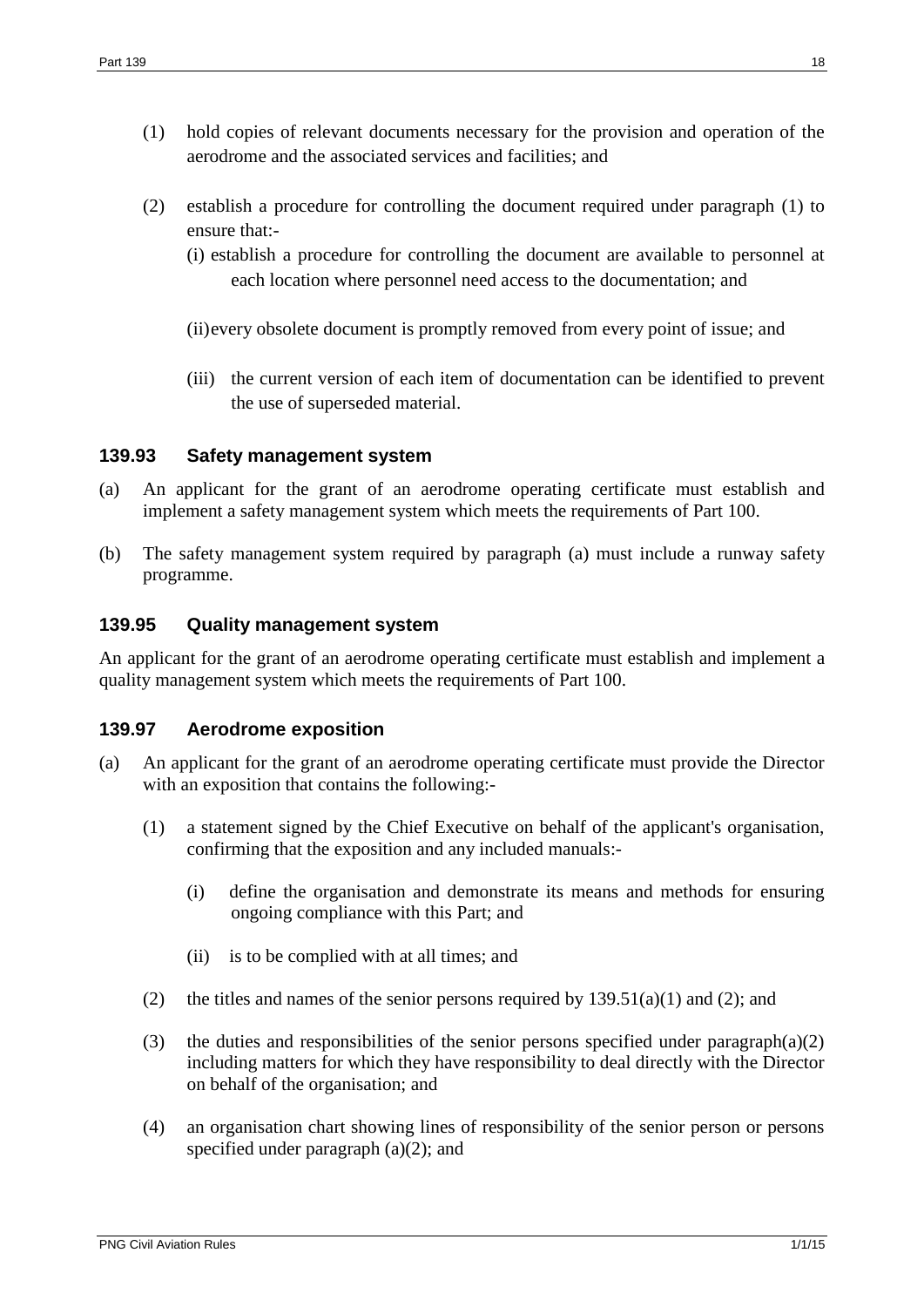- (5) details of any limitations on the use of the aerodrome established under rule 139.55; and
- (6) details of each current exemption granted to the applicant from any requirements prescribed in Subparts A, B, C or D; and
- (7) details of the aerodrome emergency plan required by rule139.57; and
- (8) a statement of the rescue and firefighting category determined under 139.59 with a description of the following:
	- (i) extinguishing agents required by rules 139.61;and
	- (ii) vehicles required by 139.63; and
	- (iii) procedure and personnel required by rule 139.65; and
	- (iv) details of the response capability required by rule 139.67; and
	- (v) discrete communication system required by 139.69.
- (9) a description of the safeguards for public protection required by rule139.71; and
- (10) details of the environmental management programme when required by rule 139.73; and
- (11) details of the procedures required by rule 139.75 for the notification of aerodrome data and information; and
- (12) details of the procedures required by rule 139.77 for the collection and reporting of traffic movement data; and
- (13) details of the aerodrome maintenance programme required by rule 139.79; and
- (14) details of the aerodrome inspection programme, procedures and reporting system required by rule 139.81; and
- (15) details of the procedures required by rule 139.83for the preventive maintenance and checking of the aerodrome visual aids for navigation; and:
- (16) details of the procedures required by rule 139.85and precautions for any works on the aerodrome; and
- (17) the procedures required by rule 139.87for the control of ground vehicles; and
- (18) the procedures required by rule 139.89 for limiting aircraft operations if an unsafe aerodrome condition occurs; and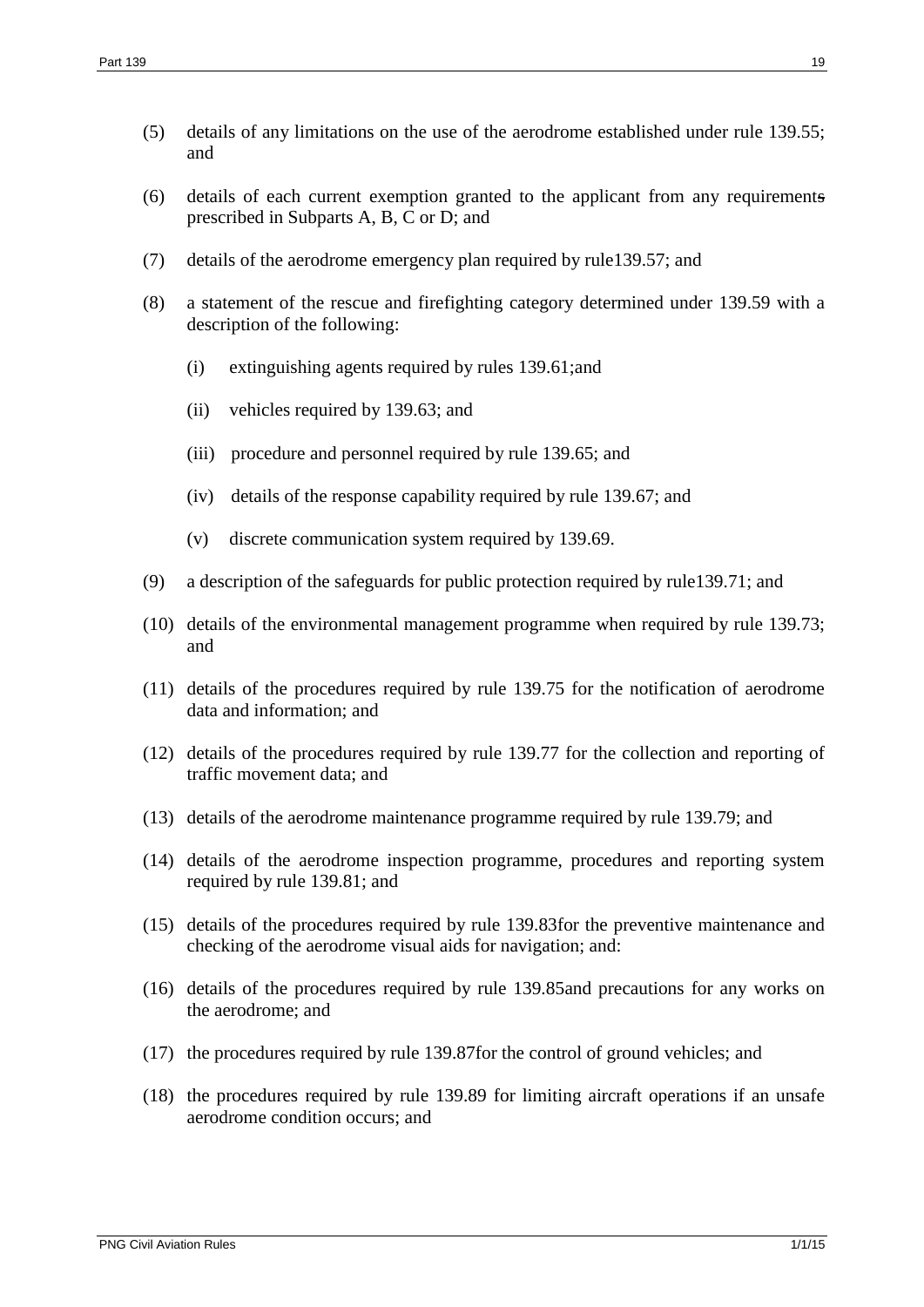- (19) details of the procedures required by rule 139.91for management and control of documents necessary for the provision and operation of the aerodrome and the associated services and facilities; and
- (20) details of the safety management system required by rule 139.93; and
- (21) details of the quality management system required by rule 139.95; and
- (22) a description of the measures taken to comply with the relevant security requirements in Subpart D, including details of the security awareness programme and procedures required by rule  $139.201(d)(8)$  and (9); or
- (23) the aerodrome security programme required by 139.201(d) (15) for a security designated airport; and
- (24) procedures to control, amend, and distribute the exposition.
- (b) The applicant's exposition must be acceptable to the Director.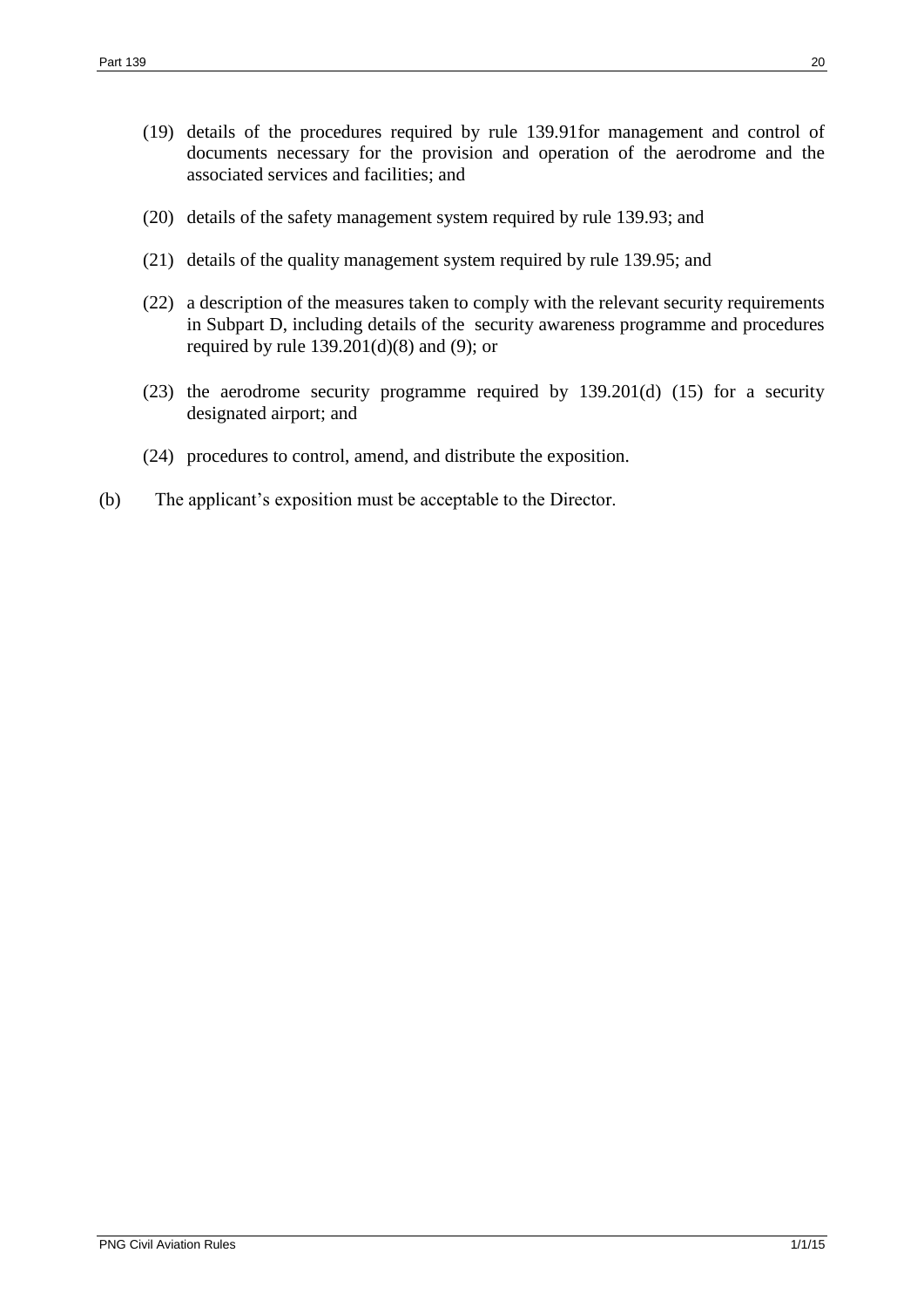# <span id="page-20-0"></span>**Subpart C — Operating Requirements**

### <span id="page-20-1"></span>**139.101 Continued compliance**

A holder of an aerodrome operating certificate must:-

- (1) hold at least one complete and current copy of the aerodrome exposition required by rule 139.97 on the aerodrome; and
- (2) comply with all procedures, plans, systems and programmes detailed in the exposition; and
- (3) make each applicable part of the exposition available to personnel who require those parts to carry out their duties; and
- (4) continue to meet the standards and comply with the requirements of Subpart B prescribed for aerodrome certification under this Part; and
- (5) notify the Director of any change of address for service, telephone number, or facsimile number required by form CA 139/01 within 28 days of the change; and
- (6) ensure the aerodrome exposition required by rule 139.97 remains acceptable to the Director.

### <span id="page-20-2"></span>**139.103 Aerodrome emergency plan –maintenance**

A holder of an aerodrome operating certificate must:-

- (1) ensure that all aerodrome personnel having duties and aerodrome emergency responsibilities under the holder's aerodrome emergency plan required by rule 139.57 are familiar with their assignments and are properly trained; and
- (2) test the aerodrome emergency plan required by rule 139.57 by conducting:-
	- (i) a full-scale aerodrome emergency exercise at intervals not exceeding 2 years; and
	- (ii) special emergency exercises in the intervening year to ensure that any deficiencies found during the full-scale aerodrome emergency exercise have been corrected; and
- (3) review the plan after each of the exercises specified in subparagraph (2) or after an actual emergency, to correct any deficiency found; and
- (4) co-ordinate its aerodrome emergency plan required by rule 139.57 with law enforcement agencies, security providers, rescue and firefighting agencies, medical personnel and organisations, the principal tenants of the aerodrome, and all other persons who have responsibilities in the plan.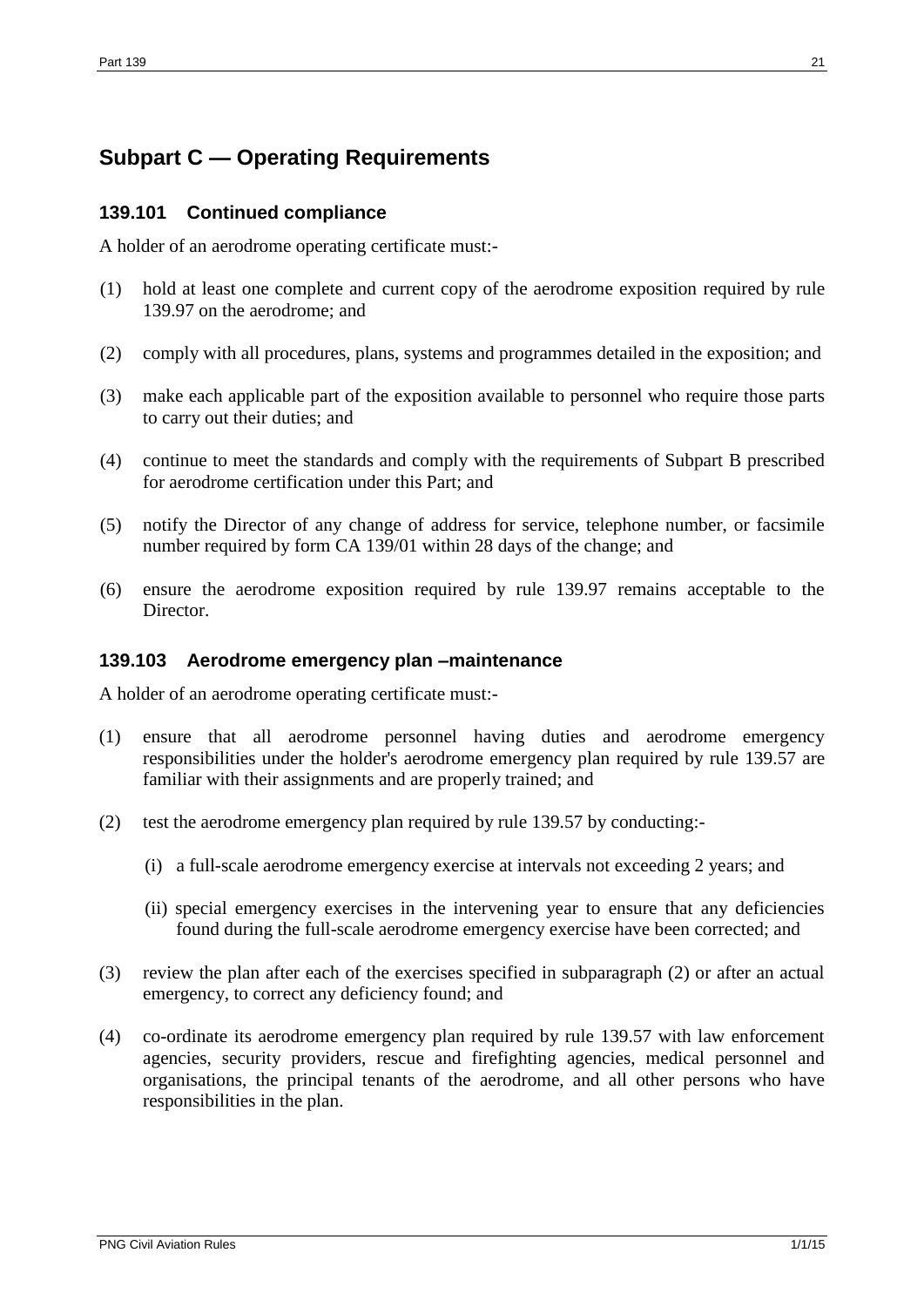### <span id="page-21-0"></span>**139.105 Rescue and firefighting – operational requirements**

- (a) Except as provided in paragraph (c), the holder of an aerodrome operating certificate must provide on the aerodrome, during operations by aeroplanes having a certificated seating configuration of 20 passengers seats or more, excluding any required flight crew member seat, that are engaged in regular air operations for the carriage of passengers, the rescue and firefighting capability meeting the minimum requirements of rules 139.61 and 139.63.
- (b) Except as provided in paragraph (c), if an increase in the movements or a change in the type of air transport aeroplanes using the aerodrome results in an increase in the rescue and firefighting category of the aerodrome applicable under rule 139.59, the certificate holder must increase the rescue and firefighting capability to the minimum required for that higher category under rules139.61 and 139.63.
- (c) Subject to paragraph (d), during any period of operations when the use of the aerodrome is limited to aeroplanes having a lower specification than that normally applicable under rule 139.59, the certificate holder may reduce the rescue and firefighting capability to a lower level required for the aerodrome category corresponding to the highest specification aeroplane regularly using the aerodrome provided:-
	- (1) procedures for, and the persons having the authority to implement, the reductions are included in the exposition required by rule 139.95:
	- (2) procedures for recall of the full aerodrome rescue and firefighting capability are included in the exposition required by rule 139.95:
	- (3) information on the reduction is forwarded to the Aeronautical Information Service for appropriate publication.
- (d) Any reduction in the rescue and firefighting capability under paragraph (c) must not be implemented until the information is promulgated by the Aeronautical Information Service for appropriate publication:
- (e) The holder of an aerodrome operating certificate must employ a system of preventive maintenance of their rescue and firefighting vehicle or vehicles to ensure effectiveness of the equipment and compliance with the required response time throughout the life of each vehicle.
- (f) The holder of an aerodrome operating certificate must immediately replace any required rescue and firefighting vehicle that becomes inoperative to the extent that the certificate holder cannot meet the response capability required by rule139.67, with a vehicle that enables the certificate holder to meet that capability.
- (g) If a replacement vehicle is not available immediately, the certificate holder must provide the notification required by rule139.115.
- (h) If the required response capability is not restored within 72 hours, the certificate holder must limit regular air operations on the aerodrome to those aeroplanes compatible with the aerodrome category corresponding to the remaining operative rescue and firefighting vehicle or vehicles.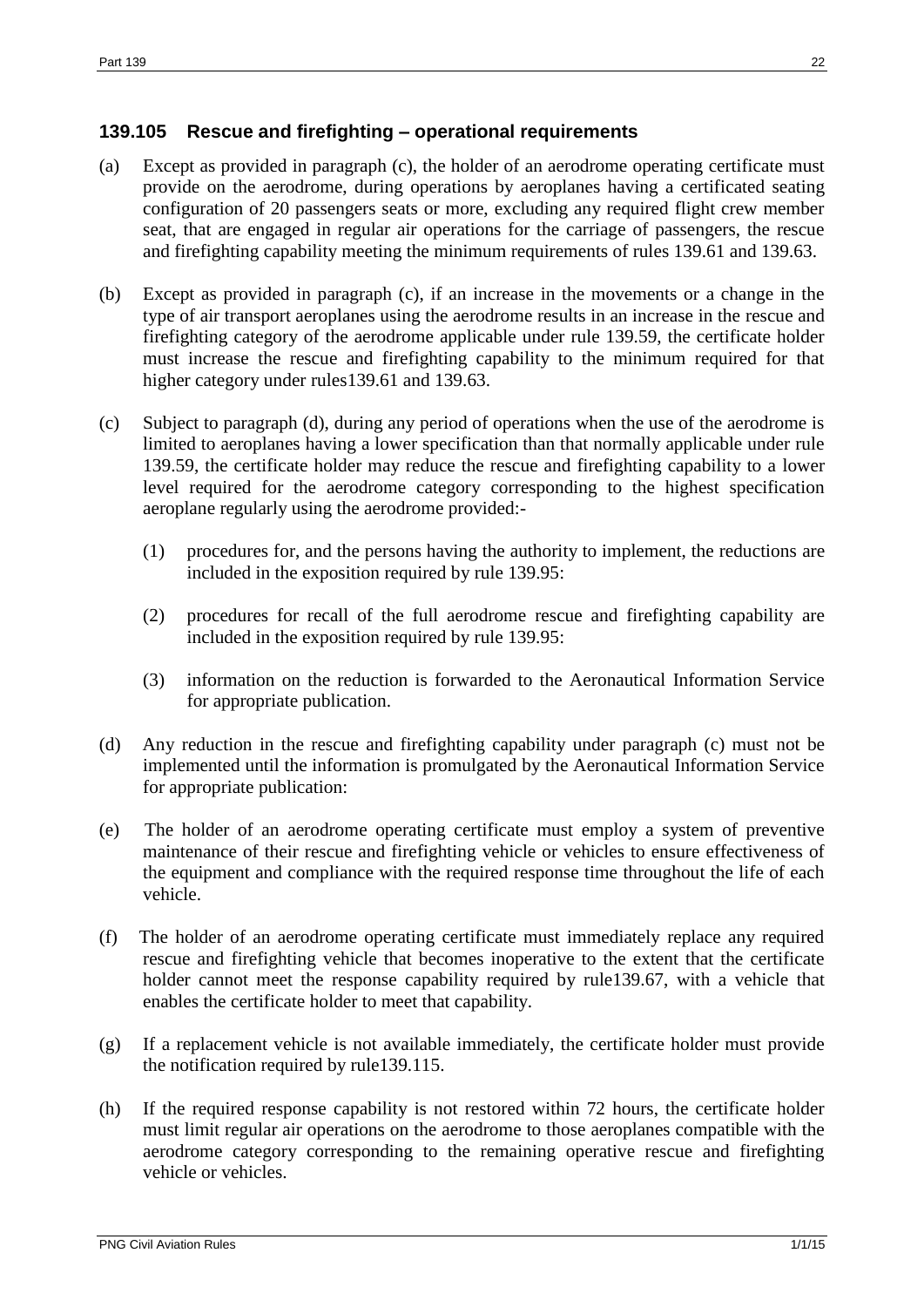(i) The holder of an aerodrome operating certificate must, with the rescue and firefighting equipment required under this Part and the number of trained personnel who are required to assure an effective operation, respond to each aircraft emergency during operations of the kind specified in paragraph (a).

### <span id="page-22-0"></span>**139.107 Aeronautical Study**

- (a) The holder of an aerodrome operating certificate must monitor operations and conduct an aeronautical study when a significant change in aerodrome operations occurs that may affect the safety of aircraft operations.
- (b) For the purpose of paragraph (a), a significant change in aerodrome operations include a change in aerodrome aircraft traffic, a change in aircraft operations type, a change in the aerodrome physical characteristics, an increase in aerodrome accidents/incidents, or a change in airspace designation.

### <span id="page-22-1"></span>**139.108 Aerodrome aircraft traffic management**

Each holder of an aerodrome operating certificate shall ensure the provision of an aerodrome control service at their aerodrome when so required by the Director in the interest of safety.

### <span id="page-22-2"></span>**139.109 Aerodrome aircraft traffic services**

When an ATS is required to be provided at the aerodrome the holder of the aerodrome operating certificate must establish a written agreement with a holder of an air traffic service organisation certificate issued in accordance with Part 172 for the provision of the ATS.

### <span id="page-22-3"></span>**139.111 Apron management service**

- (a) The holder of an aerodrome operating certificate must ensure that the aerodrome is provided with an appropriate apron traffic management service, when such service is warranted by the volume of traffic and operating conditions.
- (b) The holder of an aerodrome operating certificate for an aerodrome that has an aerodrome control service and requires an apron management service must, ensure the coordination and safe, transition of aerodrome traffic between the apron management service and the aerodrome control service.

### <span id="page-22-4"></span>**139.113 Protection of navigation aids & ATS facilities**

A holder of an aerodrome operating certificate must:-

(1) prevent any construction or activity on the aerodrome, or surrounding area that the certificate holder has authority over, that could have an adverse effect on the operation of any electronic or visual navigation aid or air traffic service facility on the aerodrome; and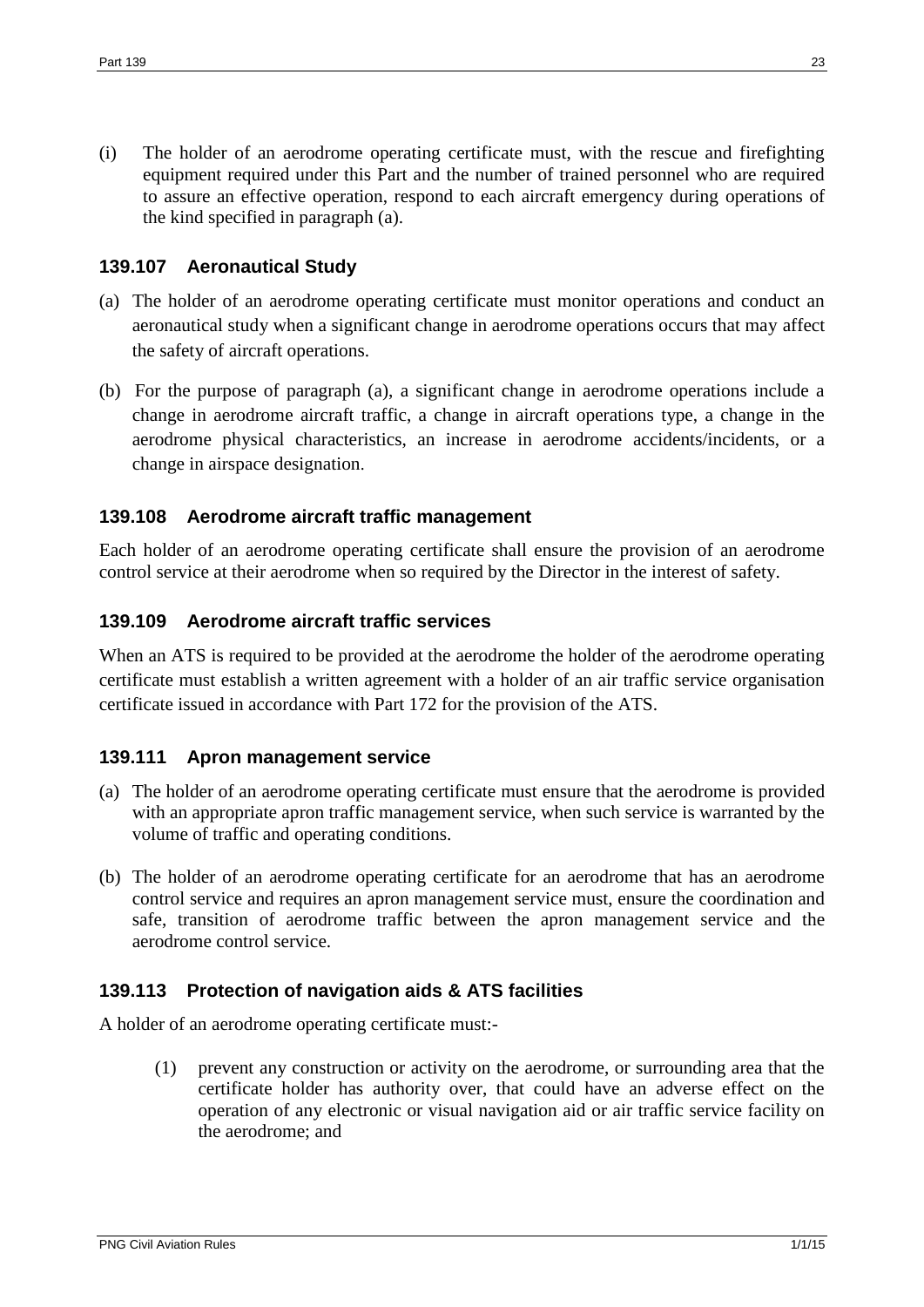(2) prevent, as far as it is within the certificate holder's authority, any interruption of visual or electronic signals of navigation aids for the aerodrome.

### <span id="page-23-0"></span>**139.115 Aerodrome condition notification**

The holder of an aerodrome operating certificate must, in accordance with the procedure required by rule 139.75, notify the Aeronautical Information Service, as soon as practicable (for the issue of a NOTAM), of any aerodrome operational condition at the aerodrome that may affect the safe operation of aircraft.

### <span id="page-23-1"></span>**139.117 Changes to certificate holder's organisation**

- (a) The holder of an aerodrome operating certificate must ensure that the aerodrome exposition required by rule 139.97 is amended to remain a current description of the aerodrome and its associated plans, programmes, services, systems, procedures, and facilities.
- (b) The certificate holder must ensure that any amendments made to the aerodrome exposition meets the applicable requirements of this Part and comply with the amendment procedures contained in the exposition.
- (c) The certificate holder must provide the Director with a copy of each amendment to the aerodrome exposition as soon as practicable after its incorporation into the exposition.
- (d) If the holder of an aerodrome certificate proposes to change, or changes, the person identified as the Chief Executive, or any of the senior persons required by rule  $139.51(a)(2)$ , the certificate holder must notify the Director prior to the change or as soon as practicable after the change if prior notification is not possible.
- (e) The changes of persons referred to in paragraph (d) must be accepted by the Director after satisfactory demonstration of the fit and proper person criteria required by Section 50 of the Act before being incorporated into the certificate holder's exposition.
- (f) The Director may impose conditions under which the holder of an aerodrome operating certificate may operate during or following any of the changes specified in paragraph (d) and (e).
- (g) The holder of an aerodrome operating certificate must comply with any conditions imposed by the Director under paragraph (f).
- (h) If any of the changes under paragraph (d) and (e) require an amendment to the aerodrome operating certificate, the holder of the certificate must forward the certificate to the Director as soon as practicable for endorsement of the amendment.
- (i) The holder of an aerodrome operating certificate must amend the holder's exposition as the Director may consider necessary in the interests of safety.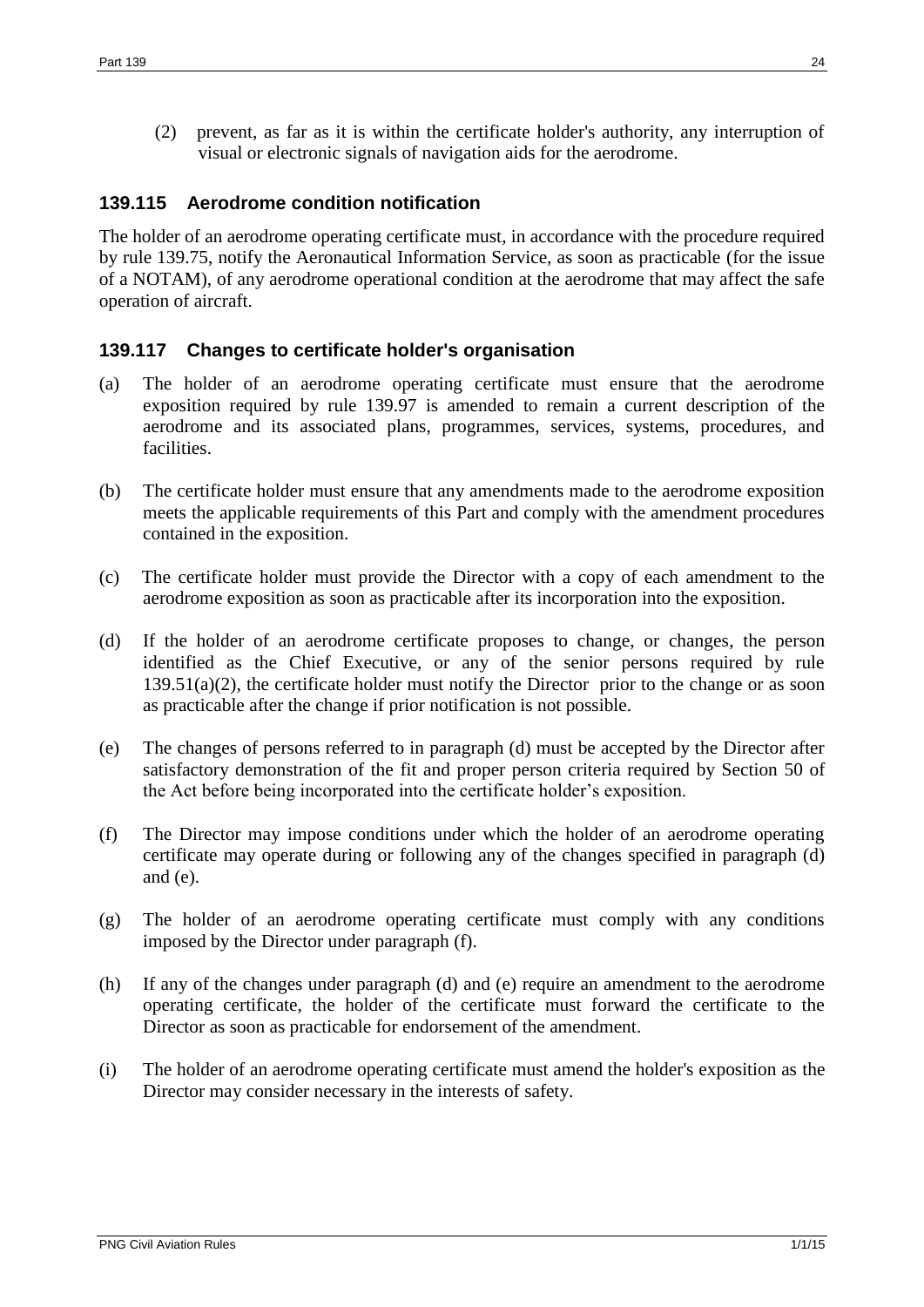# <span id="page-24-0"></span>**139.119 Deviations**

- (a) The holder of an aerodrome operating certificate may deviate from any requirement of Subpart C, or D if an emergency occurs requiring immediate action for the protection of life or property involving carriage by air.
- (b) A certificate holder who deviates from a requirement of Subpart C, or D under paragraph (a) must provide a written report to the Director as soon as practicable, but in any event not later than 14 days after the emergency. The report must cover the nature, extent and duration of the deviation.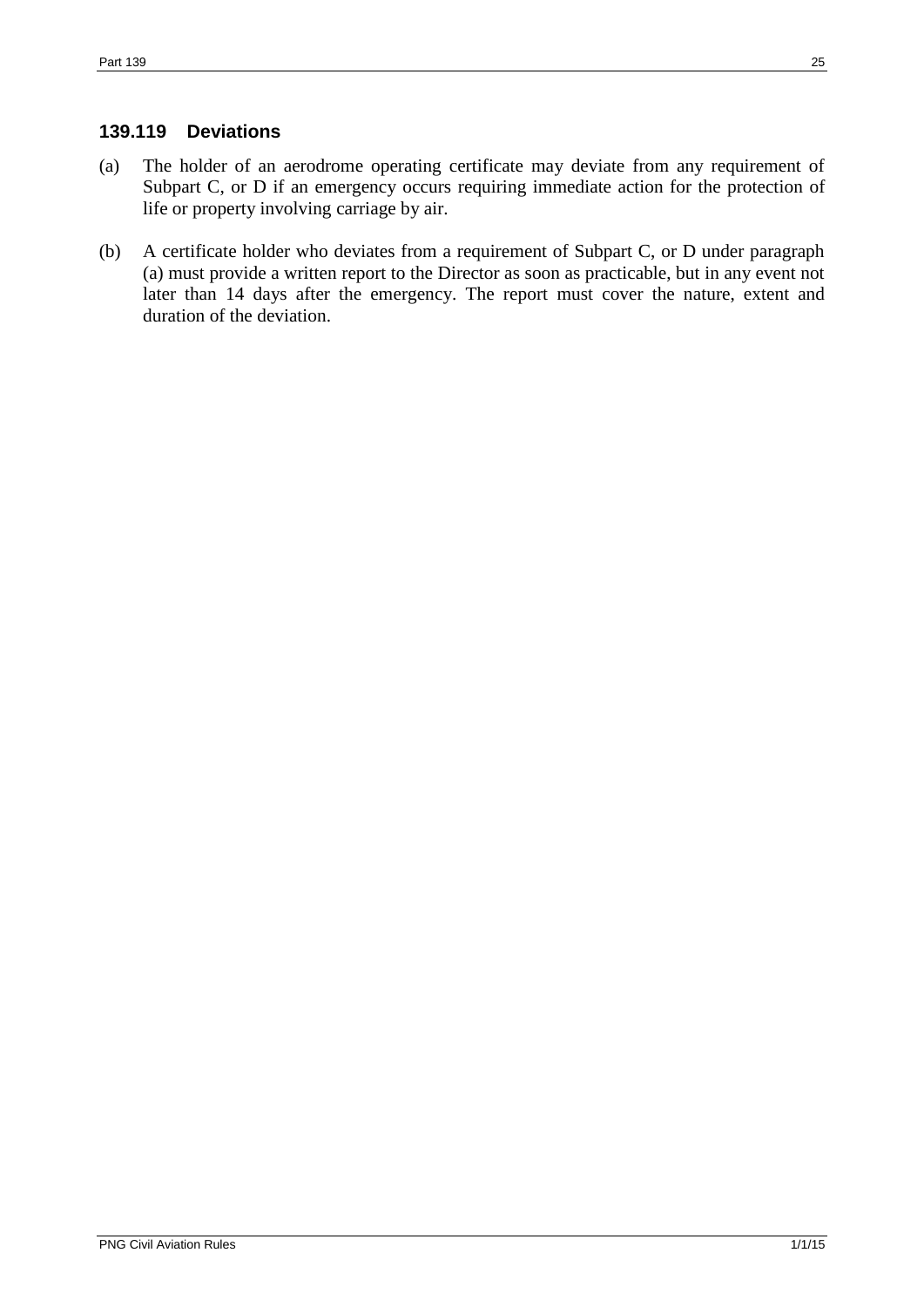# <span id="page-25-0"></span>**Subpart D — Aerodrome Security**

## <span id="page-25-1"></span>**139.201 Requirements for security designated aerodromes**

### **Barrier requirements**

- (a) The holder of an aerodrome operating certificate for a security designated aerodrome must, in addition to complying with rule 139.71, provide safeguards for preventing inadvertent unauthorised access and for deterring intentional unauthorised access, to any security area or security enhanced area within their aerodrome.
- (b) The safeguards required by paragraph (a) must:-
	- (1) Consist of fences, gates, doors and other barriers between public and security areas or security enhanced areas with adequate locking or control systems; and
	- (2) Ensure control of any duct, drain or tunnel giving access to any security area or security enhanced areas.
- (c) The construction and height of each barrier required by paragraph  $(b)(1)$  must, considering the surrounding topography, provide an effective measure against penetration of the security area or security enhanced areas and must in no case be less than 2440 millimetres in height.

### **Other requirements**

- (d) The holder of an aerodrome operating certificate for a security designated aerodrome must:-
	- (1) designate an isolated aircraft parking position at their aerodrome for the parking of an aircraft that is known or believed to be the subject of unlawful interference, or which for other security reason needs isolation from normal aerodrome activities; and
	- (2) provide and maintain lighting, and emergency lighting in the event of failure of the normal lighting system, on any parking areas at their aerodrome used at night by aeroplanes having a certificated seating configuration of 20 seats or more, excluding any required flight crew member seat, that are engaged in scheduled air transport operations for the carriage of passengers; and
	- (3) provide lighting, or have portable lighting available within 30 minutes, on any designated isolated aircraft parking area at their aerodrome intended to be used at night; and
	- (4) provide the following areas at their aerodrome for the screening of passengers and baggage:-
		- (i) areas for the screening of international passengers, crew, and their baggage, prior to aircraft boarding: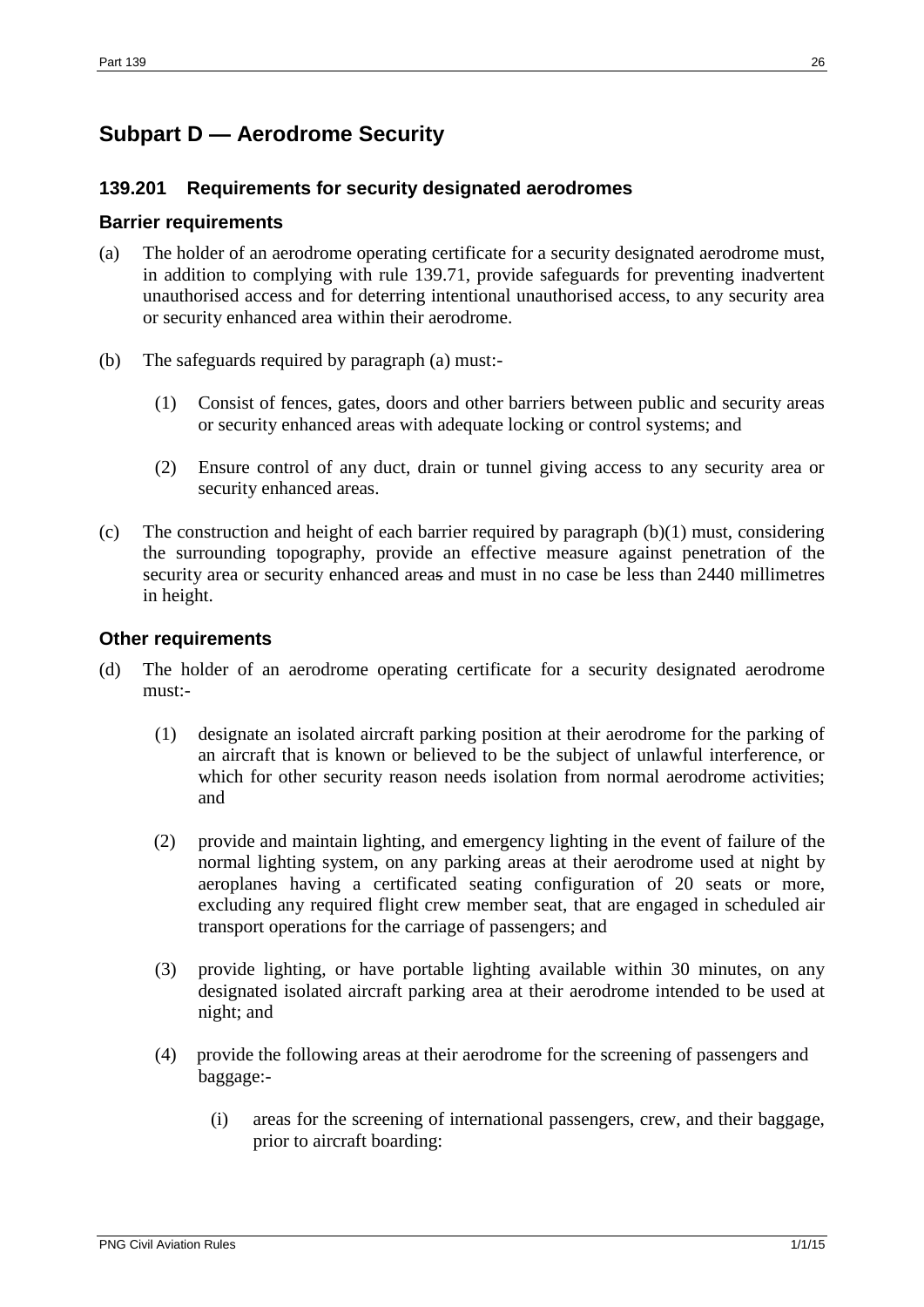- (ii) sterile areas where international passengers and crew subject to screening are prevented from having access to unauthorised articles or contact with unscreened persons:
- (iii) areas for the separation of arriving passengers and crew from departing passengers during international deplaning to prevent arriving, transit, and transfer passengers and crew having contact with any person who has been subject to screening; and
- (5) when considered necessary by the Director, provide areas at their aerodrome for the screening and searching of persons, items, substances, and vehicles entering and remaining within security areas or enhanced security areas; and
- (6) when considered necessary by the Director to respond to a security threat, provide areas at their aerodrome of the kind required by paragraph (d) (4) (for the screening of international passengers, crew and their baggage) for the screening of domestic passengers, crew and their baggage; and
- (7) ensure that concession areas at their aerodrome that are situated in an area accessible to screened passengers are designed in such a way that they provide access control measures sufficient to prevent delivery to any screened person of:-
	- (i) any firearm; or
	- (ii) any other dangerous or offensive weapon or instrument of any kind; or
	- (iii) any ammunition; or
	- (iv) any explosive substance or device, or any injurious substance or device of any kind that could be used to endanger the safety of an aircraft or of the persons on an aircraft; and
- (8) design all areas required by paragraph (d) (4), (5) (6) and (7) in such a way that they provide access control measures sufficient to prevent any unauthorised persons from entering the area; and
- (9) ensure that personnel engaged, employed or contracted by the certificate holder undergo a security awareness programme, and that each person required to carry out specific security tasks is trained for those tasks; and
- (10) establish procedures for identifying, reporting to the Director, and dealing with, breaches of and deficiencies in, any security procedures established by the holder and any provisions of any enactment relating to security at the aerodrome; and
- (11) make provision for the security of services including, but not limited to, energy supplies, communications, sewerage and water supplies, in order to minimise the risk of such services being used to interfere unlawfully with aviation operations; and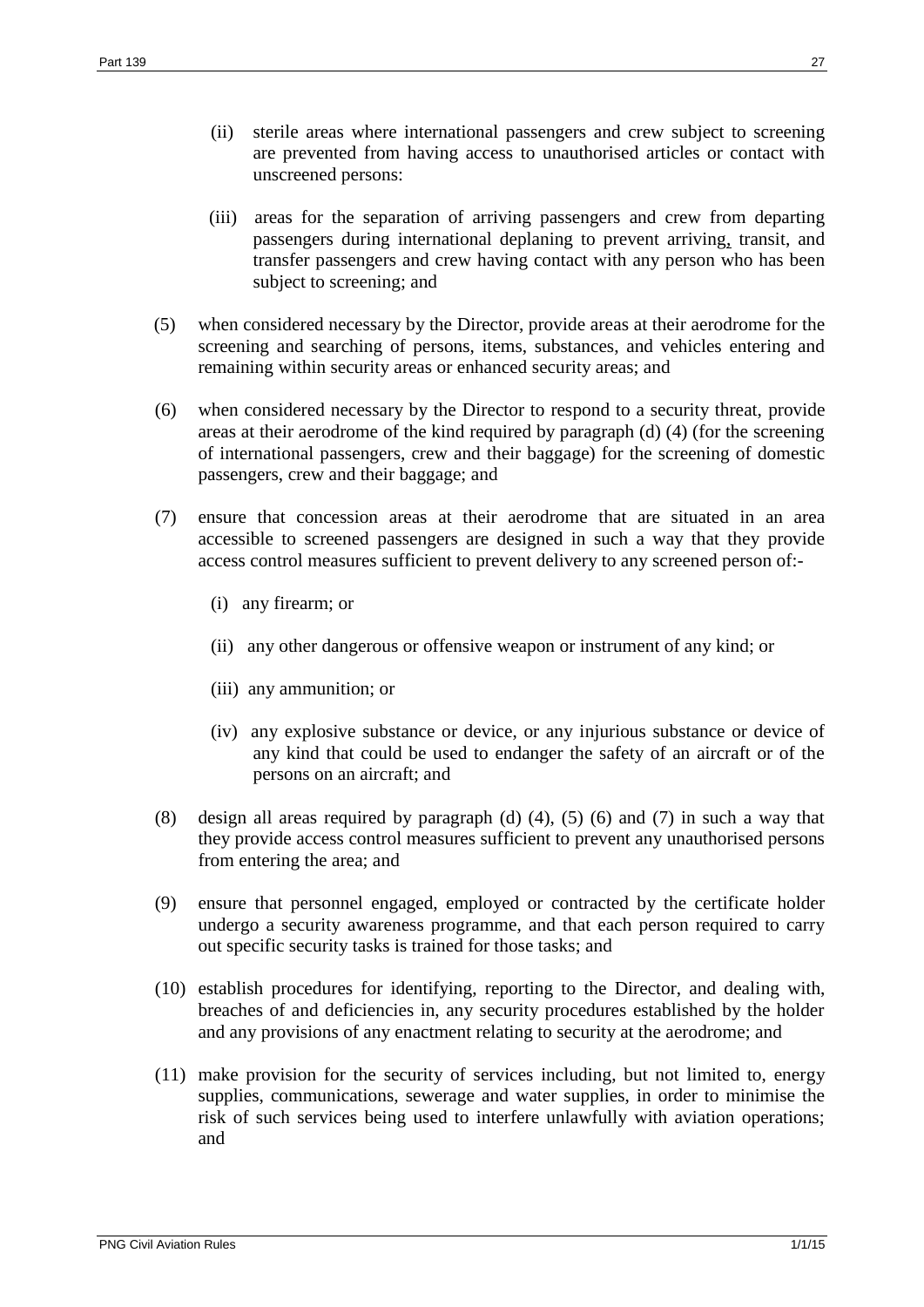- (12) when so required by the Director, affix signs at the perimeter of security areas or enhanced security areas within their aerodrome.
- (13) ensure that a percentage of persons other than passengers, together with items carried, prior to entry into a security area or an enhanced security area serving international civil aviation operations are subject to screening and security controls. The percentage of screening must be determined by a risk assessment carried out by the aerodrome operator.
- (14) ensure that vehicles being granted access to secure areas, or enhanced security areas, together with items contained within them, are subjected to screening or other appropriate security controls when so required by the Director.
- (15) establish, implement and maintain a written aerodrome security program appropriate to meet the security requirements of the aerodrome.
- (16) establish and implement procedures to control the parking of unattended vehicles in areas immediately adjacent to the front of any terminal serving passenger carrying air services.

### <span id="page-27-0"></span>**139.203 Prohibitions**

A holder of an aerodrome operating certificate for a security designated aerodrome must develop and implement procedures to ensure that no person at a security designated aerodrome shall, without lawful authority:-

- (1) leave open or insecure or otherwise uncontrolled any door, gate or other barrier provided to control access to any security area, security enhanced area or operational area; or
- (2) deposit, or leave adjacent to, or on any fence, barrier, or other thing being used to prevent unauthorised access to any security area, enhanced area, or operational area any article that is capable of facilitating the evasion of control measures.

### <span id="page-27-1"></span>**139.205 Security training programme**

- (a) A holder of an aerodrome operating certificate issued for a security designated aerodrome must establish a security training programme and procedures for ensuring that every person who is employed, engaged, or contracted by the certificate holder has the appropriate level of security awareness applicable to the person's function.
- (b) The training programme required by paragraph (a) must contain:-
	- (1) applicable segments for initial training and recurrent training; and
	- (2) knowledge testing or competency assessment as appropriate for the training conducted.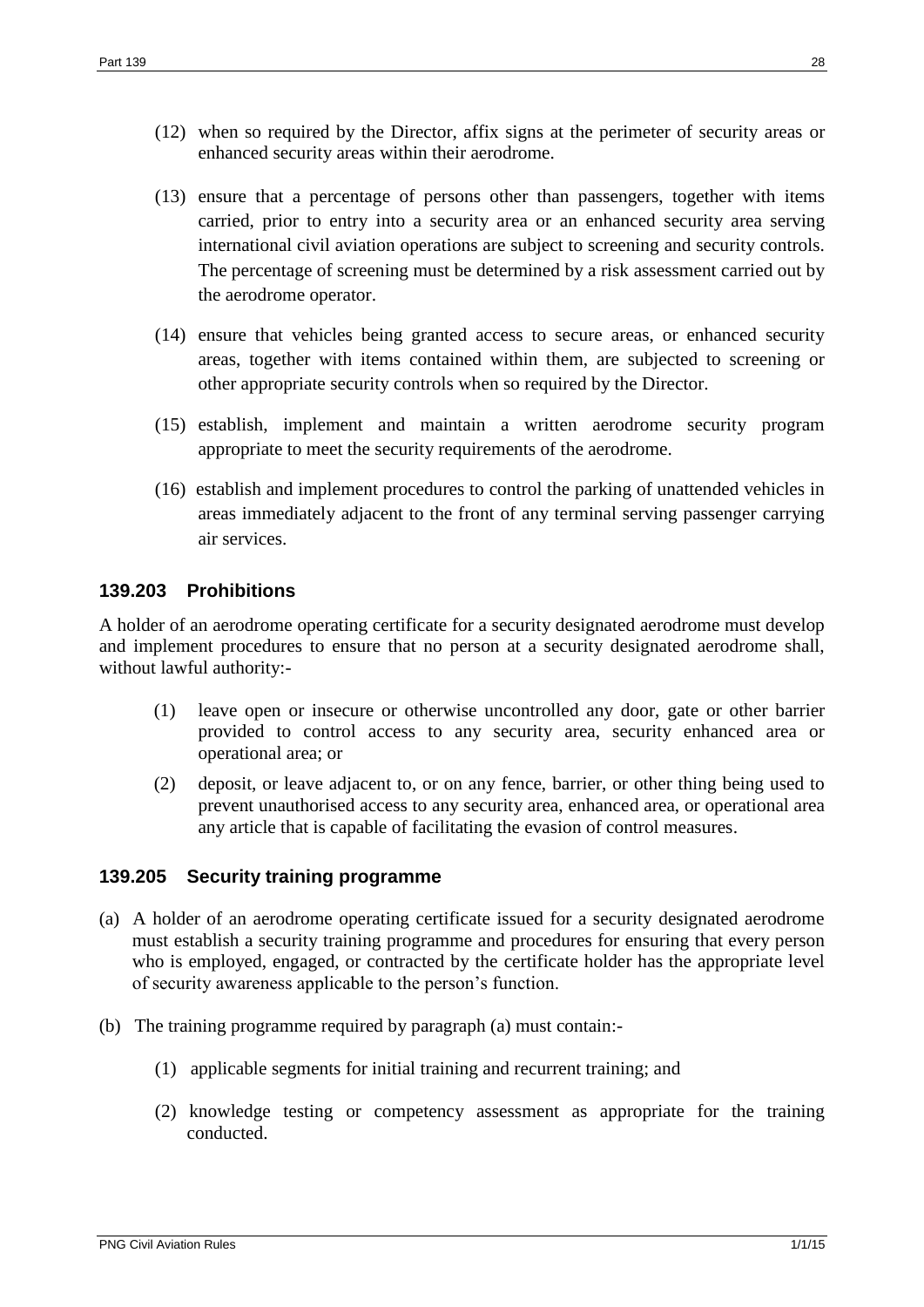- (c) the holder of an aerodrome operating certificate issued for a security designated aerodrome must ensure that each segment required by paragraph  $(b)(1)$ :-
	- (1) includes a syllabus that is acceptable to the Director; and
	- (2) is conducted in a structured and coordinated manner by a person authorised by the certificate holder.
- (d) the holder of an aerodrome operating certificate issued for a security designated aerodrome must ensure that every person who is required to be trained undertakes the recurrent training segment of the training programme at an interval of not more than 2 years.
- (e) the holder of an aerodrome operating certificate issued for a security designated aerodrome must ensure that there is a record of:-
	- (1) every person who conducts a security training segment under the authority of the certificate; and
	- (2) every person who undertakes security training conducted under the authority of the certificate.
- (f) the records required by paragraph  $(e)(1)$  must include:-
	- (1) the name of the person; and
	- (2) details of the training, competencies, or experience that qualifies the person to conduct the training; and
	- (3) the scope of training that the person may conduct.
- (g) the records required by paragraph (e)(2) must include:-
	- (1) the name and date of birth of the person; and
	- (2) the identity of the training segment; and
	- (3) details of the person's attendance, instructor comments, and the results of tests or assessments as applicable.
- (h) the records required by paragraph (e) must be:-
	- (1) accurate, legible and of a permanent nature; and
	- (3) retained for a period of 3 years from the date of the last entry.

### <span id="page-28-0"></span>**139. 207 Liaison with other organisations**

(a) A holder of an aerodrome operating certificate issued for a security designated aerodrome must, for each aerodrome it operates:-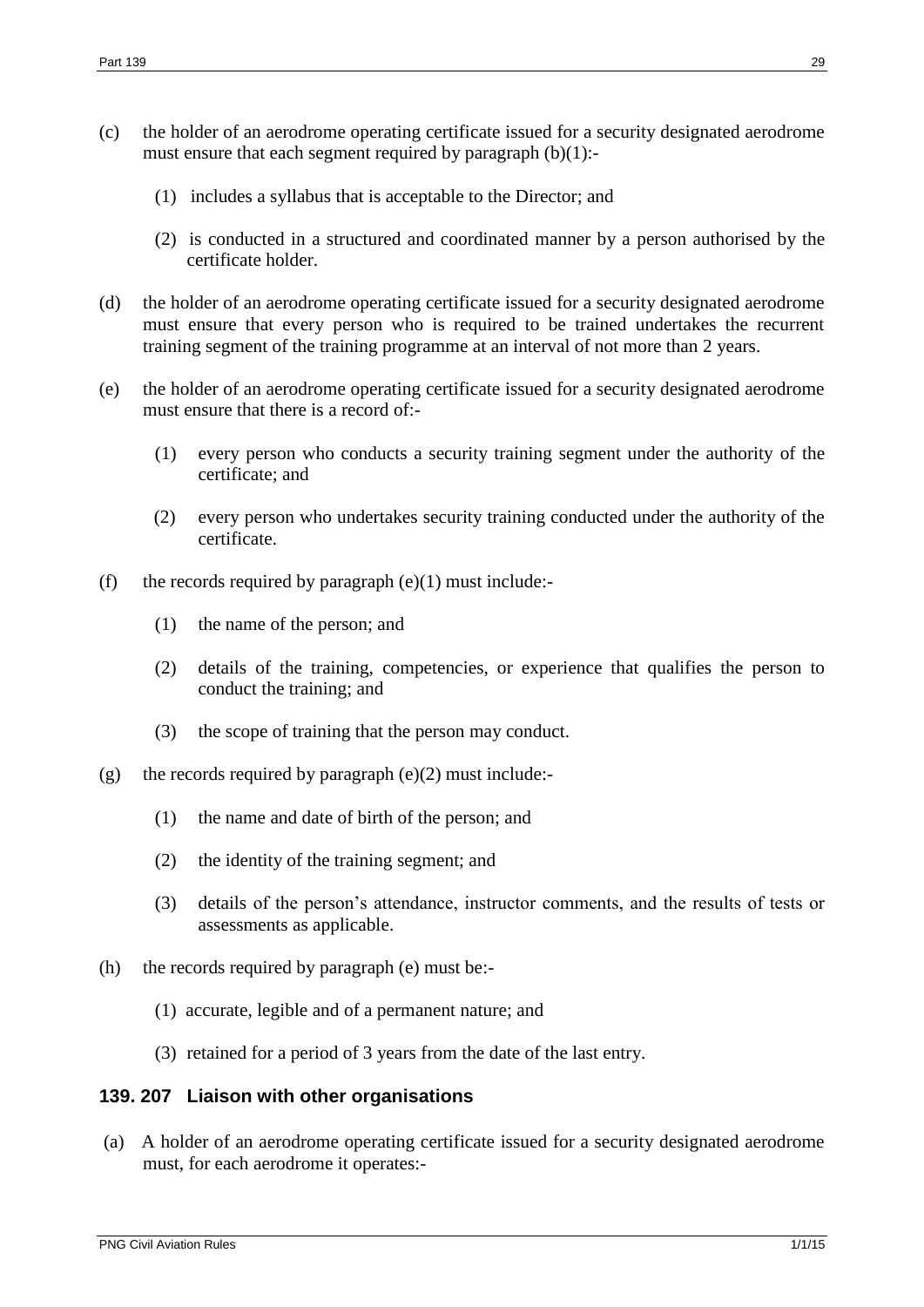- (1) consult and liaise with all other organisations involved in contingency planning affecting the security of operations at that location; and
- (2) establish a security committee to ensure that sufficient information is given to other organisations at that location to motivate security awareness on the part of all personnel.
- (b) The holder of an aerodrome operating certificate issued for a security designated aerodrome must, for each security committee established under paragraph (a)(2), convene, chair, and minute security committee meetings at regular intervals not exceeding 12 months.

### <span id="page-29-0"></span>**139.209 Requirements for non-security designated aerodromes**

The holder of and aerodrome operating certificate that is not a security designated aerodrome must, in addition to complying with the requirements of rule 139.7:

- (a) have a contingency plan to provide when so required by the Director:-
	- (1) areas equivalent to those required for a security designated aerodrome under rule  $139.201(d)(4)$  where domestic passengers, crew and their baggage can be screened; and
	- (2) measures to subject vehicles entering the aerodrome, and the items contained within them, to screening and other appropriate security controls.
- (b) comply with rules 139.201 (d)  $(1)$ ,  $(2)$ ,  $(3)$ ,  $(9)$  and  $(10)$  that are prescribed for the holder of an aerodrome operating certificate issued for a security designated aerodrome.
- (c) establish and facilitate a security awareness group in order to ensure sufficient information is given to other organisations at the aerodrome to motivate security awareness on the part of all personnel; and
- (d) convene, chair, and minute meetings of the security awareness group established under paragraph (d) at regular intervals not exceeding 12 months.

### <span id="page-29-1"></span>**139.211 Airport identity cards**

- (a) The Director may issue or approve airport identity cards and other identity documents in accordance with this rule.
- (b) Subject to paragraph (c), an airport identity card may only be issued if the person applying for the airport identity card has undergone a background check acceptable to the Director.
- (c) The background check referred to in 139. 211(b) is not required if the person making an application for an identity card is issued with a temporary identity card approved by the Director that entitles the person to enter and remain in a security area or enhanced security area when escorted by a person issued with an airport identity card in accordance with the background check process referred to in 139.211(b)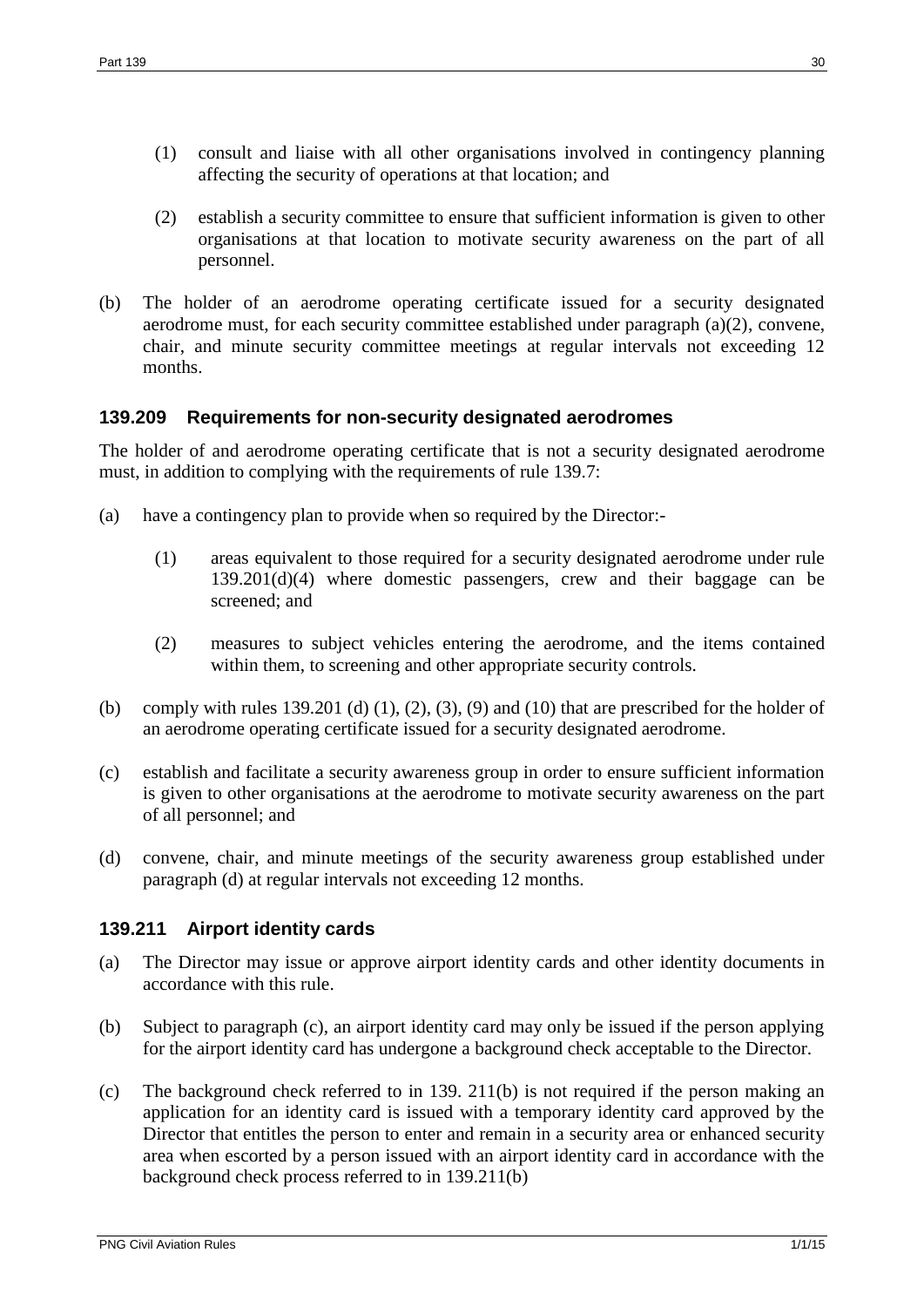- (d) Subject to paragraphs (e) and (i), no person shall enter or remain in any security area or security enhanced area of any designated aerodrome or designated installation, unless that person:-
	- (1) wears an airport identity card on the front of his or her outer garment; or
	- (2) has in his or her possession another identity document or other identity documents for the time being approved under paragraph (a).
- (e) Where the Director considers it desirable that the name of the holder of an airport identity card be not disclosed, the Director may approve the wearing of an identity card from which the holder's name has been deleted.
- (f) A person who is authorised by this rule to enter a security area shall remain in that area only for the purposes of his or her duties.
- (g) If required to do so by an authorised person, any person entering or in a security area or security enhanced area shall produce for inspection his or her airport identity card or other identity documents for the time being authorised under paragraph (a).
- (h) If the holder of an airport identity card ceases to be employed in a position for which the card is required, or for any other reason ceases to be entitled to hold the card, the holder shall forthwith return the card to the issuing authority.
- (i) Nothing in paragraph (b) shall apply to:-
	- (1) any member of the crew of an aircraft engaged in an international air operations who wears on his or her outer garment an official identity card issued by his or her employer or the government of the state in which he or she permanently resides; or
	- (2) any official of a Papua New Guinea government agency who is required, by reason of his or her official duties, to remain incognito; or
	- (3) any passenger who enters or leaves a security area for the purpose of joining or leaving a flight, if he or she is in possession of a valid boarding pass for that flight or is being escorted by a crew member or a representative of the operator; or
	- (4) any pilot-in-command of an aircraft engaged in operations that are not air operations who enters or is within a security area for the purpose of embarking, disembarking, or servicing the aircraft, if the pilot has in his or her possession a valid pilot licence, or any person being escorted by that pilot.

*[CASA Advisory Circulars in the 139 series contain specifications for approved airport identity cards and background checks that are acceptable to the Director.]*

# <span id="page-30-1"></span><span id="page-30-0"></span>**Subpart E — Transition Provisions 139.301 – Transition**

Transition provisions detailed in Part 20 apply to this Part.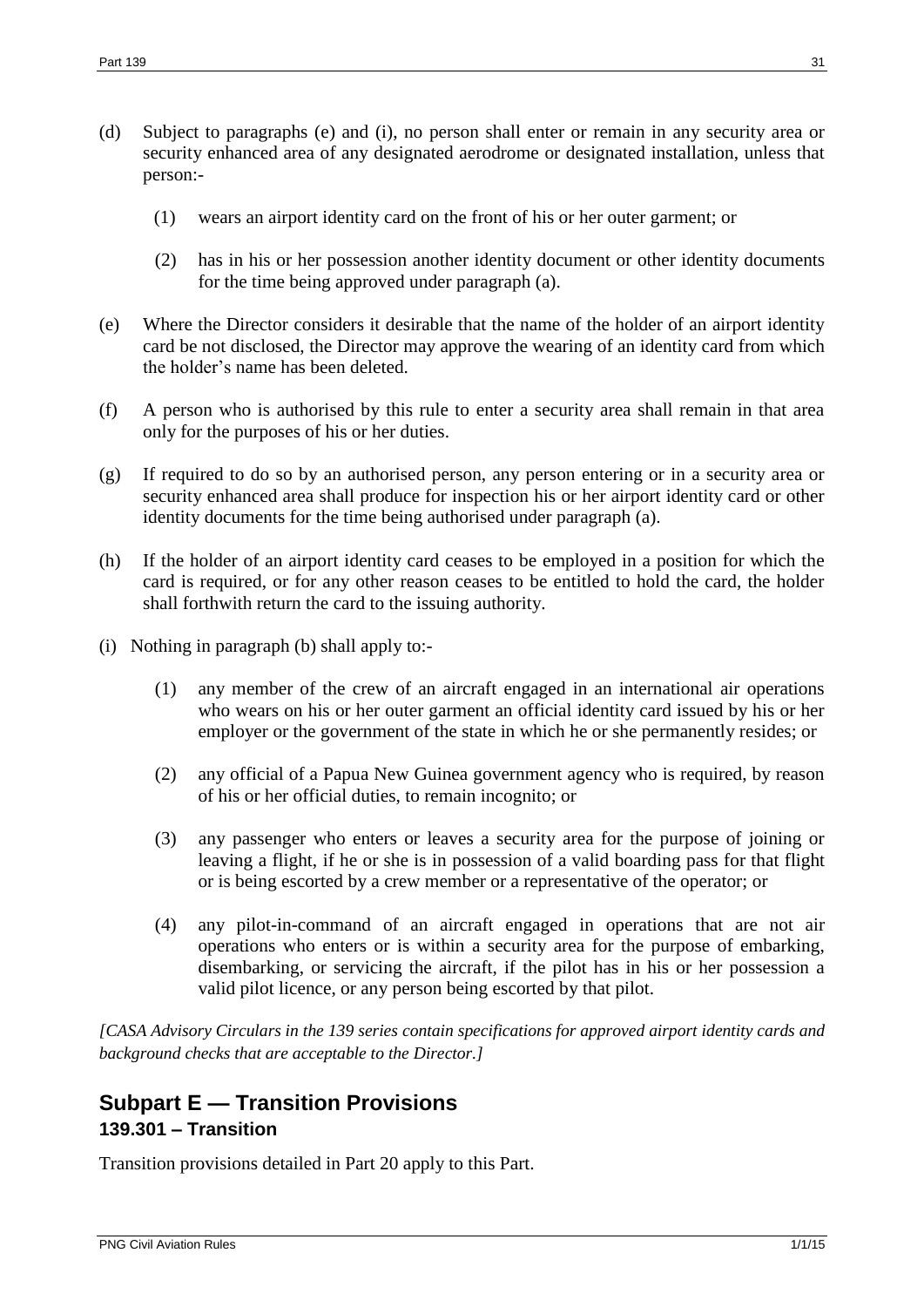# <span id="page-31-0"></span>**Appendix A — Runway End Safety Areas**

- (a) A RESA must extend:-
	- (1) to a distance of at least 90 metres from the end of the runway strip, and
	- (2) if practicable:-
		- (i) to a distance of at least 240 metres from the end of the runway strip; or
		- (ii) To the greatest distance that is practicable between the 90 metres required in paragraph (1) and the 240 metres required in paragraph (i).
- (b) The width of a RESA must:-
	- (1) be at least twice the width of the associated runway and be positioned symmetrically on either side of the extended centre line of the runway; and
	- (2) where practicable, be equal to the width of the graded portion of the associated runway strip.
- (c) A RESA must be constructed to:-
	- (1) provide a cleared and graded area to reduce the risk of damage to an aeroplane that undershoots or overruns the runway; and
	- (2) where practicable, be clear of any object which might endanger an aeroplane that undershoots or overruns the runway.
- (d) A RESA must not penetrate the approach or take-off climb surface for the runway.
- (e) If a RESA has a longitudinal slope:-
	- (1) any downward slope must not exceed 5%; and
	- (2) slope changes must be as gradual as practicable; and
	- (3) abrupt changes or sudden reversals of slopes must be avoided.
- (f) If a RESA has a transverse slope:-
	- (1) any upward or downward slope must not exceed 5%; and
	- (2) slope changes must be as gradual as practicable.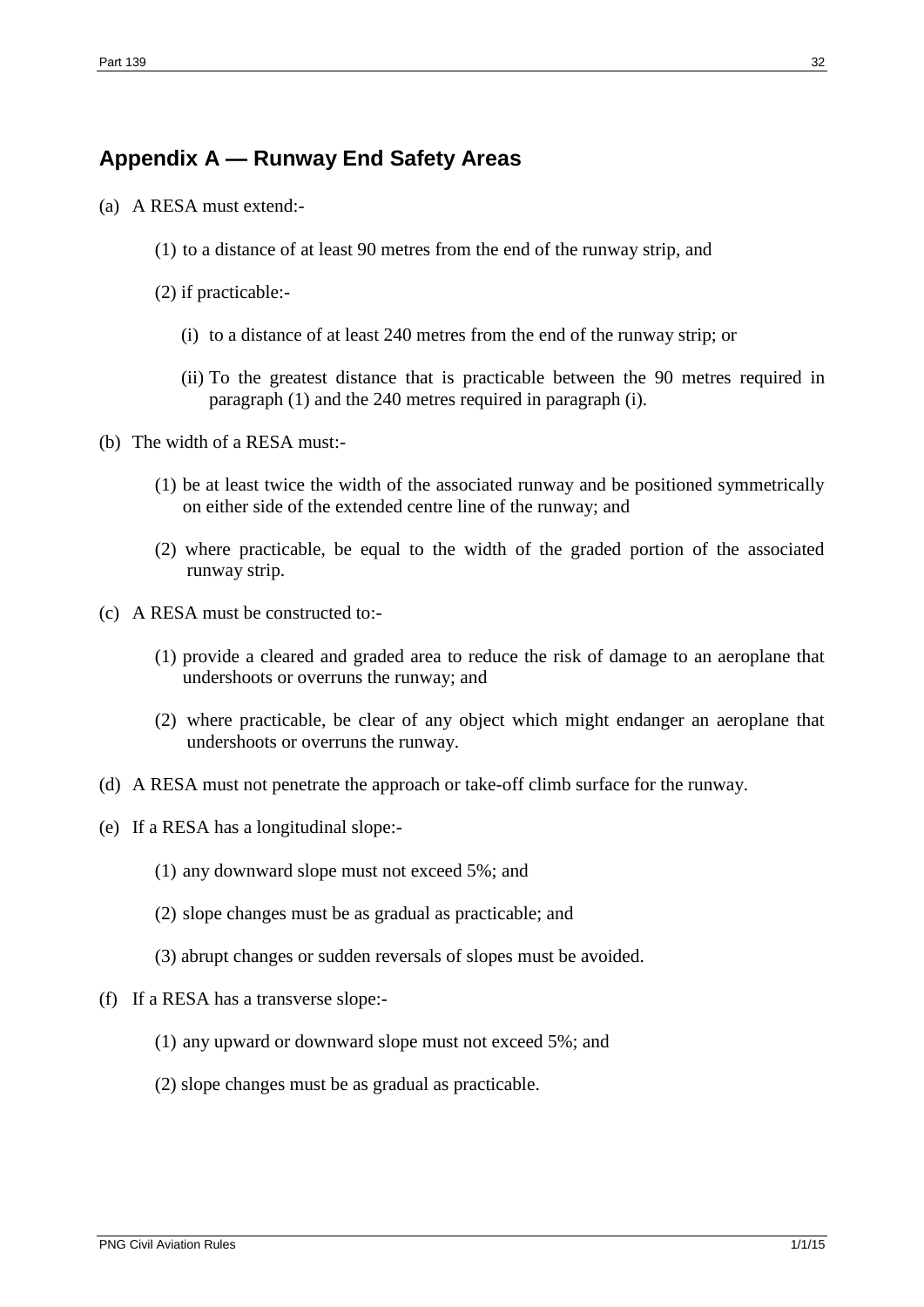# <span id="page-32-0"></span>**Appendix B — Reference Code**

- (1) An aerodrome reference code code number and letter which is selected for aerodrome planning purposes must be determined in accordance with the characteristics of the aeroplane for which an aerodrome facility is intended.
- (2) The aerodrome reference code numbers and letters must have the meanings assigned to them in Table B-1.
- (3) The code number for element 1 must be determined from Table B-1, column 1, selecting the code number corresponding to the highest value of the aeroplane reference field lengths of the aeroplanes for which the runway is intended.

*Note. — The determination of the aeroplane reference field length is solely for the selection of a code number and is not intended to influence the actual runway length provided.*

(4) The code letter for element 2 must be determined from Table B-1, column 3, by selecting the code letter which corresponds to the greatest wingspan, or the greatest outer main gear wheel span, whichever gives the higher code letter for the aeroplanes that the runway is intended to serve.

| Code element 1 |                                            | Code element 2 |                                      |                                      |
|----------------|--------------------------------------------|----------------|--------------------------------------|--------------------------------------|
| Code<br>number | <b>Aeroplane reference</b><br>field        | Code<br>letter | Wingspan                             | <b>Outer main gear</b><br>wheel span |
| (1)            | (2)                                        | (3)            | (4)                                  | (5)                                  |
| 1              | Less than 800 m                            | A              | Up to but not<br>including 15 m      | Up to but not<br>including 4.5 m     |
| $\overline{2}$ | 800 m up to but not<br>including 1200 m    | B              | 15 m up to but not<br>including 24 m | 4.5 m up to but not<br>including 6 m |
| 3              | 1 200 m up to but not<br>including 1 800 m | $\mathcal{C}$  | 24 m up to but not<br>including 36 m | 6 m up to but not<br>including 9 m   |
| $\overline{4}$ | 1 800 m and over                           | D              | 36 m up to but not<br>including 52 m | 9 m up to but not<br>including 14 m  |
|                |                                            | E              | 52 m up to but not<br>including 65 m | 9 m up to but not<br>including 14 m  |
|                |                                            | $\mathbf{F}$   | 65 m up to but not<br>including 80 m | 14 m up to but not<br>including 16 m |

#### **Table B-1.**Aerodrome reference code

*Note: The outer main gear wheel span in column 5 is the distance between the outside edges of the main landing gear wheels.*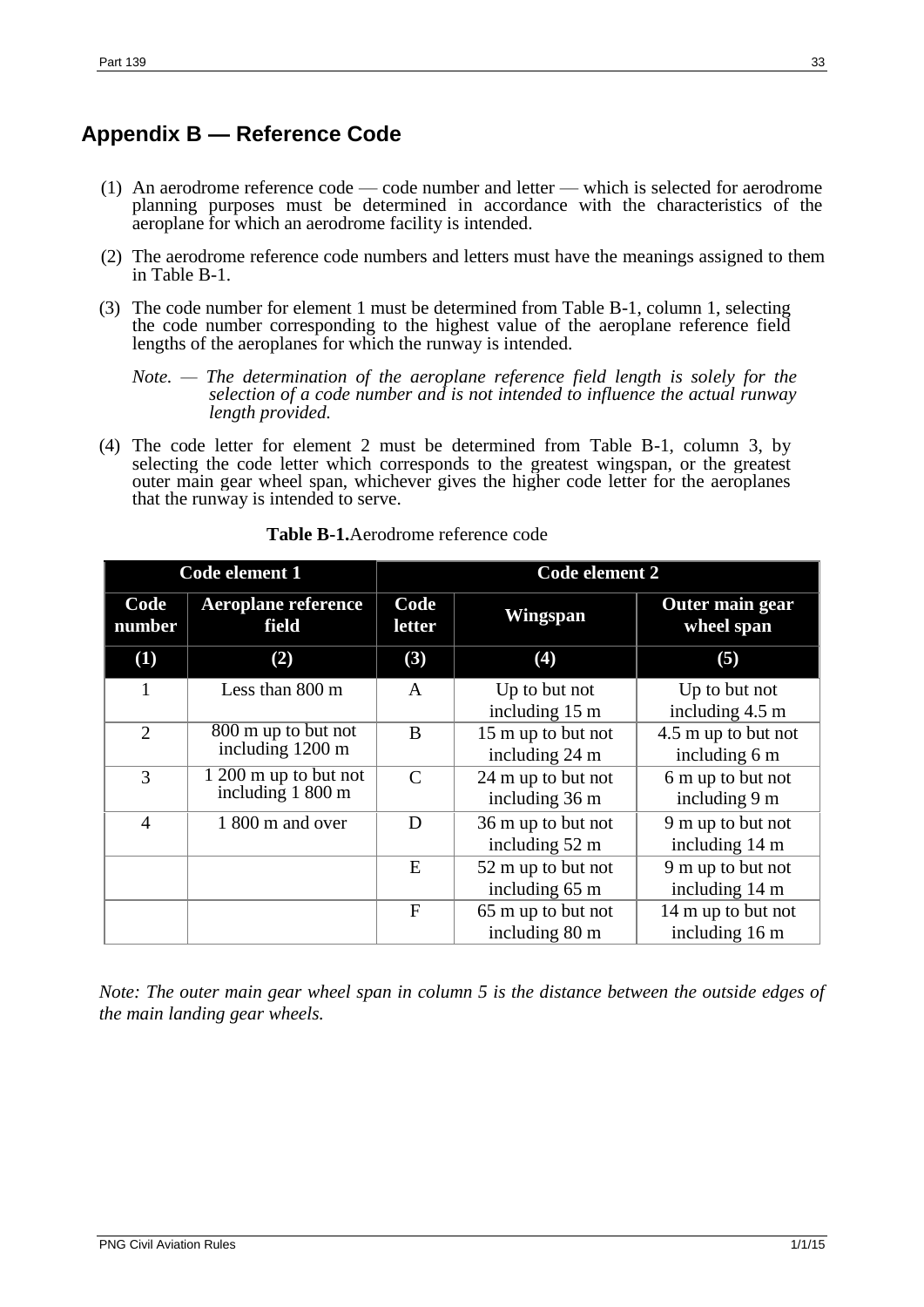# <span id="page-33-0"></span>**Appendix C — Physical Characteristics**

## <span id="page-33-1"></span>**C.1 Runway Strips**

A runway and any associated stopways must be included in a strip

### **C.1.1 Length of runway strips**

A strip must extend before the threshold and beyond the end of the runway or stopway for a distance of at least:-

- -60 m where the code number is 2, 3, 4;
- -60 m where the code number is 1 and the runway is an instrument one; and
- -30 m where the code number is 1 and the runway is a non-instrument one

## **C.1.2 Width of runway strips**

A strip must extend laterally on each side of the centre line of the runway and its extended centre line throughout the length of the strip to minimum distance as determined in Table C-1 below:

| Aerodrome<br><b>Reference Code</b><br><b>Number</b> | <b>Runway Type</b>                                                                     | <b>Strip Distance</b> |
|-----------------------------------------------------|----------------------------------------------------------------------------------------|-----------------------|
| 3 or 4                                              | Precision approach runway                                                              | 150 <sub>m</sub>      |
| 1 or 2                                              | Precision approach runway                                                              | $75 \text{ m}$        |
| 3 and 4                                             | Non-precision approach or non-instrument runway                                        | 75 m                  |
| 3 and 4                                             | Non-instrument runway day only applicable to<br>aeroplanes at or below 2 2700 kg MCTOW | $45 \text{ m}$        |
| 1 and 2                                             | Non-precision approach runway                                                          | $75 \text{ m}$        |
| $\overline{2}$                                      | Non-instrument runway                                                                  | 40 <sub>m</sub>       |
|                                                     | Non-instrument runway                                                                  | 30 <sub>m</sub>       |

### **Table C-1.**Minimum runway strip width

# **C.1.3 Objects on runway strips**

(a) No fixed object, other than visual aids required for air navigation purposes and satisfying the relevant frangibility requirements must be permitted on a runway strip:-

- within 77.5 m of the runway centre line of a precision approach runway category I, II or III where the code number is 4 and the code letter is F; or
- within 60 m of the runway centre line of a precision approach runway category I, II or III where the code number is 3 or 4; or
- within 45 m of the runway centre line of a precision approach runway category 1 where the code number is  $\tilde{1}$  or 2

(b) No mobile object must be permitted on those parts of the runway strip as defined in paragraph (a) during use of the runway for landing or take-off.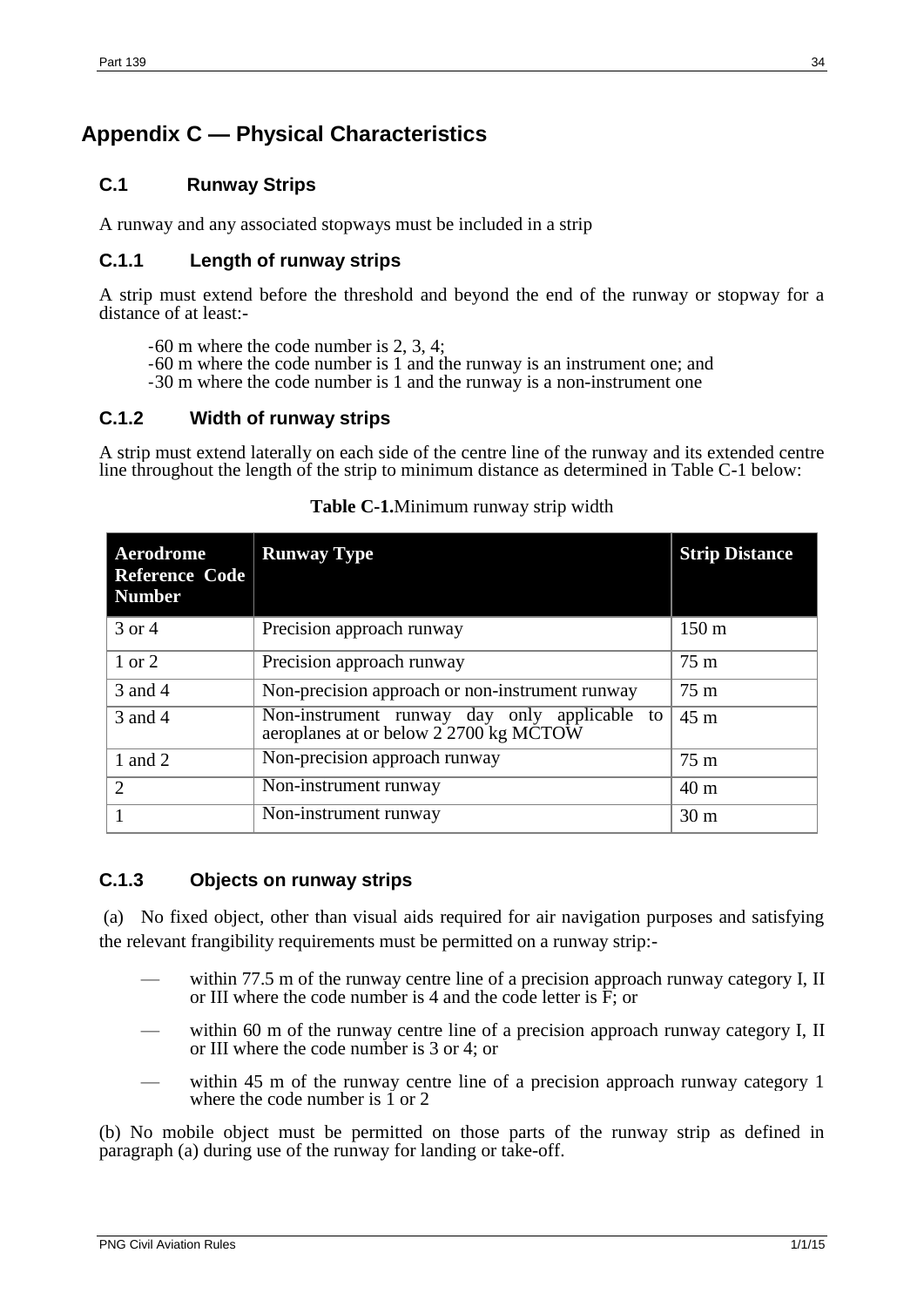# **C.1.4 Grading of runway strips**

The surface of that portion of a strip that abuts a runway, shoulder or stopway must be flush with the surface of the runway, shoulder or stopway.

### <span id="page-34-0"></span>**C.2 Runway turn pads**

Where the end of a runway is not served by a taxiway or a taxiway turnaround and where the code letter is D, E or F, a runway turn pad must be provided to facilitate a 180-degree turn of aeroplanes.

### **C.2.1 Design of a runway turn pad**

The design of a runway turn pad must be such that, when the cockpit of the aeroplane for which the turn pad is intended remains over the turn pad marking, the clearance distance between any wheel of the aeroplane landing gear and the edge of the turn pad must be not less than determined in Table C-2 below:

| Code letter | <b>Clearance</b>                                                                                               |
|-------------|----------------------------------------------------------------------------------------------------------------|
| A           | 1.5 <sub>m</sub>                                                                                               |
| B           | $2.25 \text{ m}$                                                                                               |
| $\subset$   | 3 m if the turn pad is intended to be used by aeroplanes with a wheel<br>base less than 18 m;                  |
|             | 4.5 m if the turn pad is intended to be used by aeroplanes with a wheel<br>base equal to or greater than 18 m. |
| D           | $4.5 \text{ m}$                                                                                                |
| F           | 4.5 <sub>m</sub>                                                                                               |
|             | 4.5 <sub>m</sub>                                                                                               |

### **Table C-2.**Runway turning pad clearance distances

# **C.2.2 Surface of runway turn pads**

The surface of a runway turn pad must not have surface irregularities that may cause damage to an aeroplane using the turn pad.

### <span id="page-34-1"></span>**C.3 Stopways**

A stopway must have the same width as the runway with which it is associated.

# <span id="page-34-2"></span>**C.4 Taxiways**

The design of a taxiway must be such that, when the cockpit of an aeroplane for which the taxiway is intended remains over the taxiway centre line markings, the clearance distance between the outer main wheel of the aeroplane and the edge of the taxiway must not be less than determined in Table C-3 below: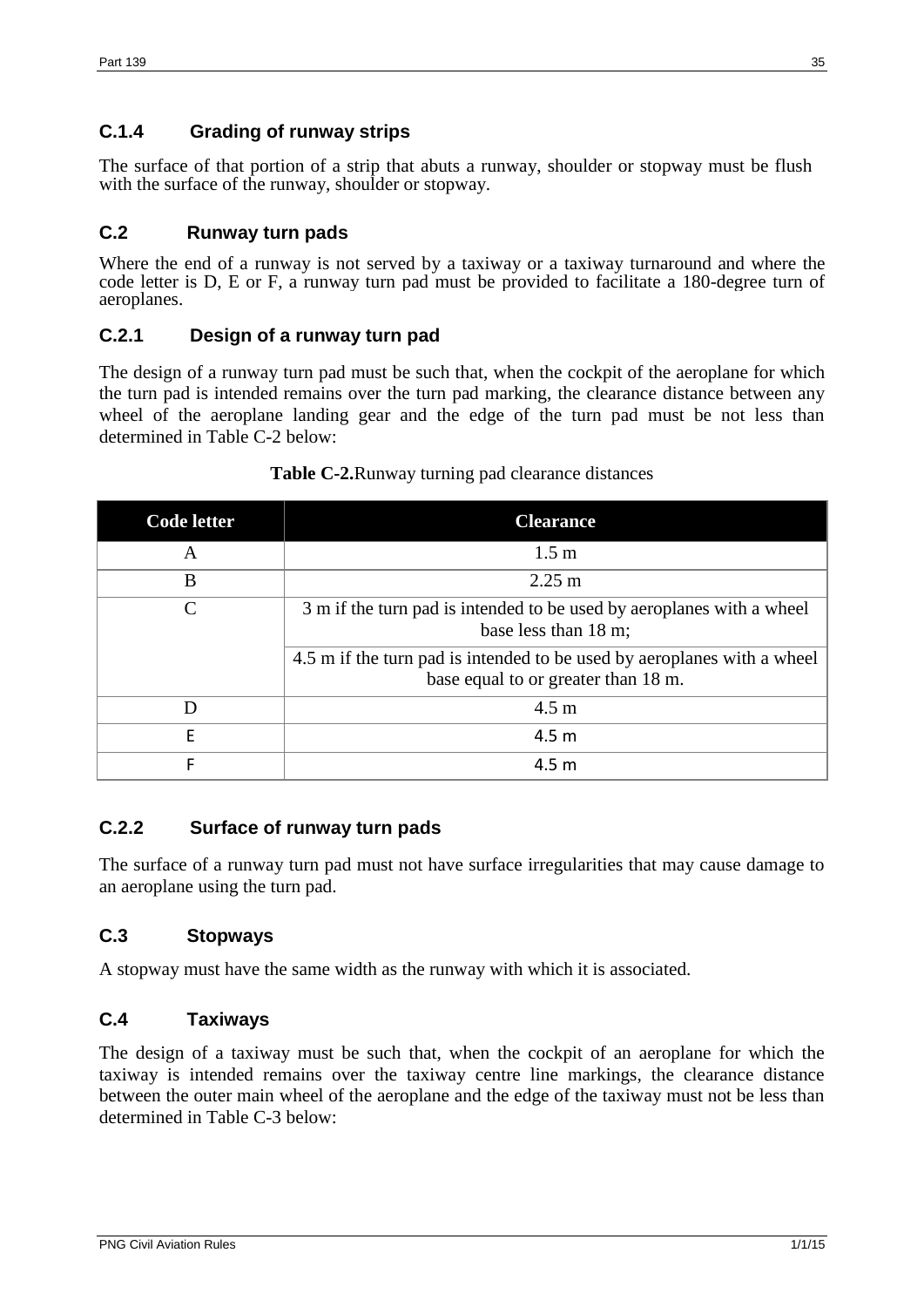| Code letter | <b>Clearance</b>                                                                                                                                                                                            |
|-------------|-------------------------------------------------------------------------------------------------------------------------------------------------------------------------------------------------------------|
| A           | 1.5 <sub>m</sub>                                                                                                                                                                                            |
| B           | $2.25 \text{ m}$                                                                                                                                                                                            |
| $\subset$   | 3m if the taxiway is intended to be used by aeroplanes with a wheel<br>base less than 18m;<br>4.5 m if the taxiway is intended to be used by aeroplanes with a wheel<br>base equal to or greater than 18 m. |
|             | $4.5 \text{ m}$                                                                                                                                                                                             |
| E           | $4.5 \text{ m}$                                                                                                                                                                                             |
| F           | $4.5 \text{ m}$                                                                                                                                                                                             |

# **Table C-3.**Taxiway edge clearance distances

# <span id="page-35-0"></span>**C.5 Taxiway bridge**

The width of that portion of a taxiway bridge capable of supporting aeroplanes, as measured perpendicularly to the taxiway centre line, must not be less than the width of the graded area of the strip provided for that taxiway, unless a proven method of lateral restraint is provided which must not be hazardous for aeroplanes for which the taxiway is intended.

# <span id="page-35-1"></span>**C.6 Taxiway strips**

A taxiway, other than an aircraft stand taxi lane, must be included in a strip.

# <span id="page-35-2"></span>**C.7 Holding positions**

- (a) A runway-holding position must be established:
	- (1) on the taxiway, at the intersection of a taxiway and a runway; and
	- (2) at an intersection of a runway with another runway when the former runway is part of a standard taxi-route.
- (b) A runway-holding position must be established on a taxiway if the location or alignment of the taxiway is such that a taxiing aircraft or vehicle can infringe an obstacle limitation surface or interfere with the operation of radio navigation aid.
- (c) A road-holding position must be established at an intersection of a road with a runway.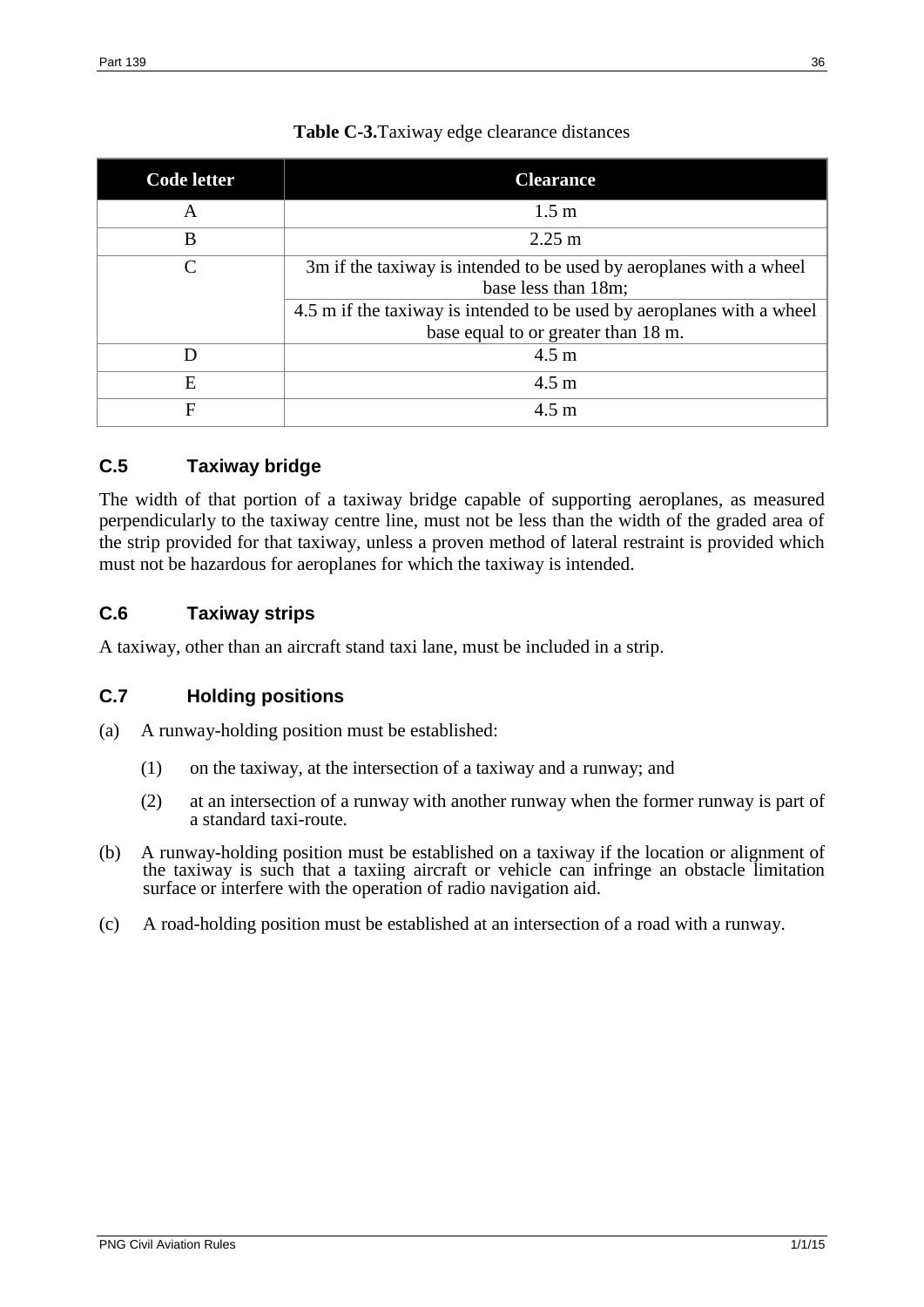# <span id="page-36-0"></span>**Appendix D — Obstacle Restriction and Removal**

### <span id="page-36-1"></span>**D.1 Obstacle limitation surfaces**

- (a) The following obstacle limitation surfaces must be established for a runway:-
	- (1) conical surface;
	- (2) inner horizontal surface;
	- (3) approach surface; and
	- (4) transitional surfaces.
- (b) The following additional obstacle limitation surfaces must be established for a precision approach runway category II or III:-
	- (1) inner approach surface;
	- (2) inner transitional surfaces; and
	- (3) baulked landing surface.
- (c) For a non-instrument runway, new objects or extensions of existing objects must not be permitted above an approach or transitional surface.
- (d) For a non-precision approach runway, new objects or extensions of existing objects must not be permitted above an approach surface within 3000 m of the inner edge or above a transitional surface.
- (e) For a precision approach runway fixed objects must not be permitted above the inner approach surface, the inner transitional surface or the balked landing surface, except for frangible objects which because of their function must be located on the strip. Mobile objects must not be permitted above these surfaces during the use of the runway for landing.
- (f) For a precision approach runway, new objects or extensions of existing objects must not be permitted above an approach surface or a transitional surface.

### <span id="page-36-2"></span>**D.2 Take-off climb surface**

- (a) A take-off climb surface must be established for a runway meant for take-off:-
- (b) New objects or extensions of existing objects must not be permitted above a take-off climb surface.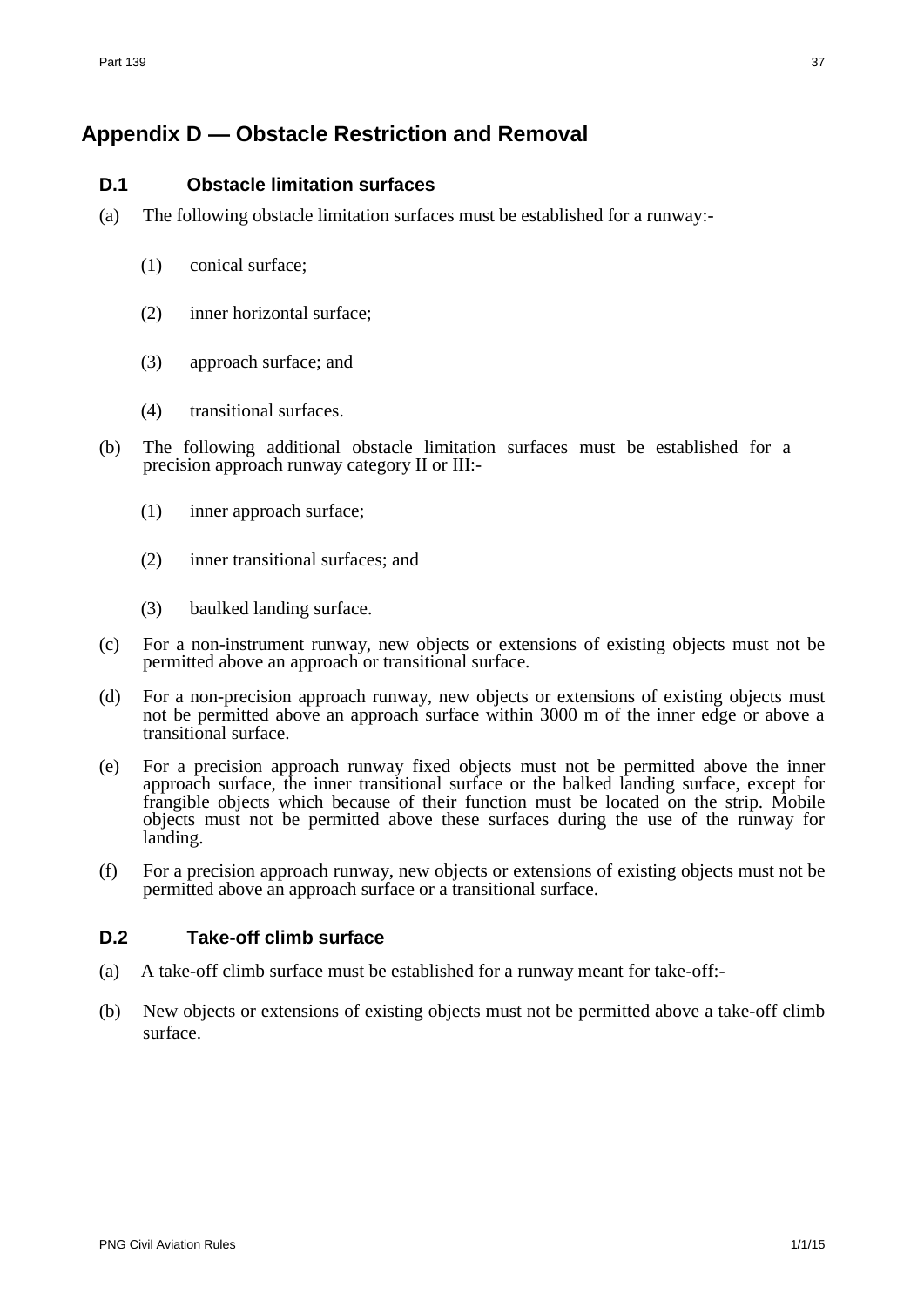# <span id="page-37-0"></span>**Appendix E — Visual Aids for Navigation**

## <span id="page-37-1"></span>**E.1 Indicators**

# **E.1.1 Wind direction indicators**

A wind direction indicator (windsock) must be located on the left hand side of each paved runway threshold.

## **E.1.2 Illuminated wind direction indicators**

A runway intended to be used at night must have one illuminated wind direction indicator (windsock) adjacent to each threshold.

### <span id="page-37-2"></span>**E.2 Markings**

### **E.2.1 Runway markings**

(a) A runway designation marking, centre line marking and threshold marking must be provided on all paved runways.

# **E.2.2 Colour**

- (a) Runway markings must be white.
- (b) Taxiway markings and aircraft stand markings must be yellow.
- (c) Apron safety lines must be of a conspicuous colour which must contrast with that used for aircraft stand markings.

### **E.2.3 Interruption of runway markings**

- (a) At an intersection of 2 (or more) runways the markings of the more important runway, except for the runway side stripe marking, must be displayed and the markings of the other runway(s) must be interrupted. The runway side stripe marking of the more important runway may be either continued across the intersection or interrupted.
- (b) At an intersection of a runway and taxiway the markings of the runway must be displayed and the markings of the taxiway interrupted, except that runway side stripe markings may be interrupted.

### **E.2.4 Transverse stripe**

- (a) Where a runway threshold is displaced from the extremity of a paved runway or where the extremity of a paved runway is not square with the runway centre line, a transverse stripe must be added to the threshold marking.
- (b) A transverse stripe must not be less than 1.80 m wide

### **E.2.5 Arrows**

(a) Where a paved runway threshold is permanently displaced, arrows must be provided on the portion of the runway before the displaced threshold.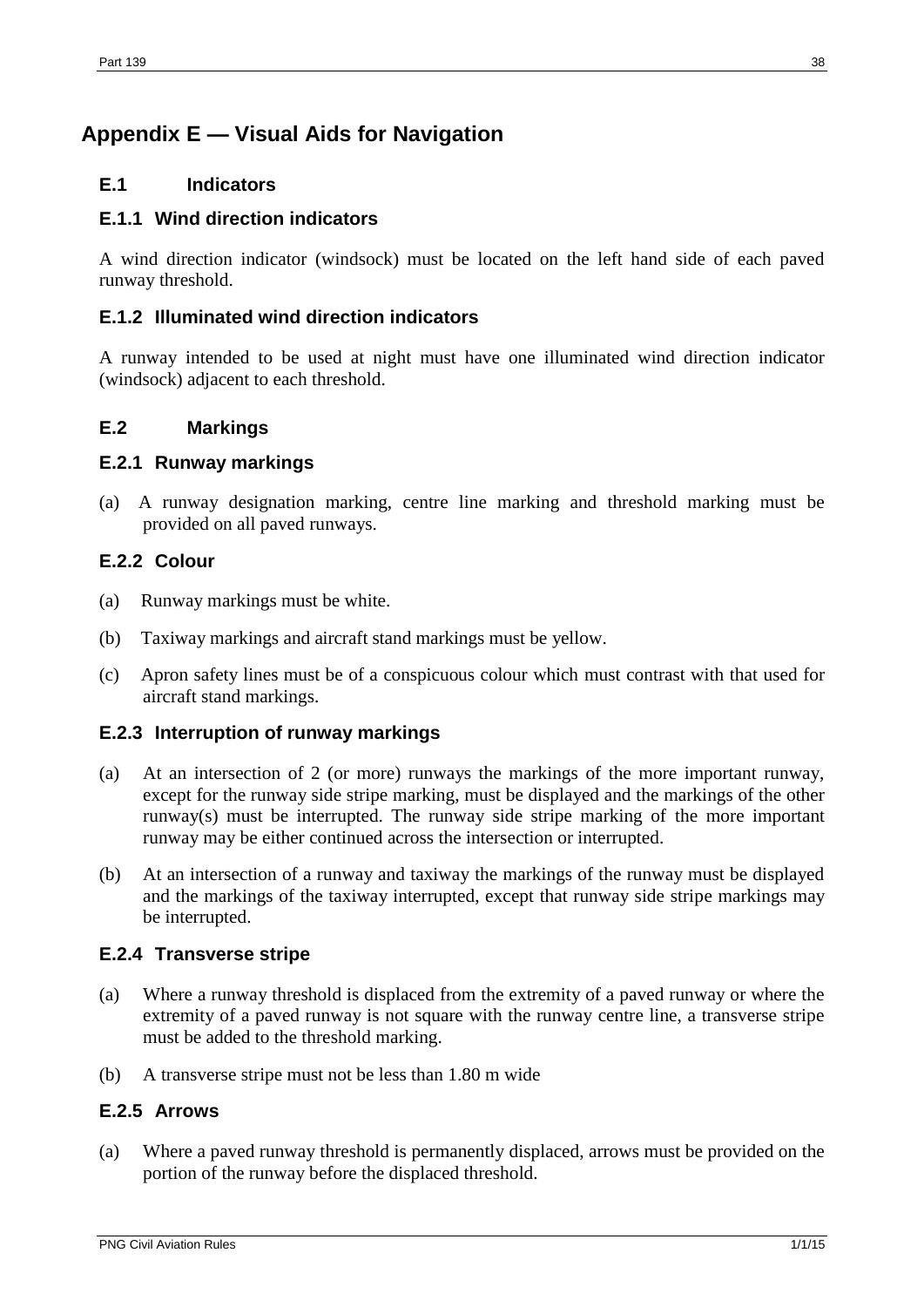(b) When a paved runway threshold is temporarily displaced from the normal position, it must be marked and all markings prior to the displaced threshold must be obscured except the runway centre line marking, which must be converted to-arrows.

## **E.2.6 Aiming point marking**

An aiming point marking must be provided at each approach end of a paved instrument runway where the aerodrome reference aerodrome reference code number is 2, 3 or 4.

### **E.2.7 Touchdown zone marking**

A touchdown zone marking must be provided in the touchdown zone of a paved precision approach runway where the aerodrome reference code number is 2, 3 or 4.

### **E.2.8 Runway side stripe marking**

A runway side stripe marking must be provided between the thresholds of a paved runway where there is a lack of contrast between the runway edges and the shoulders or the surrounding terrain.

### **E.2.9 Taxiway centre line marking**

- (a) Taxiway centre line marking must be provided on a paved taxiway, de/anti-icing facility and apron where the aerodrome reference code number is 3 or 4 in such a way as to provide continuous guidance between the runway centre line and aircraft stands.
- (b) Taxiway centre line marking must be provided on a paved runway when the runway is part of a standard taxi-route and:
	- (1) there is no runway centre line marking; or
	- (2) where the taxiway centre line is not coincident with the runway centre line.
- (c) Where provided, enhanced taxiway centre line marking must be provided at all taxiway/runway intersections at that aerodrome.

### **E.2.10 Runway turn pad marking**

Where a runway turn pad is provided, a runway turn pad marking must be provided for continuous guidance to enable the aeroplane to complete a 180 degree turn and align with the runway centre line.

### **E.2.11 Runway-holding position marking**

A runway-holding position marking must be displayed along a runway-holding position.

### **E.2.12 VOR aerodrome check-point marking**

When a VOR aerodrome check-point is established, it must be indicated by a VOR aerodrome check-point marking and sign

### **E.2.13 Road-holding position marking**

A road-holding position marking must be provided at all road entrances to a runway.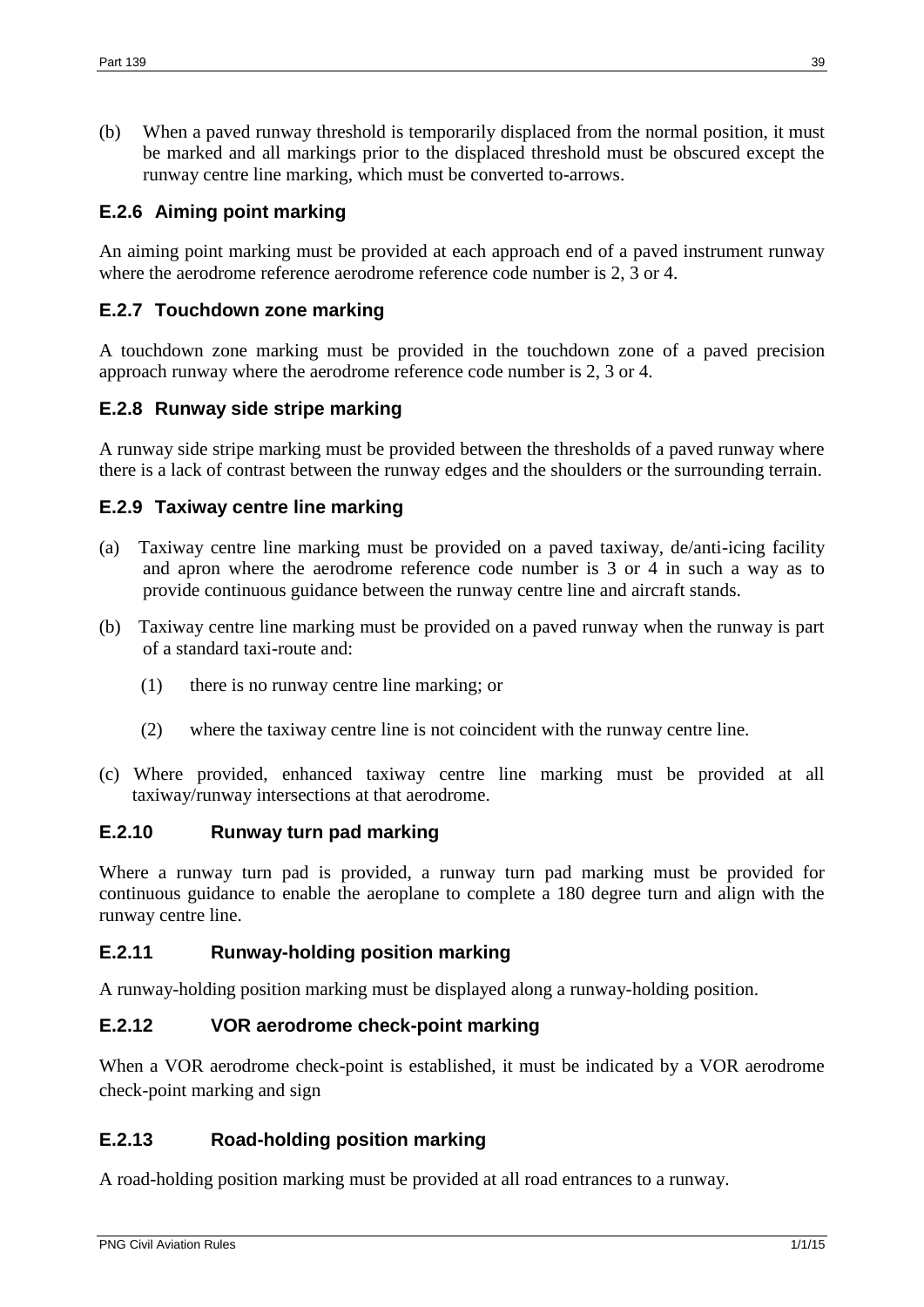# **E.2.14 Mandatory instruction marking**

Where it is impracticable to install a mandatory instruction sign, a mandatory marking must be provided on the surface of the pavement.

## **E.2.15 Information marking**

Where an information sign would normally be installed and it is impracticable to install the sign, an information marking must be displayed on the surface of the pavement.

# <span id="page-39-0"></span>**E.3 Lights**

### **E.3.1 Elevation approach lights**

- (a) Elevated approach lights and their supporting structures must be frangible except that, in that portion of the approach lighting system beyond 300 m from the threshold:
	- (1) where the height of a supporting structure exceeds 12 m, the frangibility requirement must apply to the top 12 m only; and
	- (2) where a supporting structure is surrounded by non-frangible objects, only that part of the structure that extends above the surrounding objects must be frangible.
- (b) When an approach light fixture or supporting structure is not in itself sufficiently conspicuous, it must be suitably marked.

### **E.3.2 Elevated lights**

Elevated runway, stopway and taxiway lights must be frangible. Their height must be sufficiently low to preserve clearance for propellers and for the engine pods of jet aircraft.

### **E.3.3 Surface lights**

Light fixtures inset in the surface of runways, stopways, taxiways and aprons must be so designed and fitted as to withstand being run over by the wheels of an aircraft without damage either to the aircraft or to the lights themselves.

### **E.3.4 Light intensity and control**

- (a) The intensity of runway lighting must be adequate for the minimum conditions of visibility and ambient light in which use of the runway is intended, and compatible with that of the nearest section of the approach lighting system when provided.
- (b) Where a high-intensity lighting system is provided, a suitable intensity control must be incorporated to allow for adjustment of the light intensity to meet the prevailing conditions. Separate intensity controls or other suitable methods must be provided to ensure that the following systems when installed can be operated at compatible intensities:
	- approach lighting system;
	- runway edge lights;
	- runway threshold lights;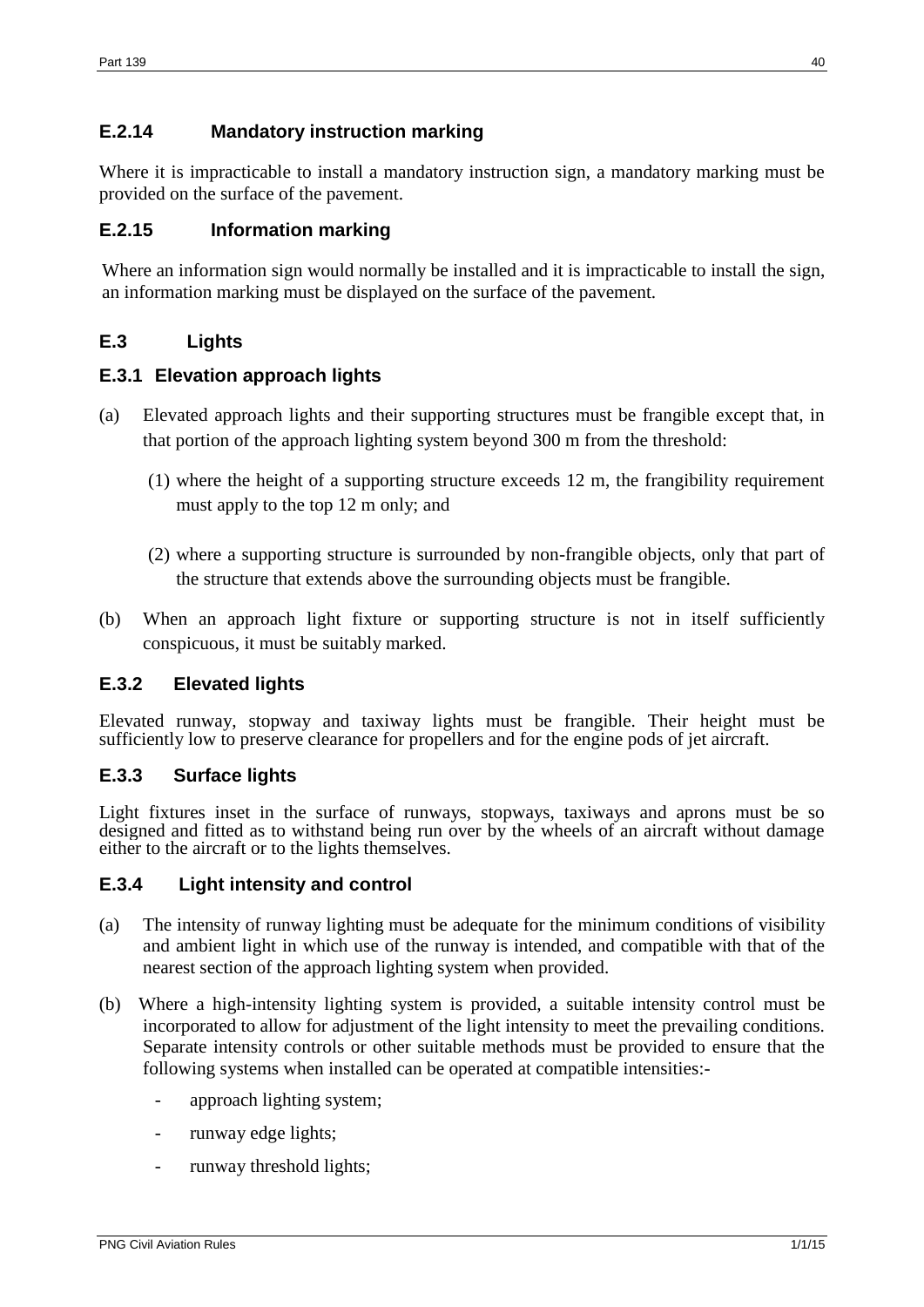- runway end lights;
- runway centre line lights;
- runway touchdown zone lights; and
- taxiway centre line lights.

### **E.3.5 Aerodrome beacon**

- (a) An aerodrome beacon must be provided at an aerodrome intended for use at night if one or more of the following conditions exist:-
	- (1) aircraft navigate predominantly by visual means;
	- (2) reduced visibilities are frequent; or
	- (3) it is difficult to locate the aerodrome from the air due to surrounding lights or terrain.

### **E.3.6 Approach lighting systems**

- (a) A simple approach lighting system must be provided to serve a non-precision approach runway, except when the runway is used only in conditions of good visibility or sufficient guidance is provided by other visual aids.
- (b) A precision approach category I lighting system must be provided to serve a precision approach runway category I.
- (c) A precision approach category II and III lighting system must be provided to serve a precision approach runway category II or III.

### **E.3.7 Visual approach slope indicator systems**

- (a) A visual approach slope indicator system must be provided to serve the approach to a runway whether or not the runway is served by other visual approach aids or by non- visual aids, where one or more of the following conditions exist:-
	- (1) the runway is used by turbojet, turbofan or other aeroplanes with similar approach guidance requirements;
	- (2) the pilot of any type of aeroplane may have difficulty in judging the approach due  $to:$ 
		- (i) inadequate visual guidance such as is experienced during an approach over water or featureless terrain by day or in the absence of sufficient extraneous lights in the approach area by night; or
		- (ii)misleading information such as is produced by deceptive surrounding terrain or runway slopes;
	- (3) the presence of objects in the approach area may involve serious hazard if an aeroplane descends below the normal approach path, particularly if there are no nonvisual or other visual aids to give warning of such objects;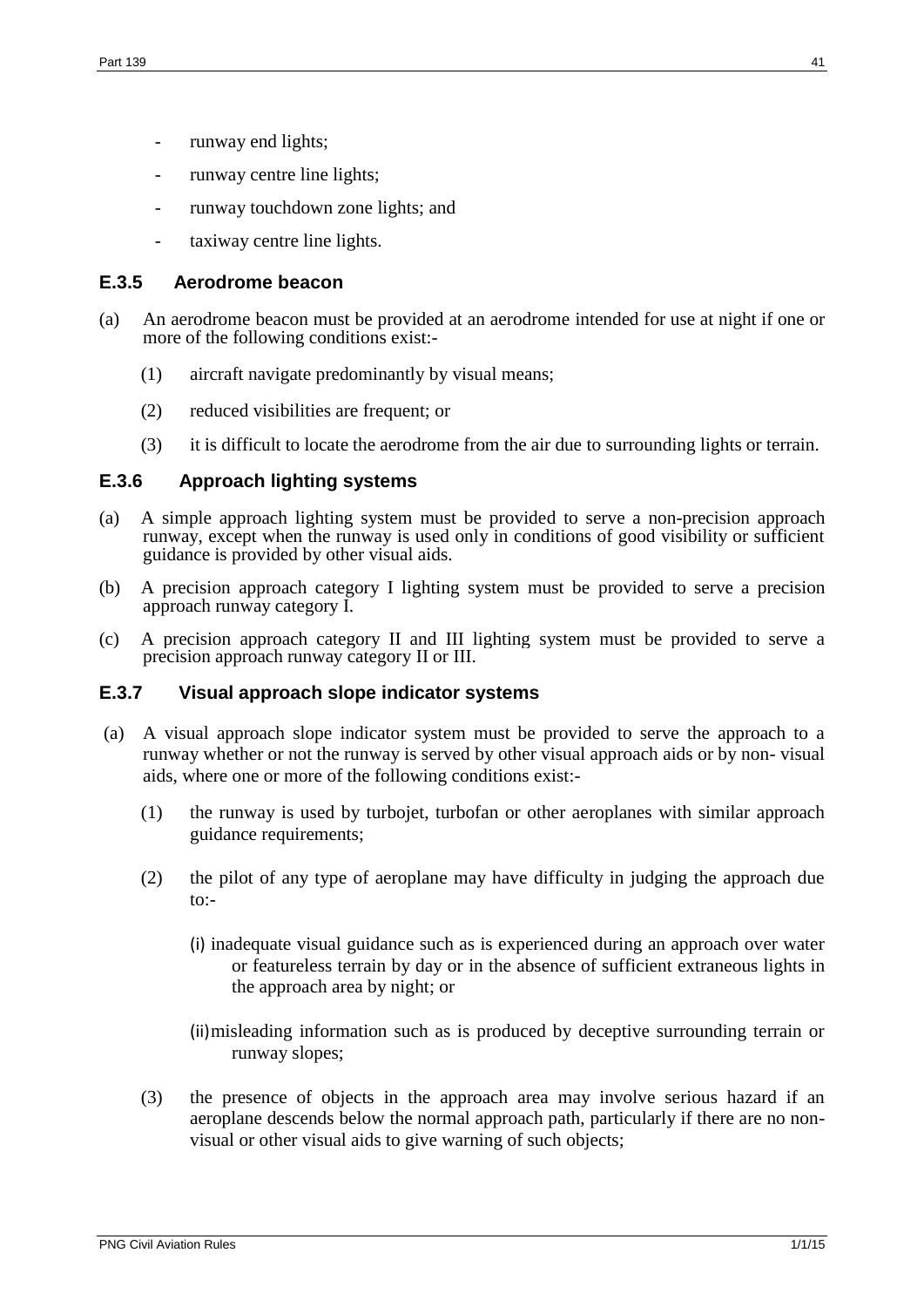- (4) physical conditions at either end of the runway present a serious hazard in the event of an aeroplane undershooting or overrunning the runway;
- (5) terrain or prevalent meteorological conditions are such that the aeroplane may be subjected to unusual turbulence during approach.
- (b) PAPI, T-VASIS or AT-VASIS must be provided where the aerodrome reference code number is 3 or 4 when one or more of the conditions specified in paragraphs (a) (1) to (5) exists.
- (c) PAPI or APAPI must be provided where the aerodrome reference code number is 1 or 2 when 1 or more of the conditions specified in paragraphs (a)  $(1)$  to  $(5)$  exists.

# **E.3.8 Obstacle protection surface**

- (a) An obstacle protection surface must be established when it is intended to provide a visual approach slope indicator system.
- (b) New objects or extensions of existing objects must not be permitted above an obstacle protection surface.
- (c) Existing objects above an obstacle protection surface must be removed.
- (d) Where an aeronautical study indicates that an existing object extending above an obstacle protection surface could adversely affect the safety of operations of aeroplanes one or more of the following measures must be taken:-
	- (1) suitably raise the approach slope of the visual approach slope indicator system ;
	- (2) reduce the azimuth spread of the visual approach slope indicator system so that the object is outside the confines of the beam;
	- (3) displace the axis of the visual approach slope indicator system and its associated obstacle protection surface by no more than 5 degrees;
	- (4) suitably displace the runway threshold; and.
	- (5) where paragraph (4) is found to be impracticable, suitably displace the visual approach slope indicator system upwind of the runway threshold to provide an increase in threshold crossing height equal to the height of the object penetration.

### **E.3.9 Runway edge lights and runway end lights**

Runway edge lights and runway end lights must be provided for a runway intended for use at night or for a precision approach runway intended for use by day or night.

### **E.3.10 Runway threshold and wing bar lights**

(a) Runway threshold lights must be provided for a runway equipped with runway edge lights except on a non-instrument or non-precision approach runway where the threshold is displaced and wing bar lights are provided.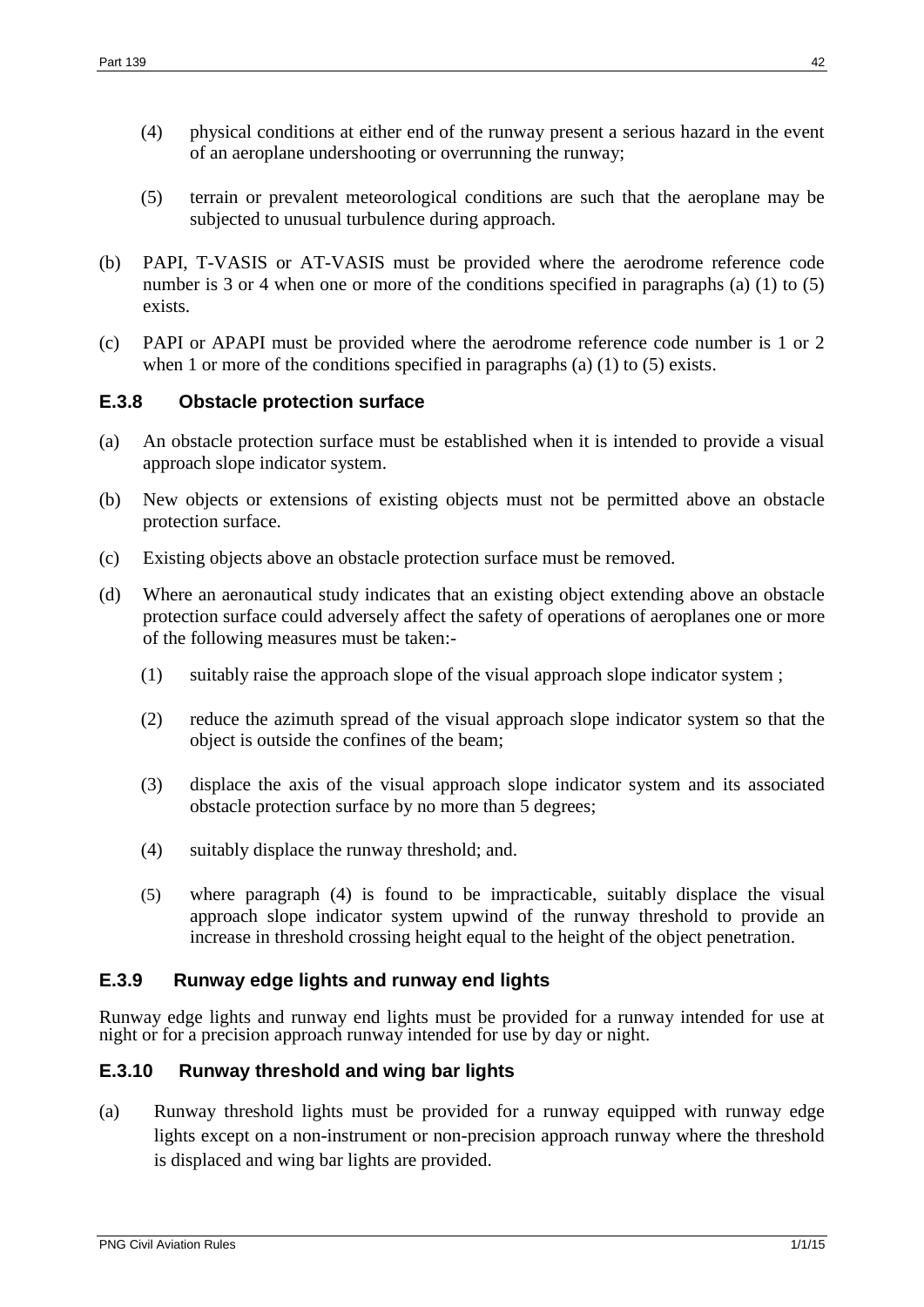(b) Wing bar lights must be provided on a non- instrument or non-precision approach runway where the threshold is displaced and runway threshold lights are required, but are not provided.

### **E.3.11 Runway centre line lights**

- (a) Runway centre line lights must be provided on a precision approach runway category II or III.
- (b) Runway centre line lights must be provided on a runway intended to be used for take-off with an operating minimum below a runway visual range of 400 m.

### **E.3.12 Runway touchdown zone lights**

Touchdown zone lights must be provided in the touchdown zone of a precision approach runway category II or III.

### **E.3.13 Stopway lights**

Stopway lights must be provided for a stopway intended for use at night.

### **E.3.14 Taxiway centre line lights**

- (a) Taxiway centre line lights must be provided on an exit taxiway, taxiway, de/anti-icing facility and apron intended for use in runway visual range conditions less than 350 m in such a manner as to provide continuous guidance between the runway centre line and aircraft stands.
- (b) Taxiway centre line lights must be provided on a runway forming part of a standard taxiroute and intended for taxiing in runway visual range conditions less than 350 m.

# **E.3.15 Taxiway edge lights**

- (a) Taxiway edge lights must be provided at the edges of a holding bay, de/anti-icing facility, and apron, intended for use at night and on a taxiway not provided with taxiway centre line lights and intended for use at night.
- (b) Taxiway edge lights must be provided on a runway forming part of a standard taxi-route and intended for taxiing at night where the runway is not provided with taxiway centre line lights.

### **E.3.16 Runway Turn pad lights**

Runway turn pad lights must be provided for continuous guidance on a runway turn pad intended for use in runway visual range conditions less than 350 m, to enable an aeroplane to complete a 180 degree turn and align with the runway centre line.

### **E.3.17 Stop bars**

A stop bar must be provided at every runway-holding position serving a runway when it is intended that the runway will be used in runway visual range conditions less than 550 m.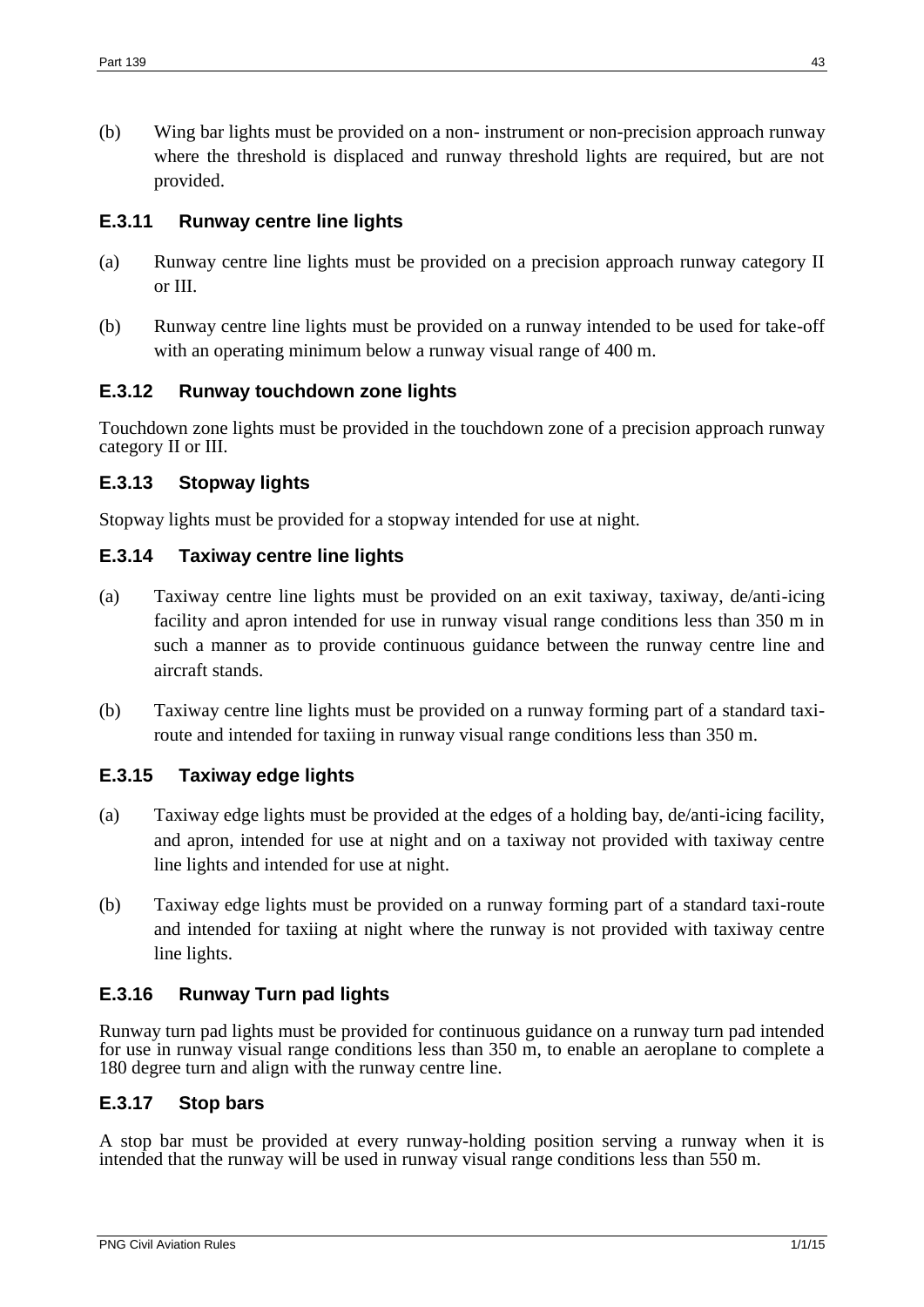# **E.3.18 Intermediate holding position lights**

Except where a stop bar has been installed, intermediate holding position lights must be provided at an intermediate holding position intended for use in runway visual range conditions less than 350 m.

# **E.3.19 Runway guard lights**

Runway guard lights must be provided at each intersection of a taxiway with a runway intended for use in:

- (a) runway visual range conditions less than 550 m where a stop bar is not installed; and
- (b) runway visual range conditions between 550 m and 1200 m where the traffic density is heavy.

### **E.3.20 Visual docking guidance system**

A visual docking guidance system must be provided when it is intended to indicate, by a visual aid, the precise positioning of an aircraft on an aircraft stand and other alternative means, such as mar musters, are not practicable.

# **E.3.21 Road-holding position light**

A road-holding position light must be provided at each road-holding position serving a runway when it is intended that the runway will be used in runway visual range conditions less than 350 m.

# <span id="page-43-0"></span>**E.4 Signs**

### **E.4.1 Signs General**

Signs must be provided to convey a mandatory instruction, information on a specific location or destination on a movement area or to provide other information to meet the requirements of a surface movement guidance and control system.

### **E.4.2 Mandatory instruction signs**

- (a) A mandatory instruction sign must be provided to identify a location beyond which an aircraft taxiing or vehicle must not proceed unless authorized by the aerodrome control tower.
- (b) Mandatory instruction signs must include runway designation signs, category I, II or III holding position signs, runway-holding position signs, road-holding position signs and NO ENTRY signs.
- (c) At an intersection of a taxiway and a non-instrument, non-precision approach or take of runway, the runway-holding position marking must be supplemented at a taxiway/runway intersection or a runway/runway intersection with a runway designation sign.
- (d) At an intersection of a taxiway and a precision approach category I, II or III runway, the runway-holding position marking must be supplemented with a category I, II or III holding position sign.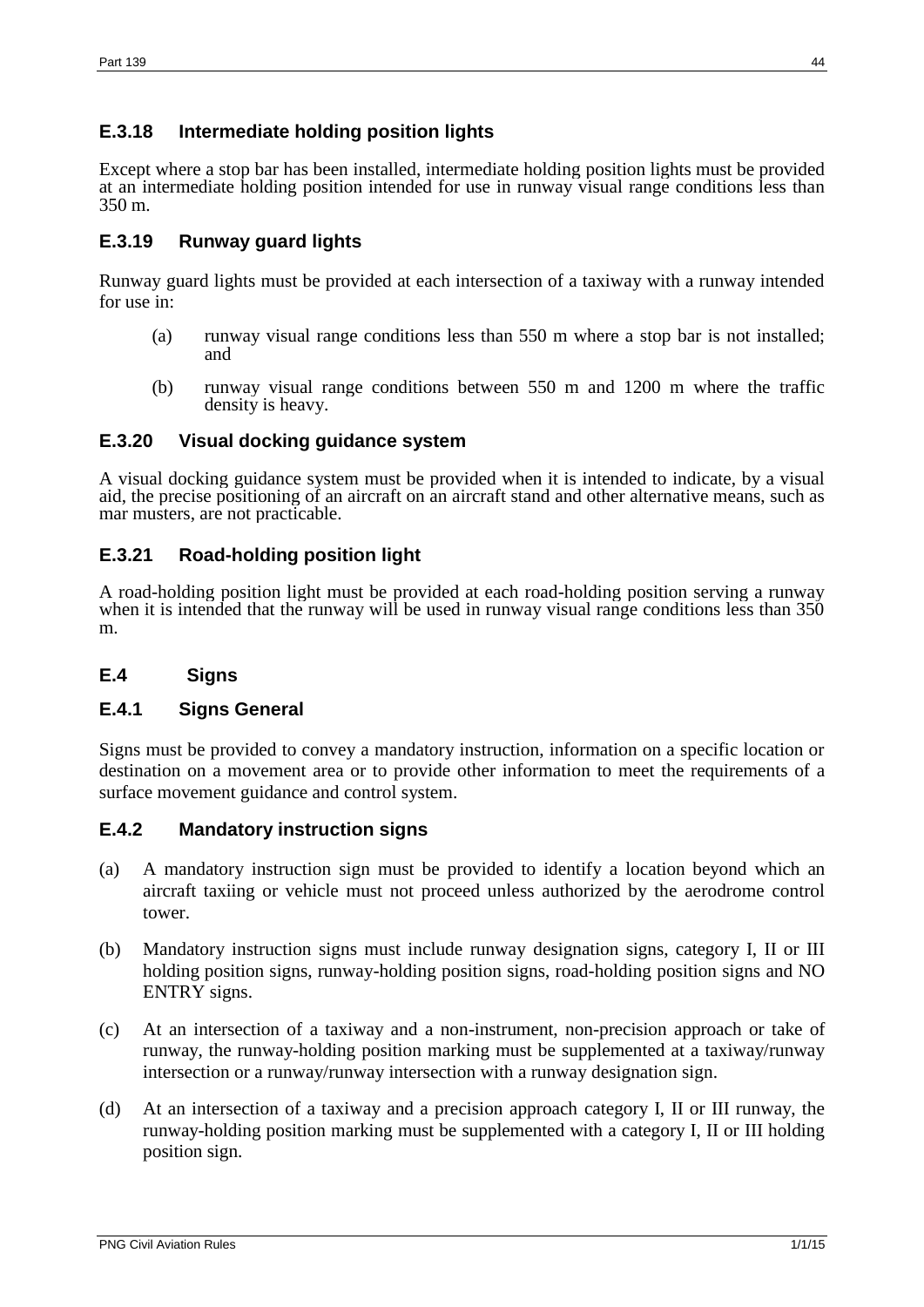- (e) A runway-holding position marking at a runway-holding position established in accordance with Appendix D.7 must be supplemented with a runway-holding position sign.
- (f) A 'NO ENTRY' sign must be provided when entry into an area is prohibited.

## **E.4.3 Information signs**

- (a) An information sign must be provided where there is an operational need to identify by a sign, a specific location, or routing (direction or destination) information.
- (b) Information signs must include: direction signs, location signs, destination signs, runway exit signs, runway vacated signs and intersection take-off signs.
- (c) A runway exit sign must be provided where there is an operational need to identify a runway exit.
- (d) A runway vacated sign must be provided where the exit taxiway is not provided with taxiway centre line lights and there is a need to indicate to a pilot leaving a runway the perimeter of the ILS/MLS critical/sensitive area or the lower edge of the inner transitional surface whichever is farther from the runway centre line.
- (e) A combined location and direction sign must be provided when it is intended to indicate routing information prior to a taxiway intersection.
- (f) A direction sign must be provided when there is an operational need to identify the designation and direction of taxiways at an intersection.
- (g) A location sign must be provided in conjunction with a runway designation sign except at a runway/runway intersection.
- (h) A location sign must be provided in conjunction with a direction sign.

### **E.4.4 VOR aerodrome check-point sign**

When a VOR aerodrome check-point is established, it must be indicated by a VOR aerodrome check-point marking and sign.

### **E.4.5 Road-holding position sign**

A road-holding position sign must be provided at all road entrances to a runway.

### <span id="page-44-0"></span>**E.5 Markers**

### **E.5.1 General**

Markers must be frangible. Those located near a runway or taxiway must be sufficiently low to preserve clearance for propellers and for the engine pods of jet aircraft.

### **E.5.2 Boundary markers**

Boundary markers must be provided at an aerodrome where the landing area has no defined runway.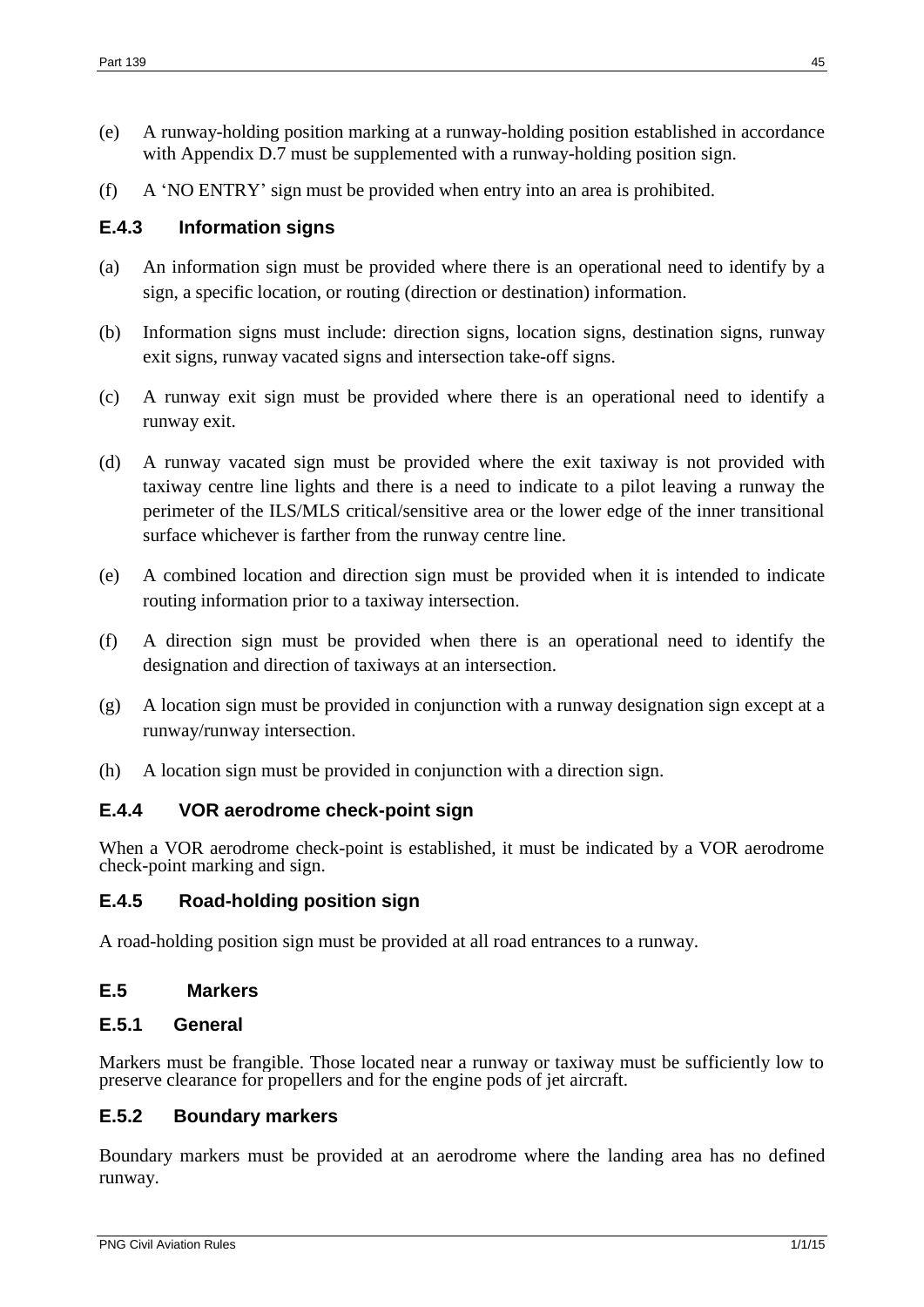# <span id="page-45-0"></span>**Appendix F — Visual Aids for Denoting Obstacles**

## <span id="page-45-1"></span>**F.1 Objects to be marked and/or lighted**

- (a) A fixed obstacle that extends above an approach or transitional surface within 3000 m of the inner edge of the approach surface must be marked and, if the runway is used at night, lighted, except that:-
	- (1) such marking and lighting may be omitted when the obstacle is shielded by another fixed obstacle:
	- (2) the marking may be omitted when the obstacle is lighted by medium-intensity obstacle lights, Type A, by day and its height above the level of the surrounding ground does not exceed 150 m:
	- (3) the marking may be omitted when the obstacle is lighted by high-intensity obstacle lights by day; and
	- (4) the lighting may be omitted where the obstacle is a lighthouse and an aeronautical study indicates the lighthouse light to be sufficient.
- (b) A fixed object that extends above an obstacle protection surface must be marked and, if the runway is used at night, lighted.
- (c) Vehicles and other mobile objects, excluding aircraft, on the movement area of an aerodrome are obstacles and must be marked and, if the vehicles and aerodrome are used at night or in conditions of low visibility, lighted, except that aircraft servicing equipment and vehicles used only on aprons may be exempt.
- (d) Elevated aeronautical ground lights within the movement area must be marked so as to be conspicuous by day. Obstacle lights must not be installed on elevated ground lights or signs in the movement area.
- (e) All obstacles within the distance specified in the following Table F-1, from the centre line of a taxiway, an apron taxiway or aircraft stand taxi lane must be marked and, if the taxiway, apron taxiway or aircraft stand taxi lane is used at night, lighted.

| Aerodrome<br><b>Reference Code</b><br>letter | <b>Taxiway other than</b><br>aircraft stand taxilane,<br>centre line to object (metres) | <b>Aircraft stand</b><br>taxilane centre<br>line to object<br>(metres) |
|----------------------------------------------|-----------------------------------------------------------------------------------------|------------------------------------------------------------------------|
| A                                            | 16.25                                                                                   | 12                                                                     |
| B                                            | 21.5                                                                                    | 16.5                                                                   |
| $\mathcal{C}$                                | 26                                                                                      | 24.5                                                                   |
| D                                            | 40.5                                                                                    | 36                                                                     |
| E                                            | 47.5                                                                                    | 42.5                                                                   |
| $\mathbf{F}$                                 | 57.5                                                                                    | 50.5                                                                   |

**Table F-1.**Markings & Lighting Requirements for Obstacles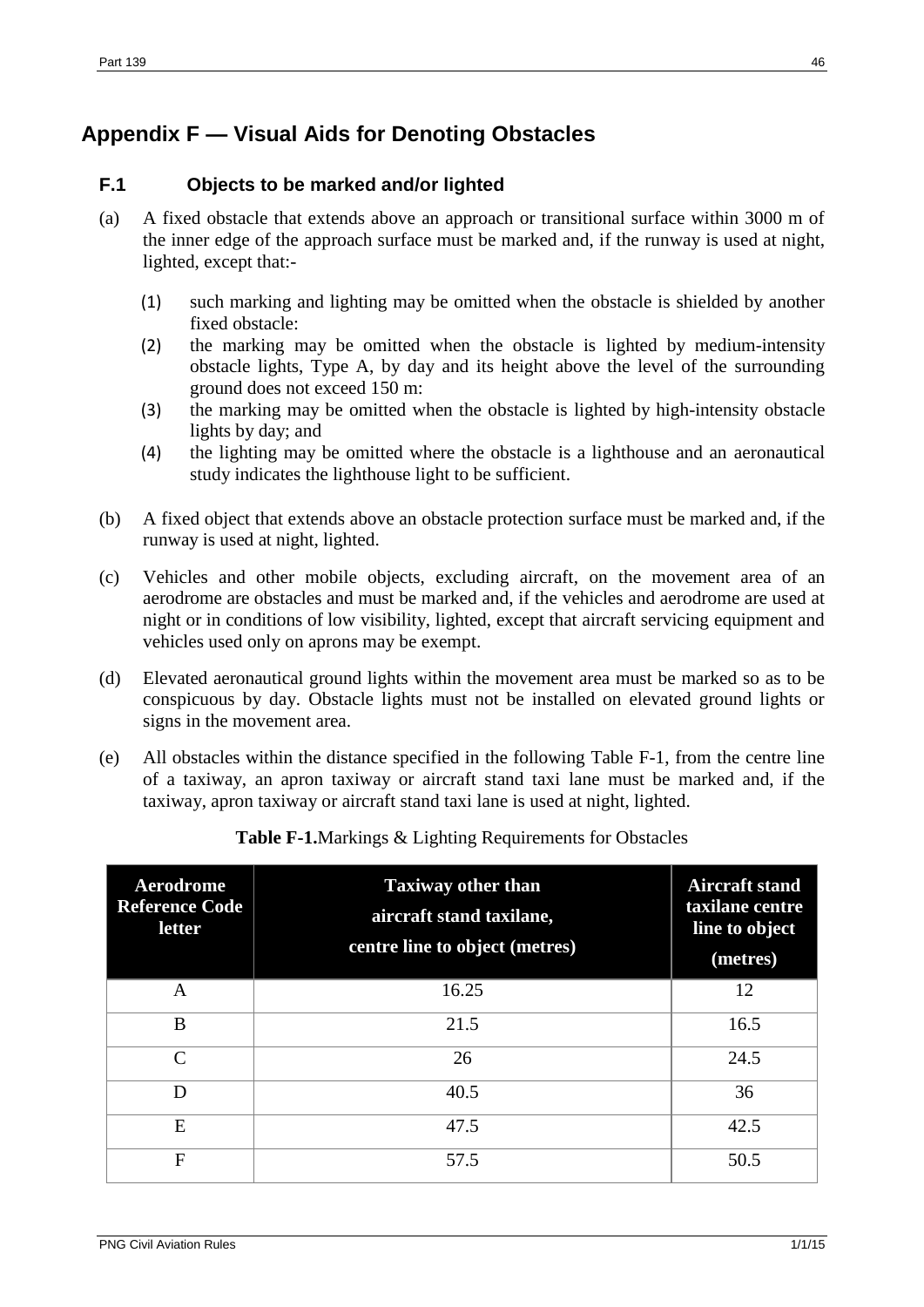# <span id="page-46-0"></span>**F.2 Marking of objects**

- (a) All fixed objects to be marked must, whenever practicable, be coloured, but if this is not practicable, markers or flags must be displayed on or above them, except that objects that are sufficiently conspicuous by their shape, size or colour need not be otherwise marked.
- (b) All mobile objects to be marked must be coloured or display flags.

## <span id="page-46-1"></span>**F.3 Use of markers**

Markers displayed on or adjacent to objects must be located in conspicuous positions so as to retain the general definition of the object and must be recognizable in clear weather from a distance of at least 1000 m for an object to be viewed from the air and 300 m for an object to be viewed from the ground in all directions in which an aircraft is likely to approach the object. The shape of markers must be distinctive to the extent necessary to ensure that they are not mistaken for markers employed to convey other information, and they must be such that the hazard presented by the object they mark is not increased.

# <span id="page-46-2"></span>**F.4 Use of flags**

Flags used to mark objects must be displayed around, on top of, or around the highest edge of, the object. When flags are used to mark extensive objects or groups of closely spaced objects, they must be displayed at least every 15 m. Flags must not increase the hazard presented by the object they mark.

### <span id="page-46-3"></span>**F.5 Lighting of objects**

- (a) The presence of objects which must be lighted, as specified in appendix G.1 (as indicated under objects to be marked and/or lit), must be indicated by low-, medium- or highintensity obstacle lights, or a combination of such lights.
- (b) Low-intensity obstacle lights, Type C, must be displayed on vehicles and other mobile objects excluding aircraft.
- (c) Low-intensity obstacle lights, Type D, must be displayed on follow-me vehicles.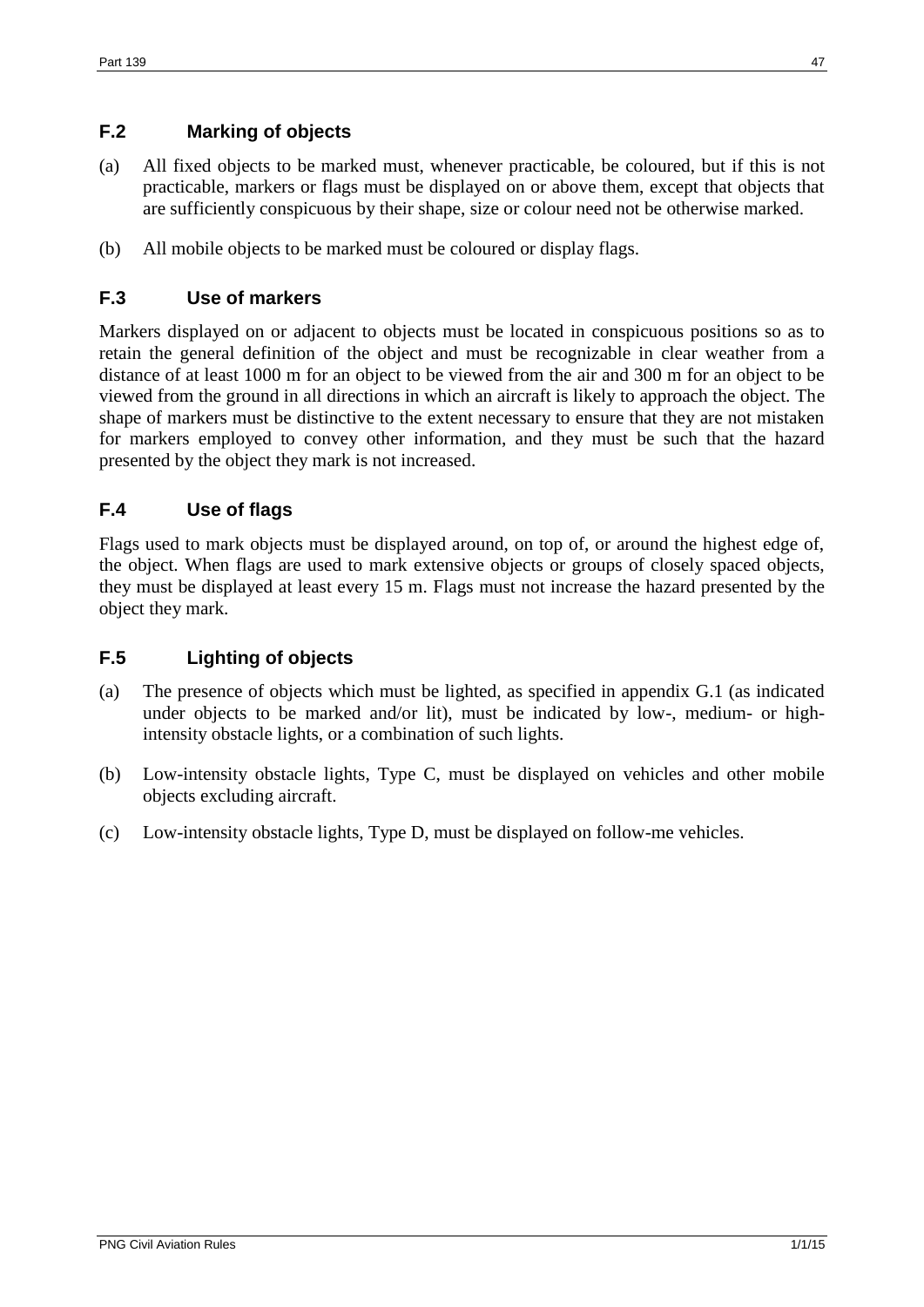# <span id="page-47-0"></span>**Appendix G — Visual Aids for Denoting Restricted Use Areas**

# <span id="page-47-1"></span>**G.1 Closed runways and taxiways**

A closed marking must be displayed on a runway or taxiway, or portion thereof, which is permanently closed to the use of all aircraft.

# <span id="page-47-2"></span>**G.2 Non-load-bearing surfaces**

Shoulders for taxiways, holding bays and aprons and other non-load-bearing surfaces which cannot readily be distinguished from load-bearing surfaces and which, if used by aircraft, might result in damage to the aircraft must have the boundary between such areas and the load-bearing surface marked by a taxi side stripe marking.

# <span id="page-47-3"></span>**G.3 Unserviceable areas**

Unserviceability markers must be displayed wherever any portion of a taxiway, apron or holding bay is unfit for the movement of aircraft but it is still possible for aircraft to bypass the area safely. On a movement area used at night, unserviceability lights must be used.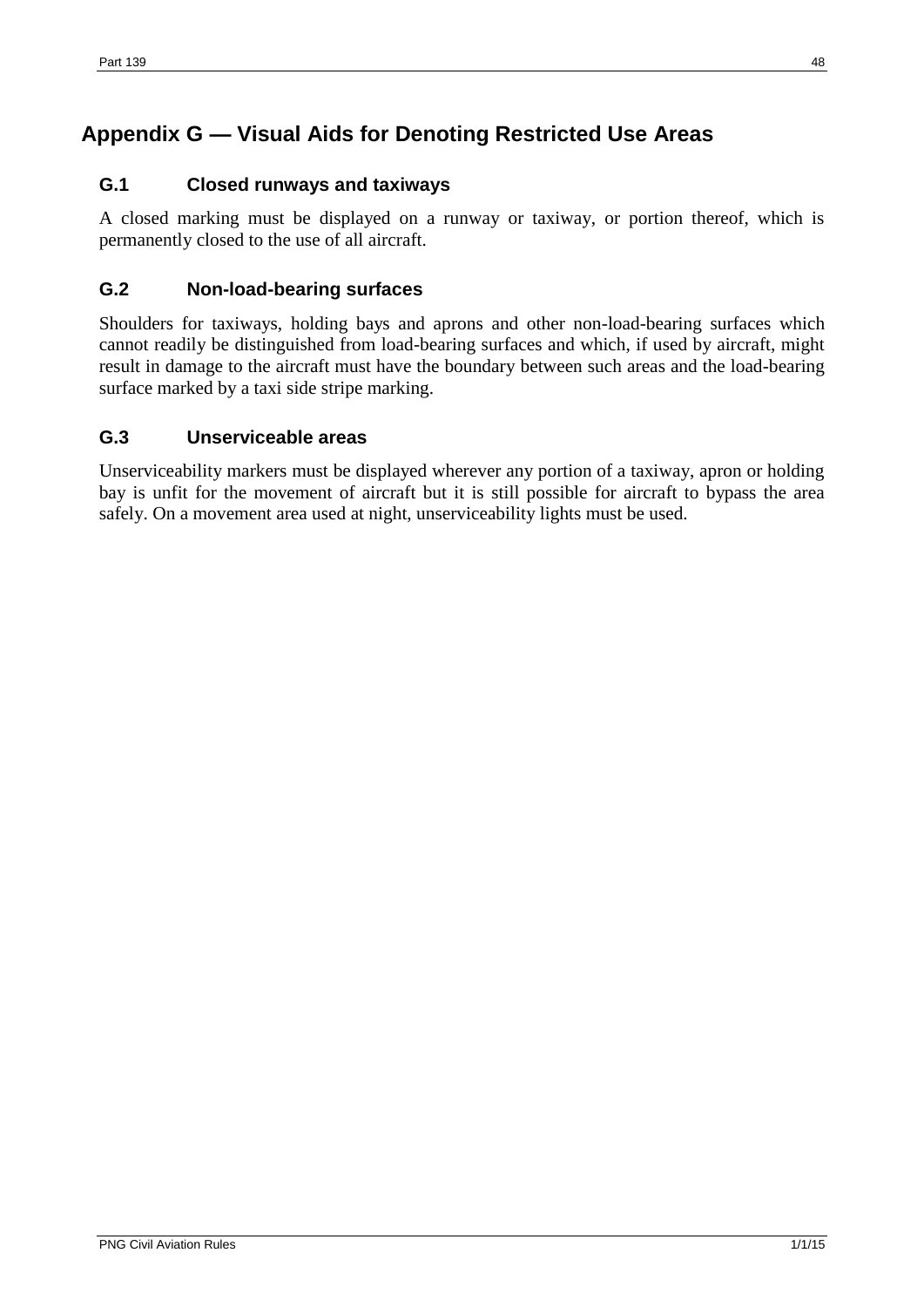# <span id="page-48-0"></span>**Appendix H — Electrical Systems**

### <span id="page-48-1"></span>**H.1 Power supply systems for air navigation facilities**

- (a) Adequate primary power supply must be available at aerodromes for the safe functioning of air navigation facilities.
- (b) For aerodromes used for international operations, the design and provision of electrical power systems for aerodrome visual and radio navigation aids must be such that an equipment failure will not leave the pilot with inadequate visual and non-visual guidance or misleading information.

### <span id="page-48-2"></span>**H.2 Visual Aids**

- (a) For a precision approach runway, a secondary power supply capable of meeting the requirements specified in Table H-1 for the appropriate category of precision approach runway must be provided. Electric power supply connections to those facilities for which secondary power is required must be so arranged that the facilities are automatically connected to the secondary power supply on failure of the primary source of power.
- (b) For a runway meant for take-off in runway visual range conditions less than 800 m, a secondary power supply capable of meeting the relevant requirements of Table H-1 must be provided.

### <span id="page-48-3"></span>**H.3 System design**

- (a) For a runway meant for use in runway visual range conditions less than 550 m, the electrical systems for the power supply, lighting and control of the lighting systems included in Table H-1 must be so designed that an equipment failure will not leave the pilot with inadequate visual guidance or misleading information
- (b) Where the secondary power supply of an aerodrome is provided by the use of duplicate feeders, such supplies must be physically and electrically separate so as to ensure the required level of availability and independence.
- (c) Where a runway forming part of a standard taxi-route is provided with runway lighting and taxiway lighting, the lighting systems must be interlocked to preclude the possibility of simultaneous operation of both forms of lighting.

### <span id="page-48-4"></span>**H.4 Monitoring**

Where lighting systems are used for aircraft control purposes, such systems must be monitored automatically so as to provide an indication of any fault which may affect the control functions. This information must be automatically relayed to the air traffic service unit.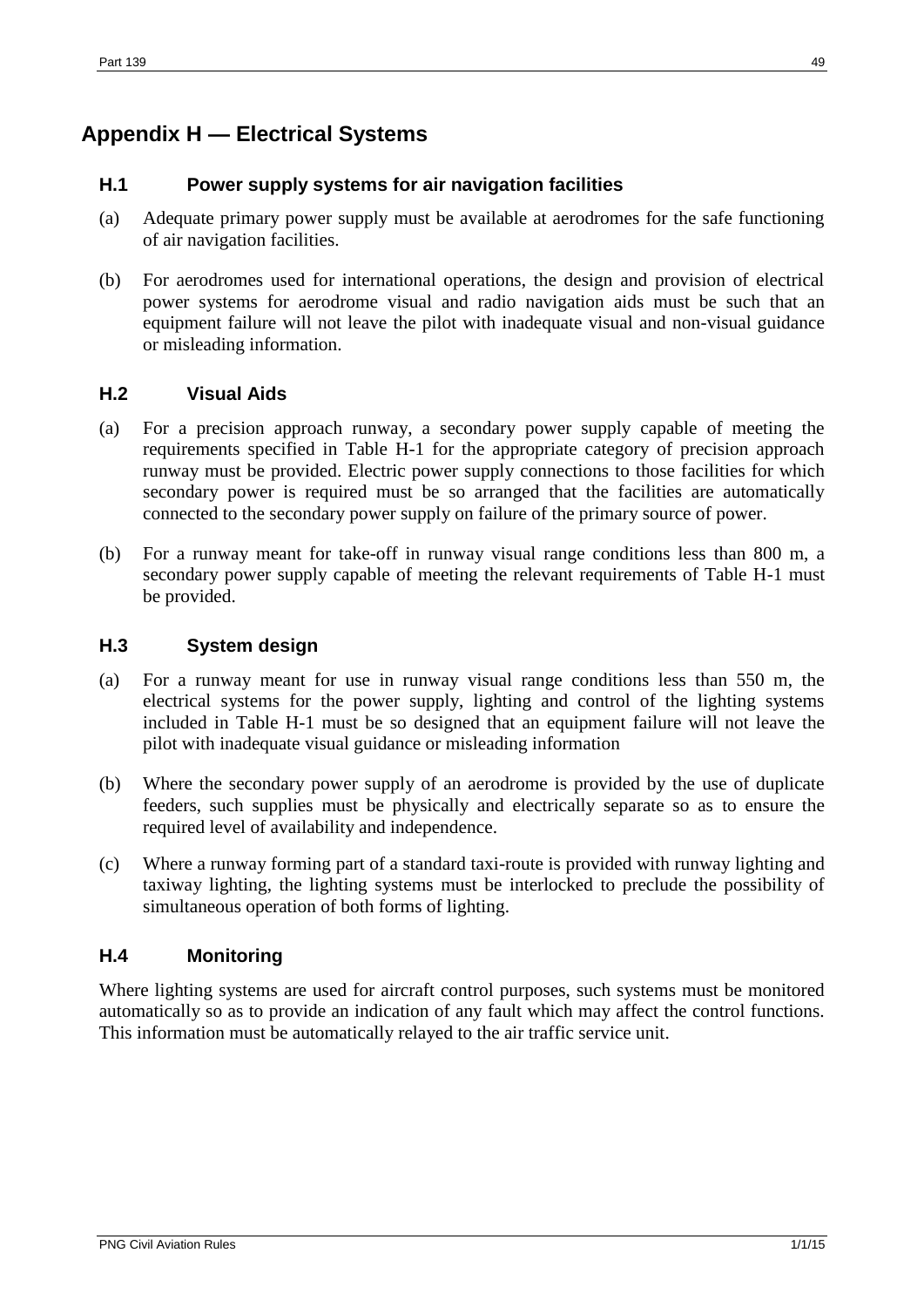| <b>Runway</b>                                                                                               | <b>Lighting aids requiring power</b> | <b>Maximum</b><br>switch-over<br>time | <b>Reference Notes</b> |
|-------------------------------------------------------------------------------------------------------------|--------------------------------------|---------------------------------------|------------------------|
| Precision<br>approach<br>category I                                                                         | Approach lighting system             | 15 seconds                            |                        |
|                                                                                                             | Runway edged                         | 15 seconds                            | $\mathsf{C}$           |
|                                                                                                             | Visual approach slope indicators     | 15 seconds                            | A, C                   |
|                                                                                                             | Runway threshold                     | 15 seconds                            | $\mathcal{C}$          |
|                                                                                                             | Runway end                           | 15 seconds                            |                        |
|                                                                                                             | Essential taxiway                    | 15 seconds                            | $\mathbf{A}$           |
|                                                                                                             | Obstacle                             | 15 seconds                            | $\overline{A}$         |
| Precision<br>approach<br>category II/III                                                                    | Inner 300 m of the approach          | $\overline{1}$ second                 | $\mathbf{A}$           |
|                                                                                                             | lighting system                      | $15$ seconds                          | $\mathbf{A}$           |
|                                                                                                             | Other parts of the approach          | $15$ seconds                          | $\mathbf{A}$           |
|                                                                                                             | lighting system                      | $15$ seconds                          | $\mathbf{A}$           |
|                                                                                                             | Obstacle                             | 1 second                              | $\mathbf{A}$           |
|                                                                                                             | Runway edge                          | 1 second                              | $\mathbf{A}$           |
|                                                                                                             | Runway threshold                     | 1 second                              | $\overline{A}$         |
|                                                                                                             | Runway end                           | 1 second                              | $\overline{A}$         |
|                                                                                                             | Runway centre line                   | 1 second                              | $\overline{A}$         |
|                                                                                                             | Runway touchdown zone                | $15$ seconds                          | $\mathbf{A}$           |
|                                                                                                             | All stop bars                        |                                       | A                      |
|                                                                                                             | <b>Essential taxiway</b>             |                                       | $\mathbf{A}$           |
| Runway<br>meant<br>for take-off in<br>visual<br>runway<br>range conditions<br>less than a value<br>of 550 m | Runway edge                          | 15 seconds                            | $\bf{B}$               |
|                                                                                                             | Runway end                           | $1$ second                            |                        |
|                                                                                                             | Runway centre line                   | 1 second                              |                        |
|                                                                                                             | All stop bars                        | 1 second                              |                        |
|                                                                                                             | <b>Essential taxiway</b>             | $15$ seconds                          | $\mathbf{A}$           |
|                                                                                                             | Obstacle                             | $15$ seconds                          | $\mathbf{A}$           |

**Table H-1.**Secondary power supply requirements